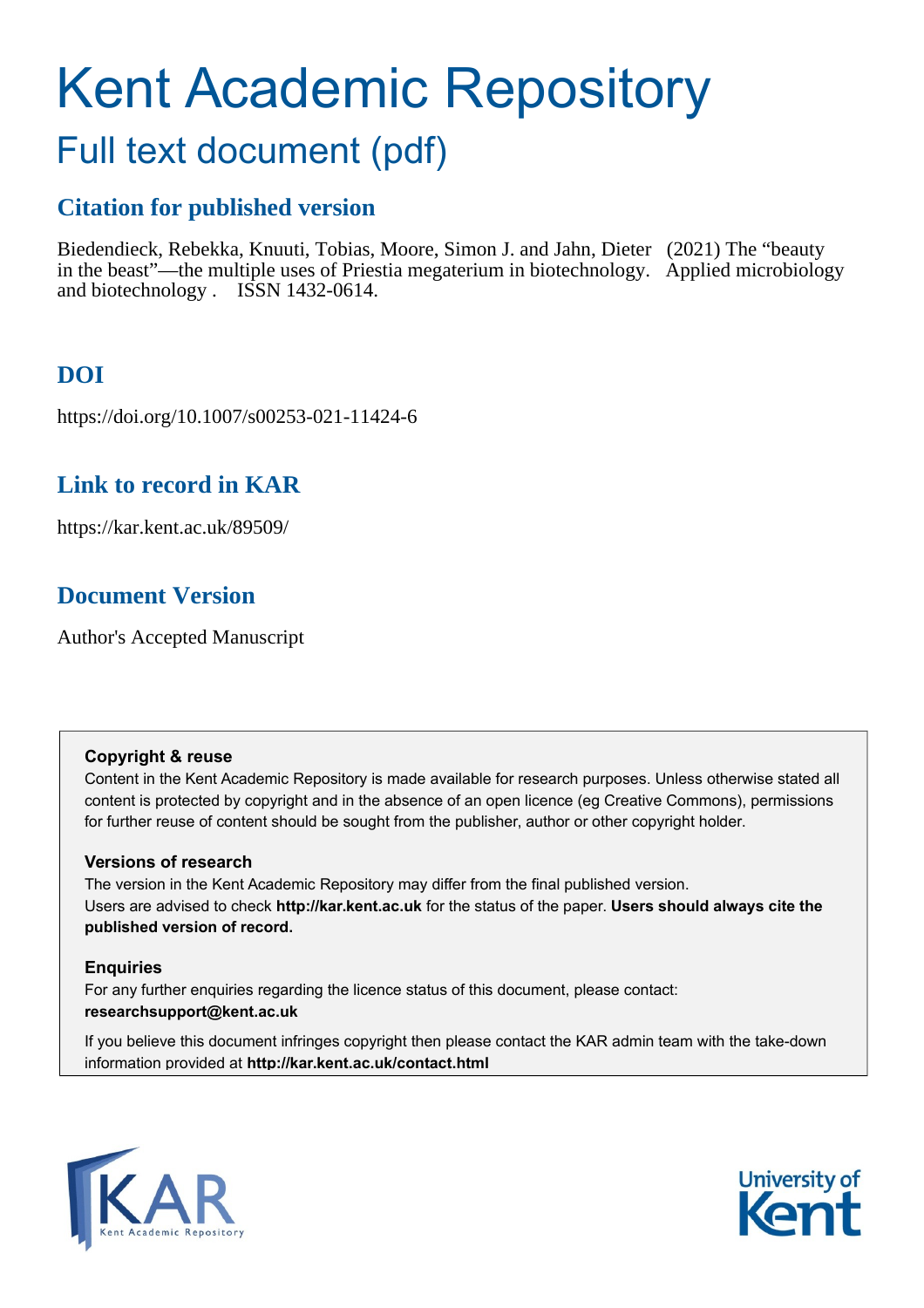## **The "Beauty in the beast" – the multiple uses of** *Priestia megaterium* **in biotechnology**

Rebekka Biedendieck<sup>1,\*,#</sup>, Tobias Knuuti<sup>1,#</sup>, Simon J. Moore<sup>2</sup>, and Dieter Jahn<sup>1</sup> <sup>1</sup>Institute of Microbiology and Braunschweig Integrated Centre of Systems Biology (BRICS), Technische Universität Braunschweig, Braunschweig, Germany; <sup>2</sup>School of Biosciences, University of Kent, United Kingdom; #contributing equally to this work.

\*Corresponding author: [r.biedendieck@tu-braunschweig.de;](mailto:r.biedendieck@tu-braunschweig.de) +49 531 391 55291

## **Keywords**

*Priestia megaterium* • *Bacillus megaterium* • recombinant protein production • Vitamin B<sup>12</sup> • Cytochrome P450 • PHB • plant growth promoting bacterium • cell-free transcriptiontranslation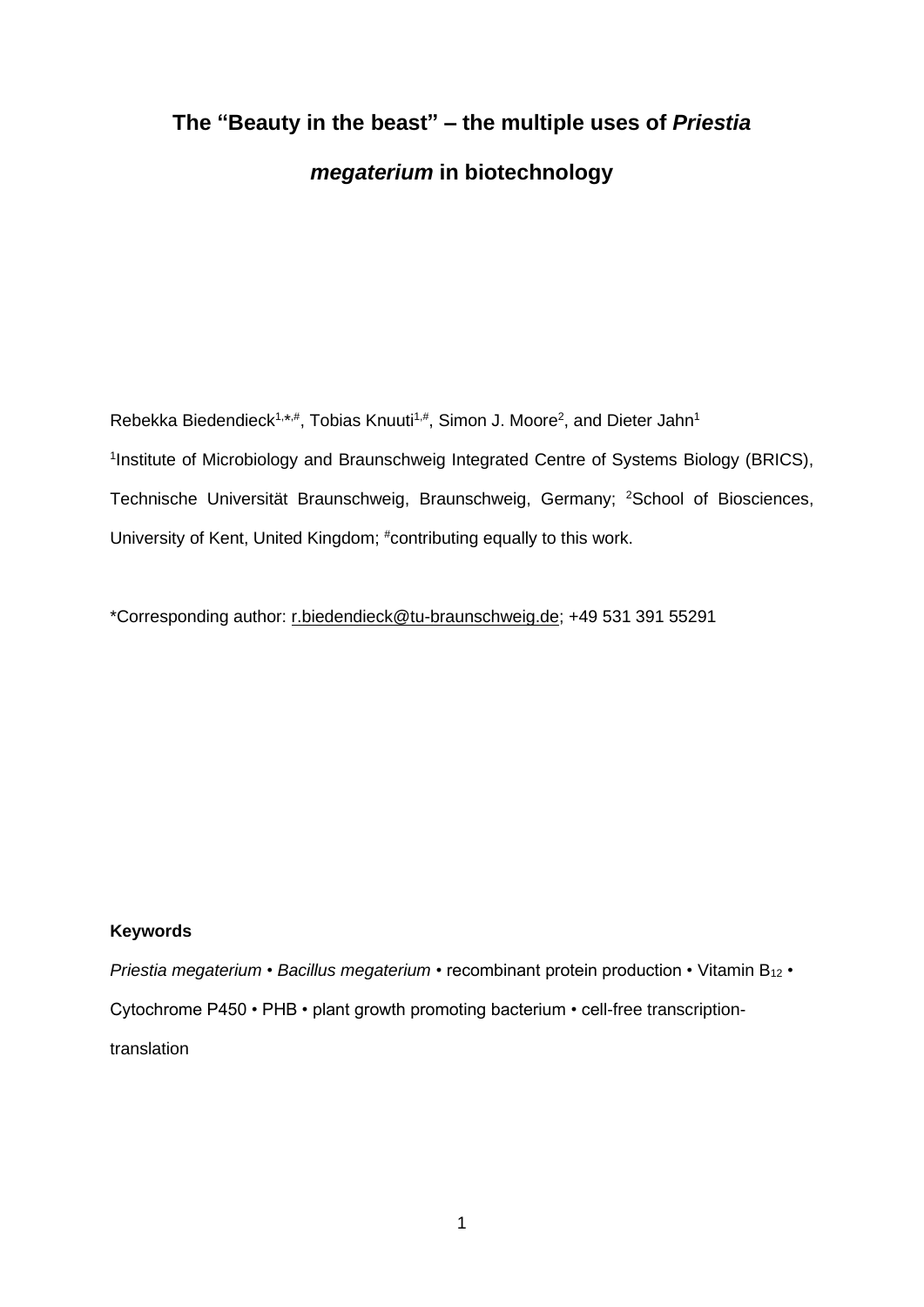## **Abstract**

Over 30 years the Gram-positive bacterium *Priestia megaterium* (previously known as *Bacillus megaterium*) was systematically developed for biotechnological applications ranging from the production of small molecules like vitamin  $B_{12}$ , over polymers like polyhydroxybutyrate (PHB) up to the *in vivo* and *in vitro* synthesis of multiple proteins and finally whole cell applications. Here we describe the use of the natural vitamin B<sup>12</sup> (cobalamin) producer *P. megaterium* for the elucidation of the biosynthetic pathway and the subsequent systematic knowledge-based development for production purposes. The formation of PHB, a natural product of *P. megaterium* and potential petro-plastic substitute, is covered and discussed. Further important biotechnological characteristics of *P. megaterium* for recombinant protein production including high protein secretion capacity and simple cultivation on value-added carbon sources are outlined. This includes the advanced system with almost 30 commercially available expression vectors for the intracellular and extracellular production of recombinant proteins at the g/L scale. We also revealed a novel *P. megaterium* transcription-translation system as a complementary and versatile biotechnological tool kit. As an impressive biotechnology application, the formation of various cytochrome P450 is also critically highlighted. Finally, whole cellular applications in plant protection are completing the overall picture of *P. megaterium* as a versatile giant cell factory*.*

## **Key points**

- *The use of* Priestia megaterium *for the biosynthesis of small molecules, recombinant proteins through to whole cell applications is reviewed.*
- P. megaterium *can act as a promising alternative host in biotechnological production processes*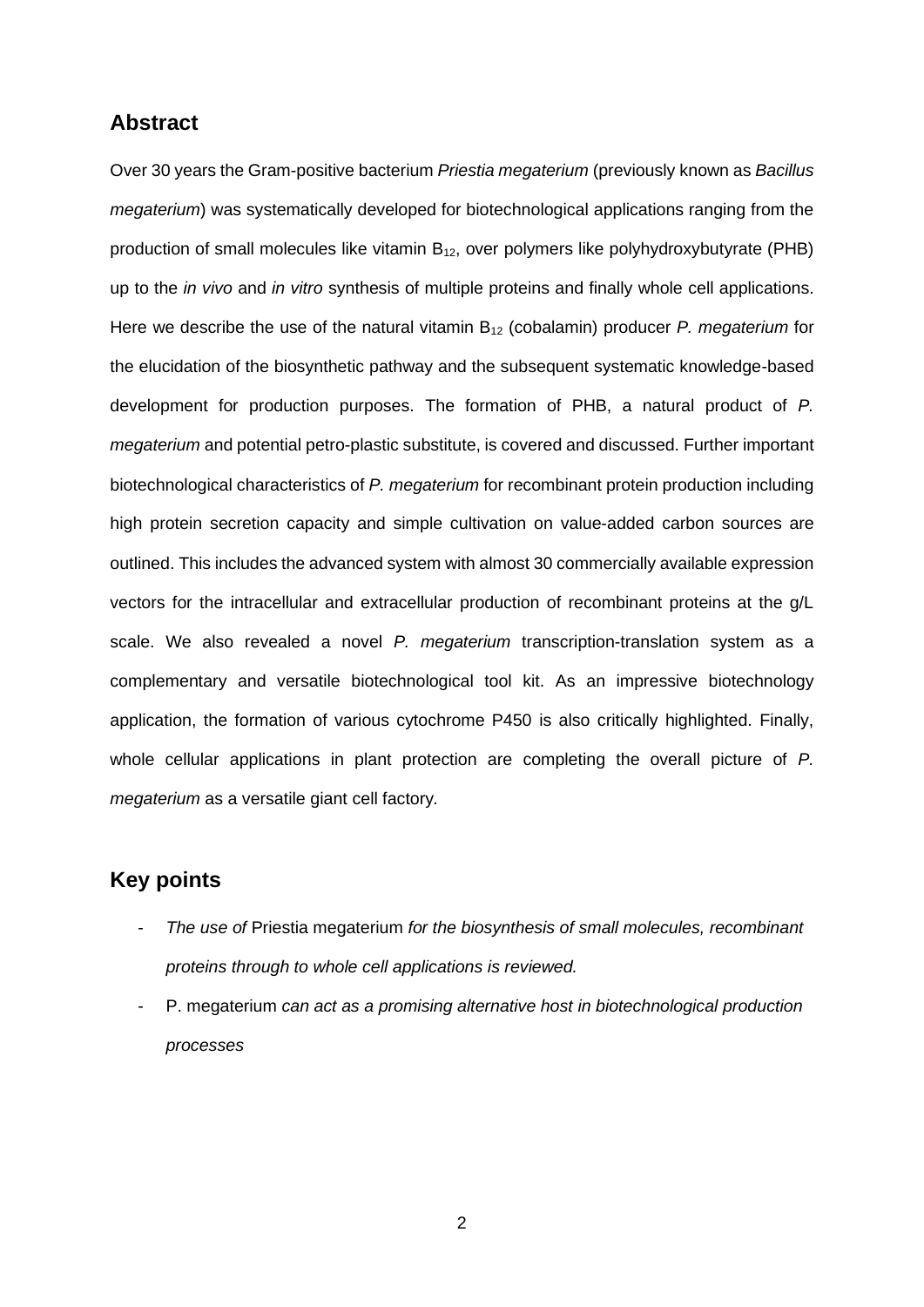#### **Introduction**

Since its discovery in 1884 (de Bary 1884), *Priestia megaterium* (formerly known as *Bacillus megaterium* (Gupta et al. 2020)) provides a powerful cell-factory for biotechnology, with numerous patents and applications in industry. The bacterium serves as a model organism for genetics studies and recombinant protein production (Vary 1992; Vary 1994). With its large size of up to 2.5 x 10 um - "megaterium" literally means "big beast" - it has a significant larger volume compared to that of *Escherichia coli* (Vary et al. 2007) (Fig. 1).

*P. megaterium* is a Gram-positive rod, has a low G+C (~38%) genome and forms endospores. It's size alone has attracted microbiologists for many years to study its physiology and function including cell division, cell-wall biosynthesis, and sporulation (Vary 1994). Now within the last decades, recent advances in modern molecular biology have unlocked its potential for biotechnology. With the expansion of synthetic biology, the many advantages of *P. megaterium* make it an attractive microbial cell factory to rival other model microbes such as *E. coli* and *Bacillus subtilis* (Eisenstein 2016). This review will provide an overview of the diverse potential of *P. megaterium* as a model Gram-positive organism for biotechnological applications including small molecules like cobalamin (vitamin  $B_{12}$ ), the polymer polyhydroxybutyrate (PHB), the production of diverse intra- and extracellular recombinant proteins, whole cell transformations, and its function as a plant growth promoting bacterium.

## *Priestia megaterium* **- history and genome sequencing**

In October 2020, Gupta et al. showed that many *Bacillus* species in addition to the Subtilis and Cereus clade constitute a total of 17 new individual clades based on conserved signature indels (CSIs). They proposed that these clades should be recognized as new genera, with the name *Priestia* gen. nov. for the Megaterium clade containing the former *Bacillus* species *B. megaterium, B. abyssalis, B. aryabhattai, B. endophyticus, B. filamentosus, B. flexus*, and *B. koreensis* due to two CSIs in the oligoribonuclease NrnB which were uniquely shared by all clade members (Gupta et al. 2020)*.*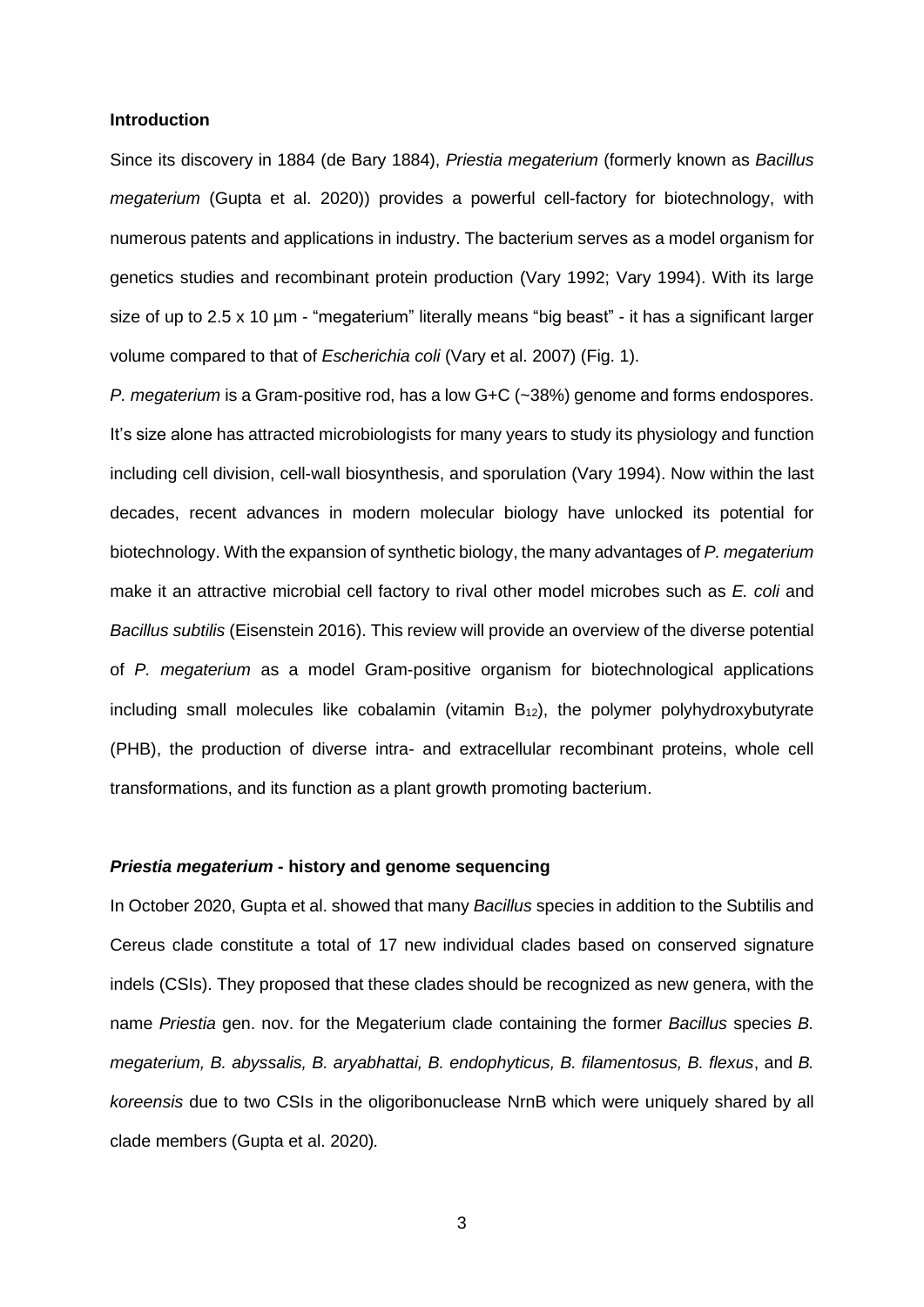*P. megaterium* can be found in diverse habits including honey (López and Alippi 2009), wine (von Cosmos et al. 2017), raw meat (Yucel et al. 2009), fish (Al Bulushi et al. 2010), sea water (Xu et al. 2014), the oral cavity of humans (Al-Thubiani et al. 2018), and most typically plants and soil (Dobrzanski et al. 2018). Consequently, its metabolism is adapted to a variety of different carbon sources including xylose (a byproduct of hemicellulose), glycerol (de Jesus Assis et al. 2016; Korneli et al. 2013; Moreno et al. 2015), disaccharides such as cellobiose, maltose or sucrose (Youngster et al. 2017), and a range of cheap mixed saccharide sources such as sugarcane molasses (Kanjanachumpol et al. 2013).

The first genome sequences of two *P. megaterium* strains (DSM319 and QM B1551) were published a decade ago by Eppinger et al. (2011). Up to now, the full genome sequences including corresponding plasmids of around 20 distinct *P. megaterium* strains are available at the NCBI genome database. Five of these strains lack natural plasmids, while the remaining strains contain up to ten plasmids, consistent with studies already from the early 1980s which found plasmid-less strains to be an exception (Stahl and Esser 1983). The type strain DSM32 (ATCC14581) has been used to conduct basic genetic research. It is also known as the source of the cytochrome P450-BM3 (CYP102A1) (Narhi and Fulco 1986). The plasmid-less DSM319 and its variant MS941, which lacks the gene coding for the major extracellular protease NprM (Wittchen and Meinhardt 1995), are best suited candidates for plasmid-based genetic applications, including the generation of mutants and the recombinant production of proteins (Biedendieck et al. 2011). Strain QM B1551 is used in basic research, especially within the context of sporulation genetics (Manetsberger et al. 2018; Riyami et al. 2019). Strain WSH-002 has been used for co-cultivation with *Ketogulonicigenium vulgare* (Zhang et al. 2010) or *Gluconobacter oxydans* (Lü et al. 2003) to produce vitamin C (Liu et al. 2011). Strain NCT-2, which was isolated from salinization soil from greenhouses, shows high capacity in bioremediation in salinized soil (Wang et al. 2020). Similarly, strain Q3 was described as an endophytic quinclorac-degrading bacterium for bioremediation purposes (Liu et al. 2014), while strains YC4-R4 and TG1-E1 show high salt tolerance as plant growth promoting rhizobacteria (Vílchez et al. 2018a; Vílchez et al. 2018b). Likewise, strain JX285 acts as plant growth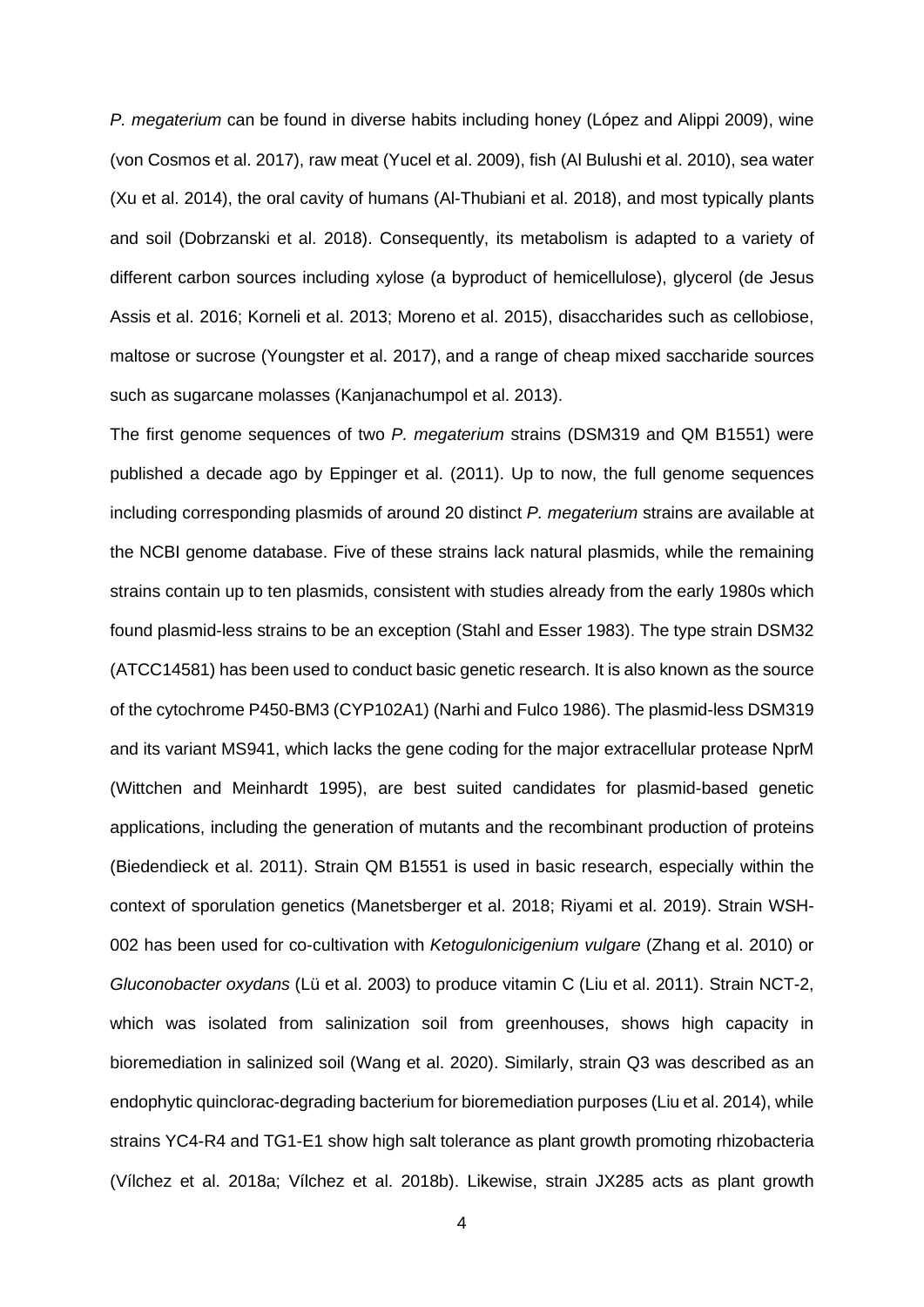promoting bacterium, isolated from rhizospheric soil (Huang et al. 2019). Strain SR7 was identified in samples collected from a naturally supercritical carbon dioxide ( $scCO<sub>2</sub>$ ) rich environment. SR7 displays resistance to  $scCo<sub>2</sub>$ , which is considered to be a promising alternative to classical organic solvents and is already used in *in vitro* applications (Boock et al. 2019; Freedman et al. 2018).

## *P. megaterium* **in biotechnological production processes – from the biosynthesis of small molecules through to whole cell applications**

These different properties clearly highlight the diversity of *P. megaterium* and provide the prerequisite for its diverse applications ranging from the biosynthesis of small molecules, recombinant proteins, biotransformations, and to whole cell bioremediation. Table 1 provides a summary of recombinant proteins and other products produced using *P. megaterium*. Outlined data show that major applications in recombinant protein production with *P. megaterium* rely on a strong protein export system for secretion into the surrounding environment. Overall, proteins with biomedical applications like *Clostridioides difficile* toxins (Yang et al. 2008), protein vaccines (Wang et al. 2018), urokinase-like plasminogen activators (Rygus and Hillen 1991), antibody fragments (Jordan et al. 2007; Lakowitz et al. 2017), and penicillin G acylase (Mayer et al. 2019) constitute major extracellular products. Another important class of proteins are involved in the metabolism of various carbohydrates. It consists of levansucrases (Biedendieck et al. 2007a; Korneli et al. 2013; Malten et al. 2006), αcyclodextrin glycosyltransferase (Zhou et al. 2012), dextransucrase (Malten et al. 2005b), xylanase (Zheng et al. 2012), glucose dehydrogenase (Rygus and Hillen 1991), βgalactosidase (Rygus and Hillen 1991), and mannitol dehydrogenase (Baumchen et al. 2007), to name a few. Furthermore, enzymes of vitamin  $B_{12}$  and heme biosynthesis (Biedendieck et al. 2010; Leech et al. 2003; Mobius et al. 2010; Moore et al. 2013a; Moore et al. 2014), reductive dehalogenases (Payne et al. 2015), and the model green fluorescent protein (GFP) (Biedendieck et al. 2007b; Biedendieck et al. 2007c; Gamer et al. 2009; Stammen et al. 2010a; Stammen et al. 2010b) complete the picture. Finally, the challenging cytochrome P450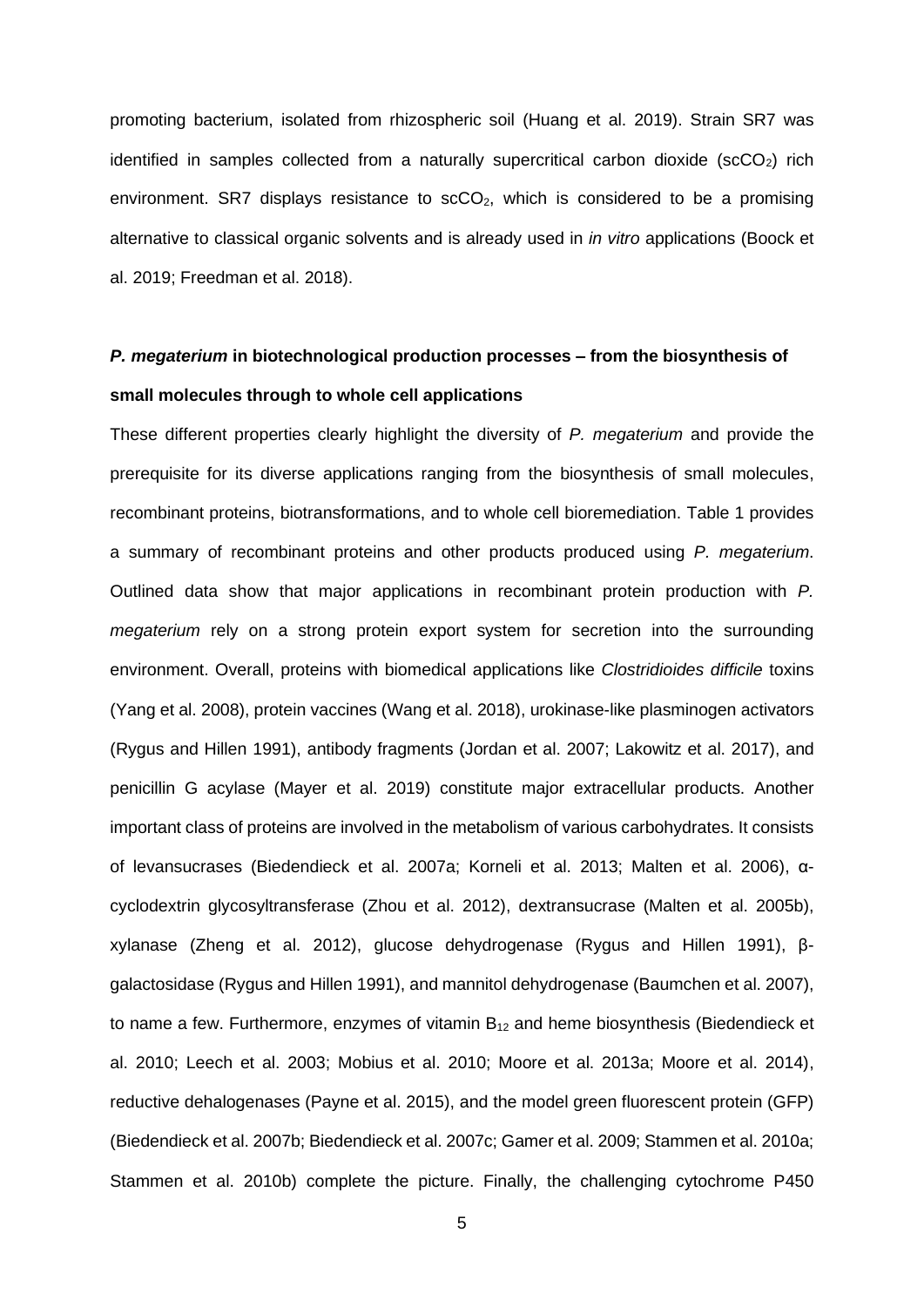enzymes, catalyzing for example stereospecific hydroxylation of steroids or vitamin  $D_3$ , for example, are naturally encoded by different *P. megaterium* genomes, and were recombinantly produced using this bacterium (Abdulmughni et al. 2017a; Abdulmughni et al. 2017b; Bleif et al. 2012; Brill et al. 2014; Ehrhardt et al. 2016; Gerber et al. 2015).

#### **Production of small molecules: cobalamin (vitamin B12) in** *P. megaterium*

*P. megaterium* is a natural producer of vitamin B<sub>12</sub> (cobalamin) and has played a prominent role in the study of cobalamin biosynthesis and its industrial production. Cobalamin is a key vitamin for higher eukaryotes, which take it from their diet and require it for  $B_{12}$ -dependent enzymes (Banerjee and Ragsdale 2003). In nature, cobalamin is only produced by certain species of bacteria and archaea. Derived from the tetrapyrrole family, cobalamin contains a central cobalt ion octahedrally coordinated between four pyrrole nitrogens, a lower ligand (DMB - 5,6-dimethylbenzimidazole) and an interchangeable upper ligand (adenosyl or methyl group). Vitamin  $B_{12}$  is officially named cyanocobalamin, where the upper ligand is replaced by cyanide during downstream processing (cyanide extraction), after microbial fermentation. However, the biologically active forms for cobalamin-dependent enzymes are either adenosylcobalamin (coenzyme  $B_{12}$ ) or methylcobalamin (cofactor  $B_{12}$ ). Microbes typically use cobalamin as a prosthetic group for enzymes in primary and secondary metabolism. *P. megaterium* possesses a number of cofactor  $B_{12}$  or coenzyme  $B_{12}$ -dependent enzymes that aid its survival in the environment. This includes ribonucleotide reductase (NrdJ), methionine synthase (MetH), methylmalonyl CoA mutase (MutAB), and ethanolamine lyase (EutBC). In particular, the coenzyme  $B_{12}$ -dependent EutBC assimilates ethanolamine as a sole carbon and nitrogen source (Roof and Roth 1989; Wolf and Brey 1986).

### P. megaterium *as a model to study genetics and biosynthesis of cobalamin*

The biosynthesis of cobalamin is complex and requires about 30 enzymes. Therefore, several decades of research has been required to fully decipher the biosynthesis of cobalamin. Originally, *P. megaterium* was identified as a natural producer of cobalamin by studying its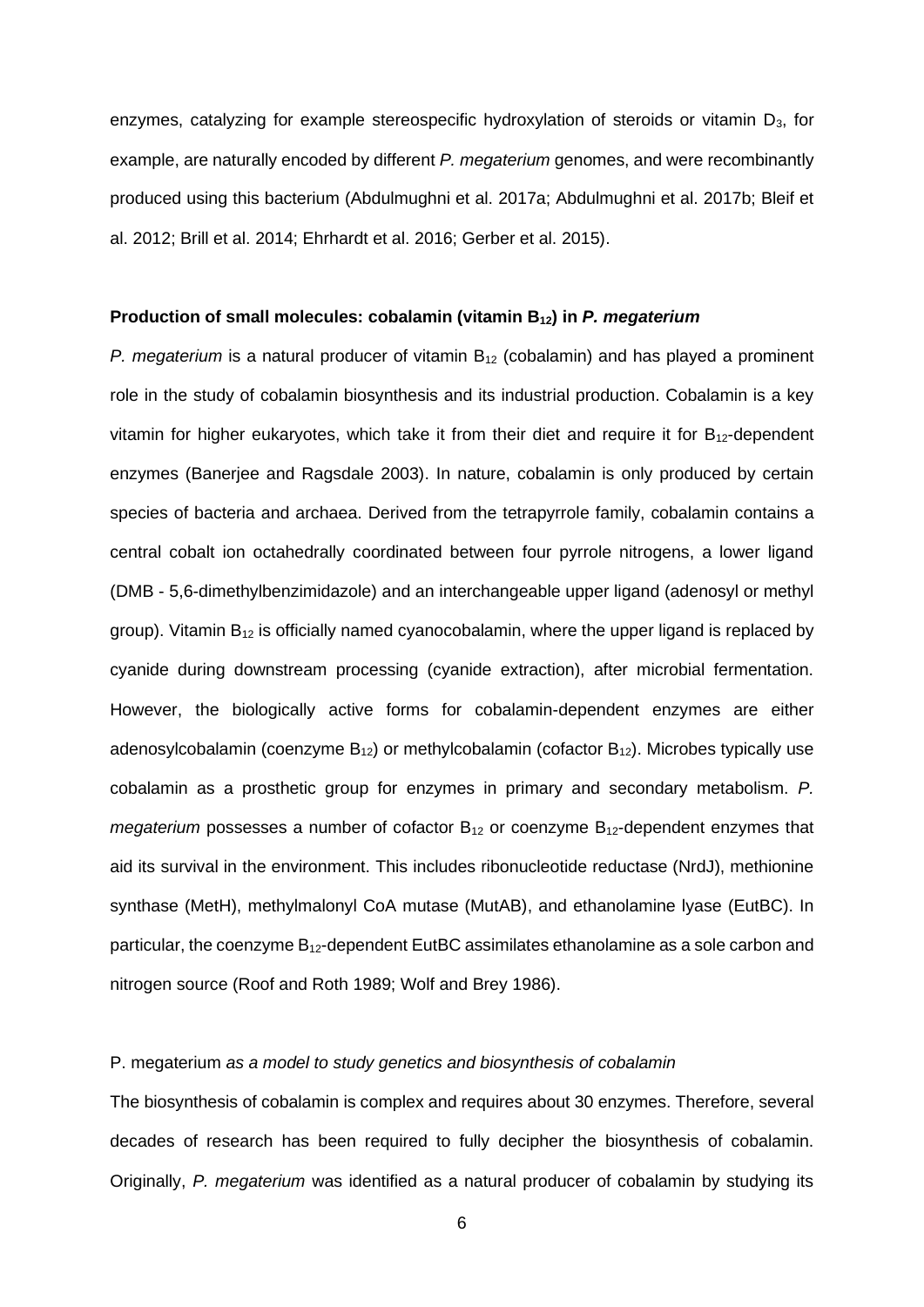growth on ethanolamine, with auxotroph mutants deficient in cobalamin biosynthesis (Wolf and Brey 1986)*.* Since then, it has provided a suitable model to study the biosynthesis of cobalamin. The biosynthesis of cobalamin in *P. megaterium* can be summarized in three stages: stage 1 - the synthesis of uroporphyrinogen III; stage 2 - assembly of the corrin ring; and stage 3 attachment of the upper and lower axial ligands to the central cobalt ion (Warren et al. 2002). For *P. megaterium* DSM319, the majority of its cobalamin genes are organized into the following biosynthetic operons: *hem* (Stage 1), *cobI* (Stage 2) and *cobII* (Stage 3) (Eppinger et al. 2011) (Fig. 2). An exception to this rule includes the genes encoding for cobalt transport (*bmd\_0328*, *cobO1*, *cobO2*) and a cobyric acid synthetase (*cbiP*), which are located separately within the genome (Fig. 2). Stage 1 uroporphyrinogen III (uro'gen III) biosynthesis is encoded by the *hem* operon (*hemAXCDBL*) in *P. megaterium*, whose genetic structure is similar to *B. subtilis* (Hansson et al. 1991). Then, cobalamin is built in two stages. For the first stage, *P. megaterium* operates the so-called anaerobic pathway to insert cobalt (Raux et al. 1998; Scott 2001) and build the corrin ring to achieve the first oxygen stable intermediate, cobyrinic acid (Moore et al. 2013b). Then the final steps in cobalamin biosynthesis attach the lower and upper axial cobalt ligands. This final stage is found in many prokaryotic lineages, since it also permits salvaging of vitamin  $B_{12}$  precursors (Maggio-Hall and Escalante-Semerena 1999). Distinctly, *P. megaterium* assembles the lower-ligand (5,6-dimethylbenzimidazole) through an aerobic pathway for the final stages of its assembly (Collins et al. 2013). Therefore, *P. megaterium* has a customized cobalamin pathway to suit its requirement for molecular oxygen at different stages.

## P. megaterium *metabolic engineering of cobalamin production*

Since cobalamin requires approximately 60 chemical steps for its total synthesis (Battersby 2000), it is essential for biotechnology to make cobalamin through microbial production. *P. megaterium* provides an excellent host for producing cobalamin (Biedendieck et al. 2010; Martens et al. 2002; Moore et al. 2013a; Moore et al. 2013b; Moore et al. 2014). For example, while *P. megaterium* wild-type strains (DSM319, DSM509 and QM B1551) make only low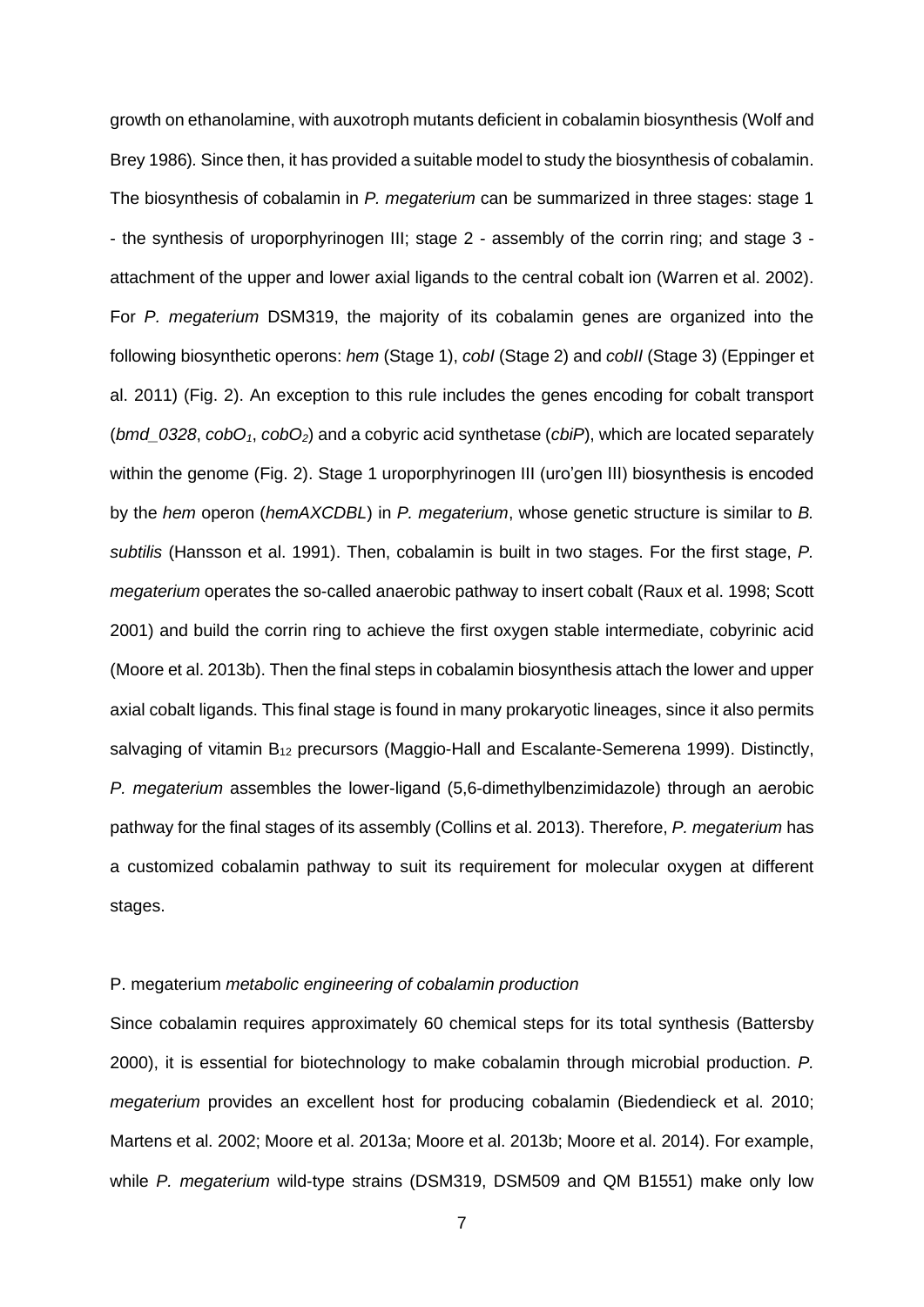levels ( $\sim$ 0.2-1.0 µg L<sup>-1</sup>) of cobalamin in the lab, unpublished industrial strains are believed to reach up to 300 mg  $L<sup>-1</sup>$  (Martens et al. 2002). Since cobalamin biosynthesis is complex (requires 30 enzymes) there are several bottlenecks that limit its production. This includes biosynthesis of precursors, import of cobalt (Fig. 2), feedback regulation and rate-limiting enzymes. We will discuss how these individual steps can be optimized in *P. megaterium*. The supply of precursors such as uroporphyrinogen III (uro'gen III) for the main tetrapyrrole scaffold and *S*-adenosyl-L-methionine (SAM) for methylation, represents a major bottleneck for cobalamin biosynthesis in *P. megaterium*. For example, glutamyl-tRNA reductase (HemA) is regulated at both the transcriptional and post-translation level (Schobert and Jahn 2002), through a negative-feedback mechanism in heme biosynthesis. Overexpression of a proteolysis-resistant *hemA* mutant in *P. megaterium*, increases cobalamin levels 11-fold to 2.8 μg L<sup>-1</sup> (Biedendieck et al. 2010). Furthermore, to increase uro'gen III supply directly, chromosomal overexpression of the uro'gen biosynthesis operon (*hemAXCDBL* operon), increases cobalamin levels up to 8.5 µg L<sup>-1</sup>. Therefore, the supply of 5-aminolevulinic acid (5-ALA) and uroporphyrinogen III is a major limiting factor in cobalamin biosynthesis.

Cobalt is essential for cobalamin biosynthesis (Martens et al. 2002). Crucially, like any transition metal, regulation is required to avoid toxicity. *P. megaterium* has a range of unique regulatory features to control cobalt levels. In *P. megaterium* DSM319, the addition of cobalt (1-10  $\mu$ M) alone increases cobalamin levels up to 13  $\mu$ g L<sup>-1</sup> (Moore et al. 2014). However, cobalt homeostasis and its incorporation into cobalamin biosynthesis is poorly understood. At the enzyme level, the cobaltochelatase  $Cb$ i $X<sup>L</sup>$  inserts cobalt into the tetrapyrrole macrocycle and may play a role in cobalt homeostasis (Fig. 2). Overproducing CbiX<sup>L</sup> in P. megaterium DSM509 in the presence of cobalt increases cobalamin levels by 6-fold (Biedendieck et al. 2010). Interestingly,  $CbiX<sup>L</sup>$  has an extended C-terminal domain that harbors a 4Fe-4S cluster and polyhistidine rich motif (Leech et al. 2003). While the C-terminal extension is not essential for its chelatase activity (Leech et al. 2003), it may regulate or sense cobalt levels. For example, cobalt can substitute iron in Fe-S clusters (Ranquet et al. 2007) and polyhistidine motifs coordinate transition metals. For cobalt transport, *P. megaterium* has two potential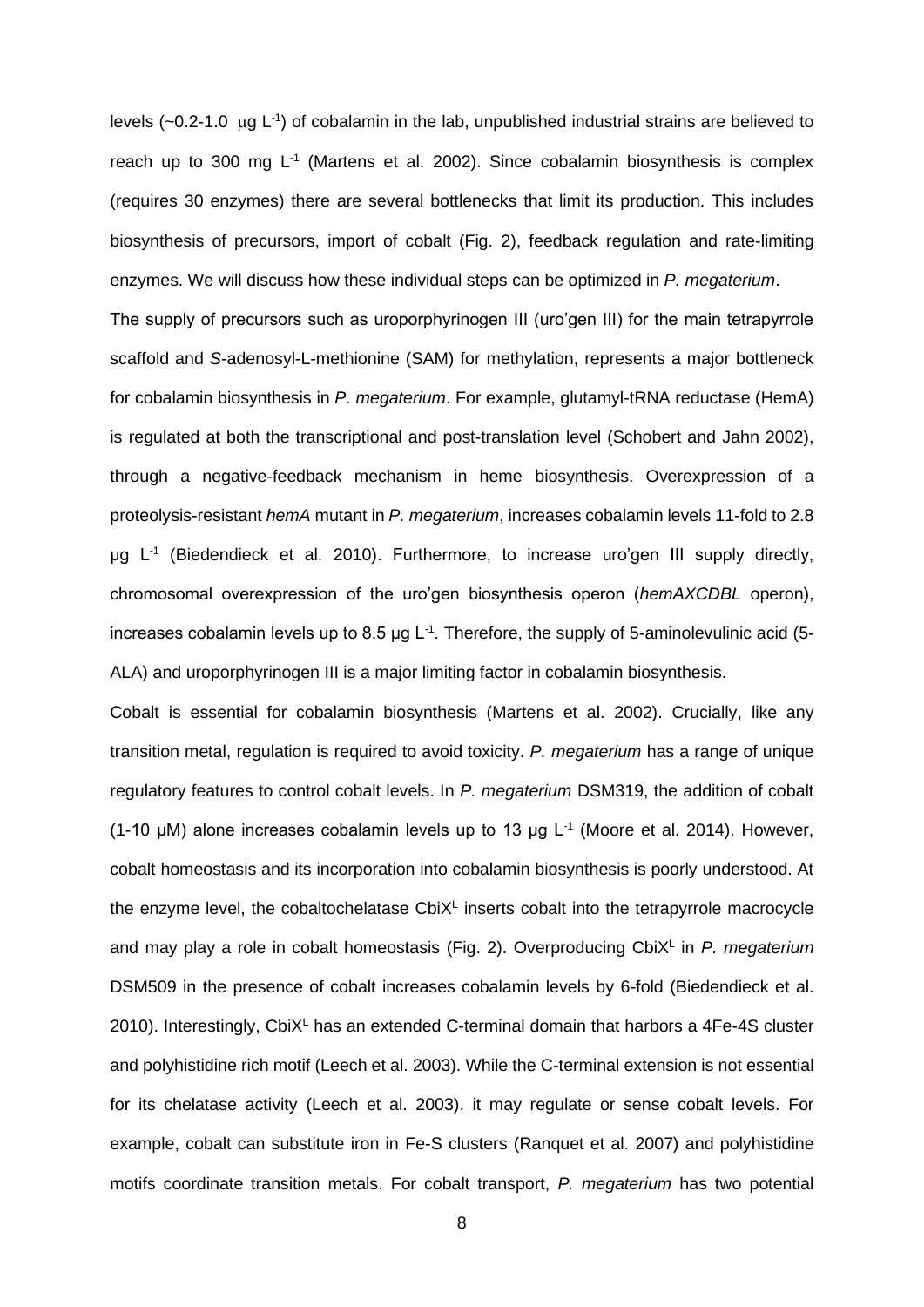cobalt transporters from the *cbiO* ATPase family or a single-component dual cobalt and nickel transporter (*bmd\_0328*) (Komeda et al. 1997). Interestingly, *bmd\_0328* is part of two gene operon, containing an uncharacterized gene with another shorter polyhistidine motif (HXXXHH) (*bmd\_0329*). Both genes are co-localized with an upstream cobalamin riboswitch (Fig. 2), suggesting their role in cobalamin biosynthesis. B<sup>12</sup> riboswitches are *cis*-regulatory RNA elements that provide tight negative feedback control when cobalamin levels are high by sequestering either the Shine-Dalgarno site or by forming a transcription attenuator. While the role of *bmd\_0329* is unknown, overexpression of *bmd\_0328* in *P. megaterium* DSM319 leads to growth-sensitivity in the presence of cobalt, suggesting increased cobalt import and toxicity (Moore 2011).

Unlike most prokaryotic metabolic pathways, there are no known specific transcription factors to regulate gene expression of cobalamin biosynthesis. Instead, global signals such as molecular oxygen repress cobalamin biosynthetic genes in *Salmonella typhimurium*  (Escalante-Semerena and Roth 1987). Intriguingly, overproduction of the global anaerobic respiratory regulator FNR (fumarate and nitrate reductase regulator) in *P. megaterium* DSM509 increased cobalamin synthesis by 4-fold (Biedendieck et al. 2010), suggesting that cobalamin biosynthesis is globally regulated by oxygen. Instead of transcription factors, cobalamin biosynthesis is regulated by cobalamin riboswitches. The *P. megaterium* DSM319 genome contains eight cobalamin riboswitches. This includes genes encoding  $B_{12}$ independent enzymes (*metE*, *nrdEF*), complete pathways (*cobI* and *cobII* operons), cobyric acid synthetase (*cbiP*) and cobalt homeostasis genes (*bmd\_0328-bmd\_0329, bmd\_0512* (see above)) (Fig. 2). The *cobI* operon is regulated by a cobalamin riboswitch and transcription terminator and is highly sensitive (nM levels) to cobalamin (Moore et al. 2014). This is not surprising since prokaryotic cells only require trace levels of cobalamin for unrestricted growth. Instead scavenging cobalamin from the environment (Nahvi et al. 2004) is also supported by an ABC transporter *btuF* (located within the *cobII* operon) and an uncharacterized transporter (*bmd\_0512*), both co-localized with a cobalamin riboswitch (Fig. 2).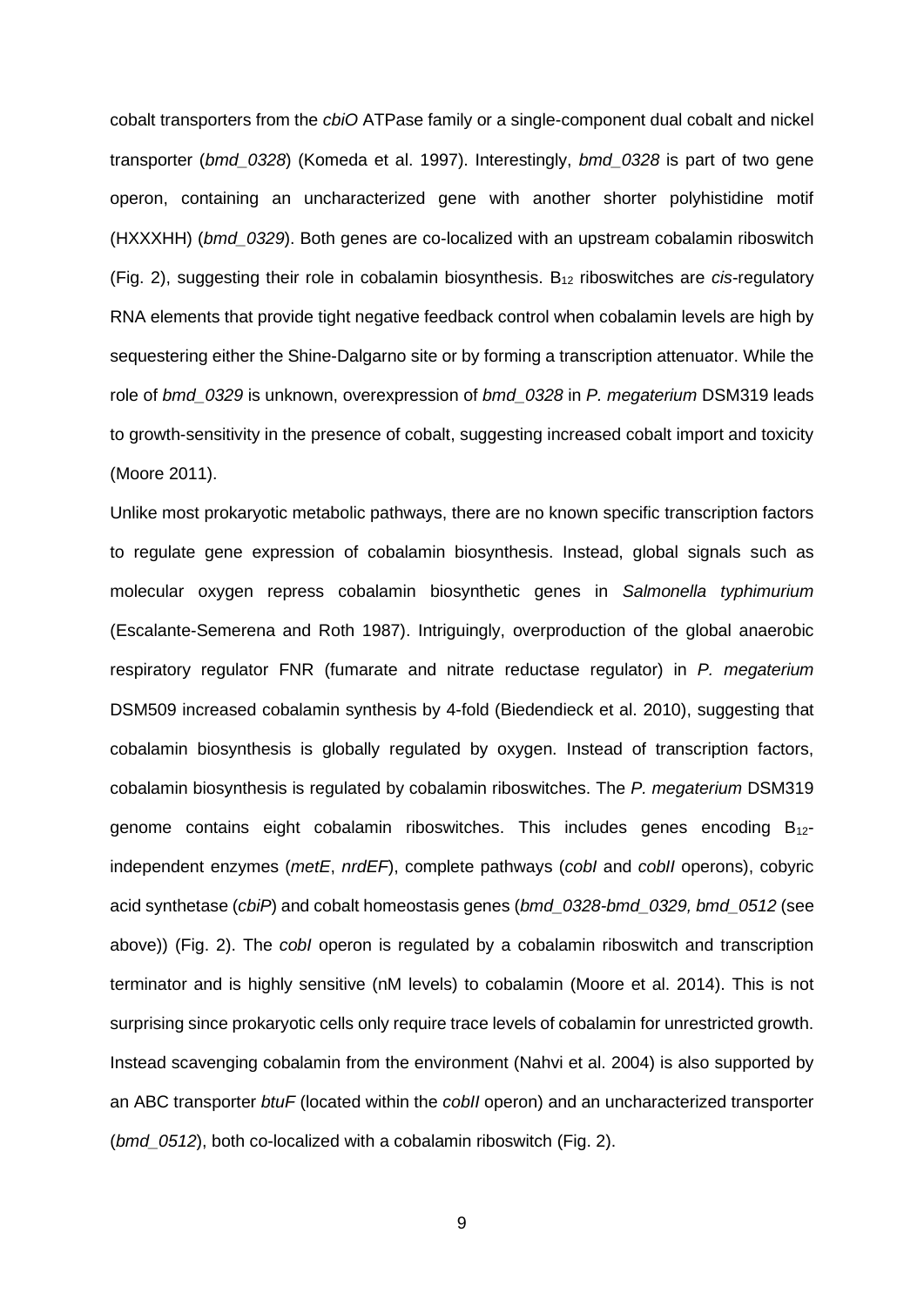The cobalamin riboswitches represent the major bottleneck in engineering cobalamin biosynthesis in *P. megaterium* (Fig. 2). To bypass this metabolic feedback, the entire *cobI* operon was placed under the control of a constitutive promoter on a multi-copy plasmid. Remarkably, expression in *P. megaterium* DSM319 in the presence of 10 µM cobalt, led to major increases in cobalamin levels to 220  $\mu$ g L<sup>-1</sup>, a 27.5-fold increase over the control strain (Moore et al. 2014).

#### **Production of biopolymers using** *P. megaterium***: polyhydroxybutyrate (PHB)**

Polyhydroxyalkanoates (PHAs) are naturally occurring biopolymers synthesized by many microorganisms in response to environmental stress. They are considered to have promising potential to substitute traditional petrol-based plastics, as these so called "bioplastics" show similar chemical and physical properties as conventional plastic (Chen 2009; Lu et al. 2009). PHAs were described in 1926 by the French scientist Lemoigne, who observed that *P. megaterium* accumulated polyhydroxybutyrate (PHB), a specific form of PHA, in the cells as distinct granules (Lemoigne 1926). Inside the cells, PHB acts as a storage device for carbon and energy and can be used again when conditions change. The hydrophobic granules are surrounded by a phospholipid-monolayer in which a number of specific proteins are embedded, thereby associating with the granules (Jendrossek 2009). For the biological synthesis of PHAs a variety of different C-sources, even crude waste material like glycerol derived from biofuel production, can be used (de Jesus Assis et al. 2016; Naranjo et al. 2013; Solaiman et al. 2006). The key step in this process, the enzymatic polymerization of hydroxyacyl-coenzyme A (CoA) to PHA and CoA, is catalyzed by a PHA synthase. In 2001, McCool and Cannon identified the genetic organization of the five involved *P. megaterium* genes in two divergent orientated operons consisting of *phaRBC* and *phaQP* (McCool and Cannon 2001). The *phaC* and *phaR* genes encode the two subunits of the PHA synthase (McCool and Cannon 2001; Tsuge et al. 2015). Within the heterodimer, PhaC is the catalytic subunit localized with the granules, while PhaR is needed for polymerization (McCool and Cannon 2001). PhaR from *P. megaterium* should not be confused with PhaR from other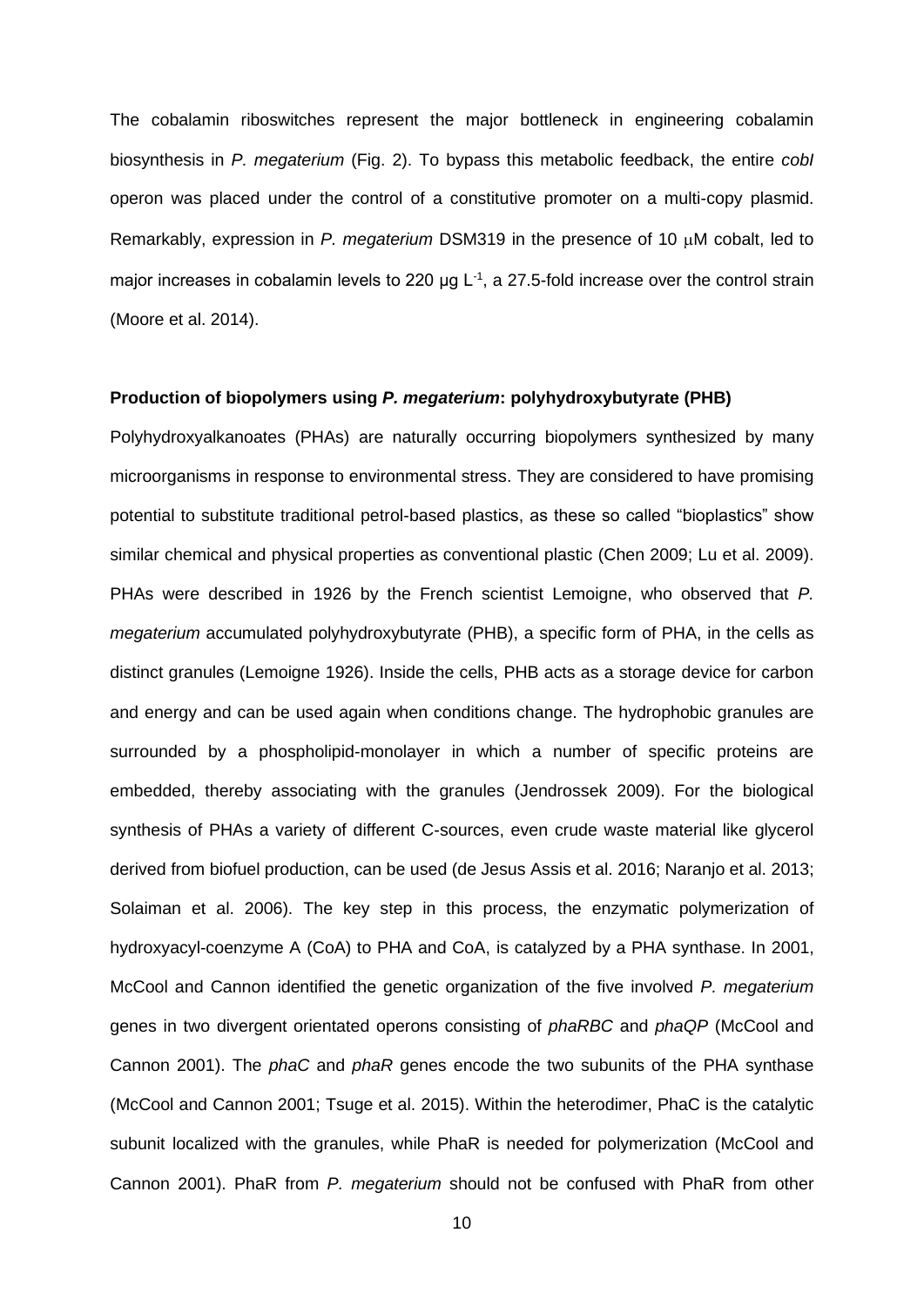organisms like *Ralstonia eutropha*, where the name designates a transcriptional regulator of PHB synthesis (Lee et al. 2004). For the protein PhaB, a NADPH-dependent acetoacetyl coenzyme A reductase function was proposed. PhaB is involved in the supply of (R)-3HB-CoA monomer for the polymerization of PHB (Tsuge et al. 2015). PhaP as a phasin is localized with the granules (McCool and Cannon 1999). These non-enzymatic proteins are commonly found in PHA producers and have been shown to influence the PHA granule morphology and size (Jendrossek 2009). In *P. megaterium* the *phaQ* gene codes for a transcriptional regulator that negatively regulates the expression of *phaP* and *phaQ*. It interacts directly with PHB like PhaR in *R. eutropha*, although it has evolved independently (Lee et al. 2004). To ensure the abundant occurrence of phasin PhaP, but secure the required low level of the regulator PhaQ, Lee et al. speculate that the *phaQ* mRNA, as part of the *phaQP* transcript, is systematically degraded (Lee et al. 2004).

#### *Optimizing PHB production in* P. megaterium

To date, there are hardly any attempts described to develop *P. megaterium* toward an increased production of PHB through genetic engineering. In contrast much effort has been placed on optimizing cultivation conditions of environmental isolates of *P. megaterium* to increase PHB production with mainly molasses as carbon source, resulting in almost 70% PHB of cell dry weight (Gouda et al. 2001; Rodríguez-Contreras et al. 2013). For the well-known and genome sequenced strain DSM319 Godard et al. (2020), observed that the PHB content increased 5-fold to almost 30 % of cell dry weight under high salt conditions (Godard et al. 2020). Further, the production of functionalized PHB granules provides an exciting new application for *P. megaterium*. One recent study showed that the mammalian cytochrome P450 CYP11A1 could be immobilized and purified with PHB granules produced in *P. megaterium*, thereby circumventing the problem of low stability of recombinantly produced cytochromes. Here, CYP11A1 was readily localized in the phospholipid monolayer of the PHB granule in its native form verified by denaturing PAGE (Stenger et al. 2018). Another study showed that the IgG binding domain of Protein A from *Staphylococcus aureus* (ZZ-domain) could be produced,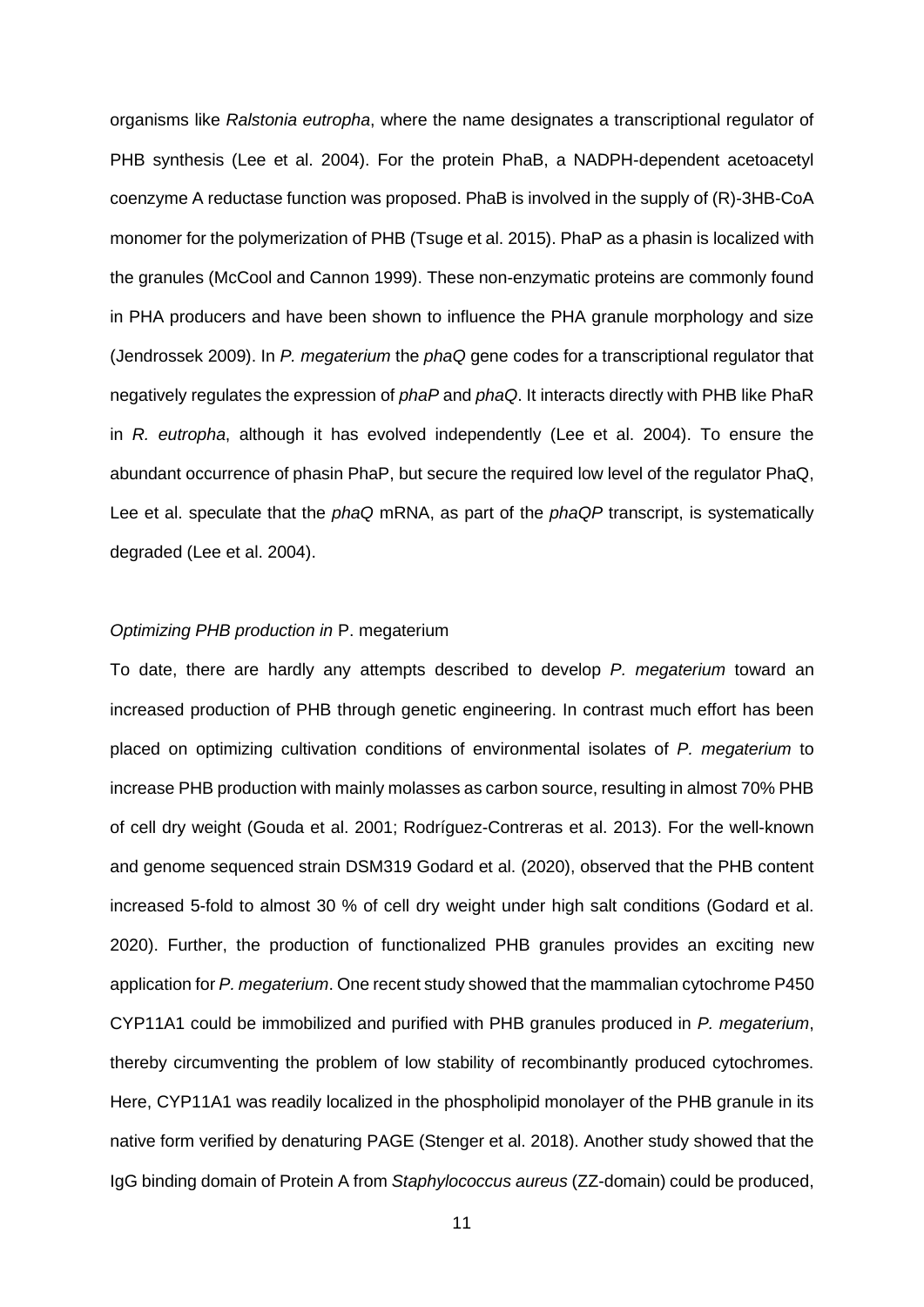purified and presented on PHB granules when fused to PhaC in *P. megaterium*. The isolated functionalized PHB beads were capable of purifying IgG from human serum, thereby proving their functionality (Grage et al. 2017).

## **Production of recombinant proteins using** *P. megaterium***: intra- und extracellular**

## **formation at g/L scale**

The Gram-negative *E. coli* represents a well-established and heavily used host for the production and purification of recombinant proteins. However, *E. coli* has some major drawbacks including the presence of endotoxins (LPS) or limitations in the secretion of proteins into the growth medium, which permits easier downstream processing (Lakowitz et al. 2018; Terpe 2006). In contrast, Gram-positive bacteria lack an outer membrane, thereby omitting endotoxins and making protein secretion much more efficient. Many Gram-positives have shown promising potential for recombinant protein production, for example multiple members of the genus *Bacillus* (Terpe 2006).

In general, *P. megaterium* is renowned for its high stability of recombinant plasmids, even in the absence of selective antibiotics (Radha and Gunasekaran 2008). The production of recombinant proteins using *P. megaterium* is typically performed by plasmid-based gene expression. The majority of these plasmids are based on the *oriU*/*repU* system derived from the pBC16 plasmid, originally found in *Bacillus cereus* (Bernhard et al. 1978; Rygus and Hillen 1991; Rygus et al. 1991), or on the compatible *ori100*/*repM100* system from a plasmid found in *P. megaterium* QM B1551 (Eppinger et al. 2011; Gamer et al. 2009; Stevenson et al. 1998). In addition, the temperature-sensitive *ori<sup>ts</sup>/E194ts* system from plasmid pE194 is suited for genomic integration experiments (Biedendieck et al. 2010). All plasmids are designed as shuttle vectors enabling all cloning in *E. coli* and subsequent transfer to *P. megaterium* via protoplast transformation (Biedendieck et al. 2011), a technique even suited for new environmental *P. megaterium* isolates (Boock et al. 2019). Standard antibiotics such as tetracycline, kanamycin, chloramphenicol, erythromycin, or spectinomycin can be used as selection markers for *P. megaterium* (Fig. 3). Importantly, all plasmids allow stable replication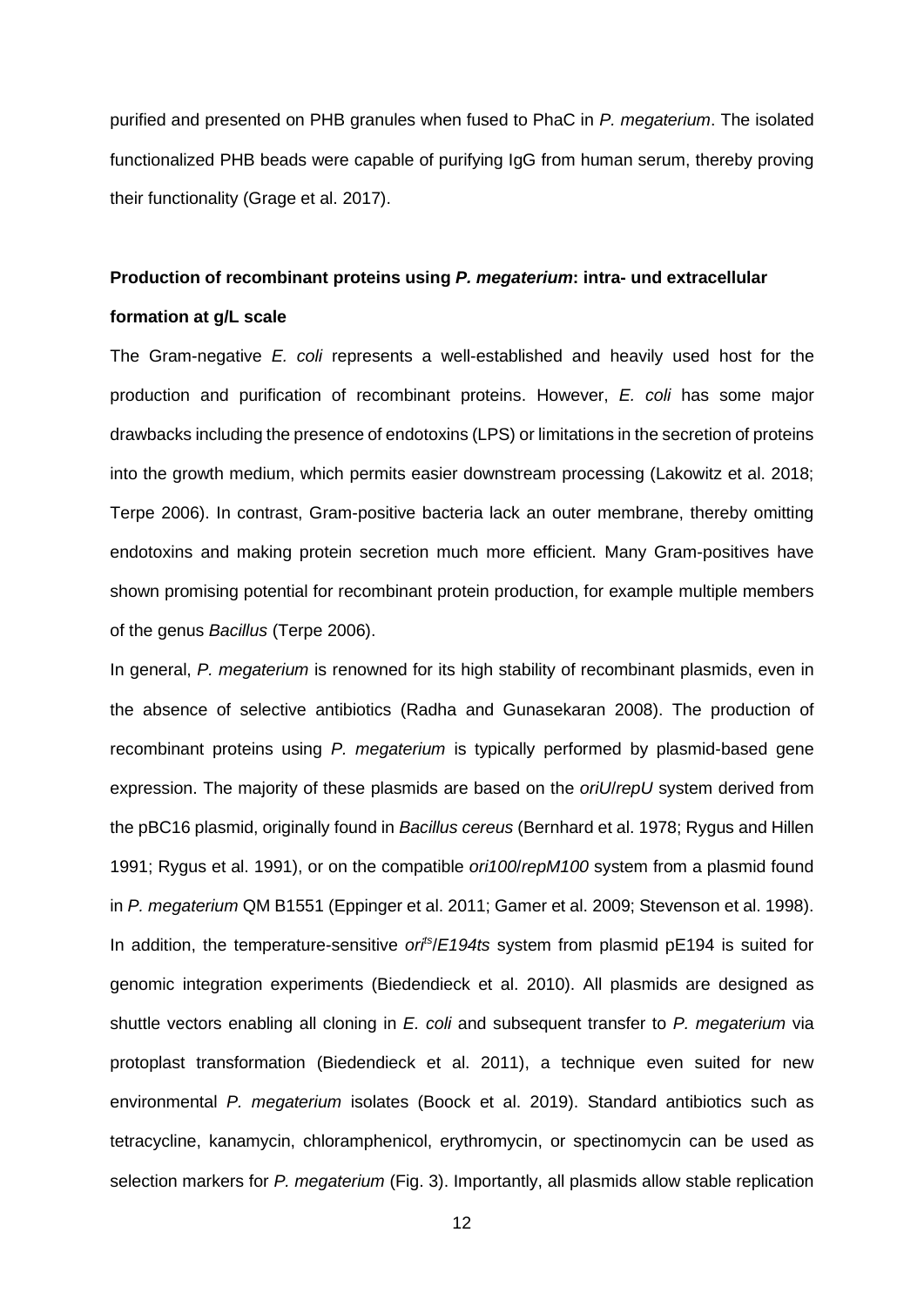and production of recombinant proteins in *B. subtilis* or *Bacillus licheniformis* (Lakowitz et al. 2017; Larsen and Bjerga 2018).

#### *Promoter systems for recombinant protein production in* P. megaterium

A controlled high-level production of recombinant proteins in *P. megaterium* is based on the native xylose-inducible promoter/repressor system. The promoter P<sub>xylA</sub> is induced in the presence of xylose through a de-repression mechanism based on the inactivation of the repressor XylR via xylose binding. The corresponding gene *xylR* is encoded on the same expression plasmid (Rygus and Hillen 1991; Rygus et al. 1991). The P*xylA* based expression system has undergone several systematic optimization steps resulting in intracellular recombinant protein production rates of up to 1 g  $L^{-1}$  (Stammen et al. 2010) and more than 500 mg L-1 extracellularly (Korneli et al. 2013). This has resulted in the widely used *P. megaterium* recombinant protein production system, which is comprised of almost 30 plasmids, four strains and is available for commercial use from MoBiTec (Göttingen, Germany).

Moving on from the xylose-inducible system, a number of alternative promoter systems has recently been studied for protein production, expanding the *P. megaterium* plasmid toolbox (Fig. 3). Among these promoters are homologous sugar-inducible promoters (sucrose, arabinose, galactose, lactose) which were identified from transcriptome analyses. The employment of these systems for recombinant protein production resulted in up to 80 % yield compared to the optimized P*xylA*-based system (Biedendieck et al. 2007b; Hartz et al. 2019). Also a heterologous starch-inducible promoter (P*amyL*) from *Bacillus amyloliquifaciens* was found less effective compared to P*xylA*-based system (Radha and Gunasekaran 2008). Furthermore, the Isopropyl-β-D-thiogalactopyranosid (IPTG) inducible hyper-spank promoter (PHysp) yielded approximately 60 % of recombinant proteins compared to the P*xylA*-based system (Boock et al. 2019). As an alternative to these bacterial systems, phage-derived RNA polymerase (RNAP) systems have been successfully applied for protein production in multiple bacteria. For *P. megaterium* the genes coding for the RNAPs from the bacteriophage T7 (Gamer et al. 2009) and the *E. coli* phage K1E (Stammen et al. 2010b) residing on a separate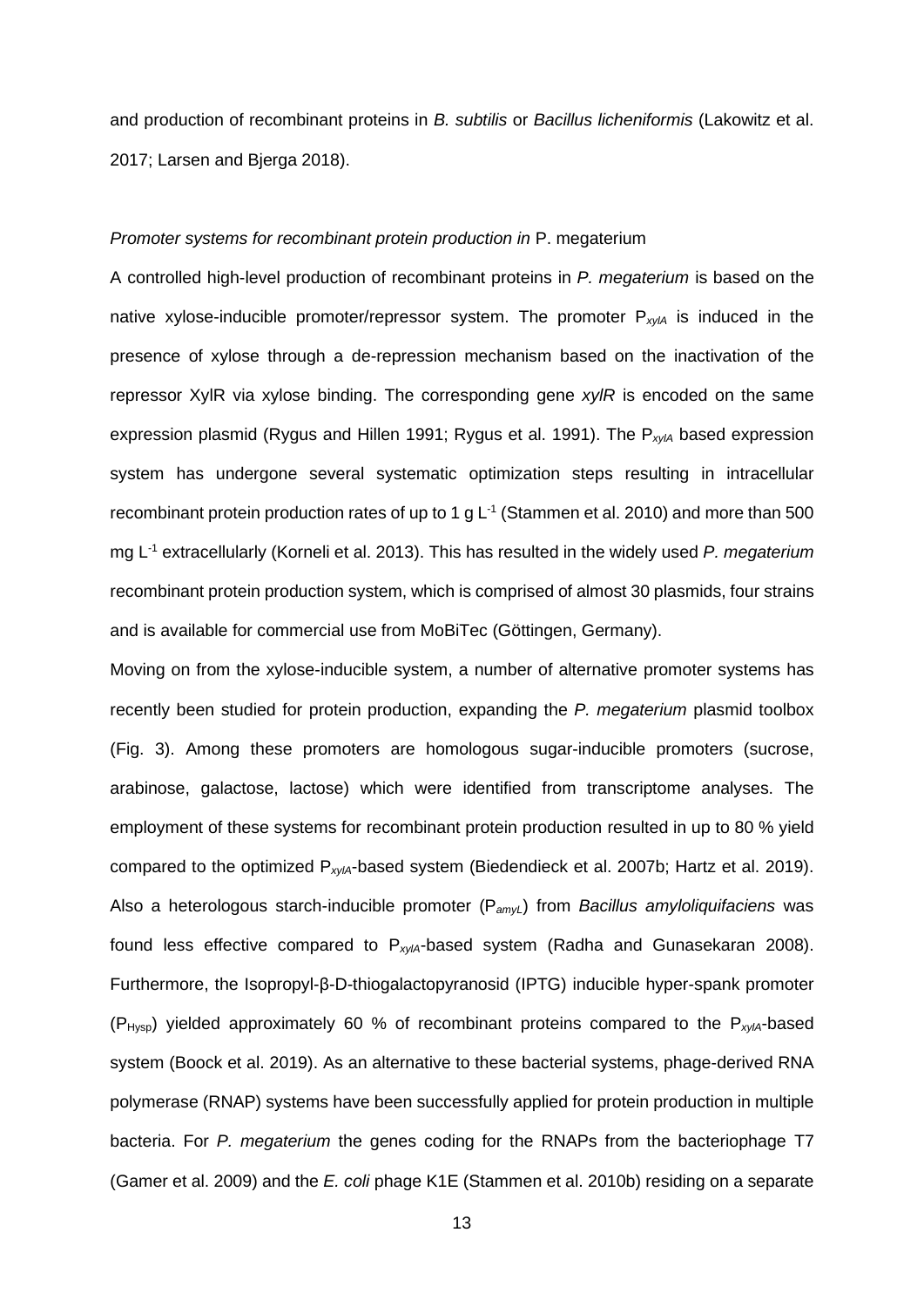plasmid were expressed under the control of P*xylA*. Upon xylose-based gene induction the phage RNAPs are produced and specifically recognize the corresponding phage promoters driving the target gene expression localized on the second plasmid. The phage promoterdependent gene expression resulted in up to 10 times more recombinant protein compared to the P*xylA*-based system (Gamer et al. 2009; Stammen et al. 2010b).

Beside inducible promoters a number of constitutive and growth phase dependent homologous promoters were tested for recombinant protein production. The promoters of the pyruvate dehydrogenase operon (*pdhABCD*) and of genes involved in glycolysis and gluconeogenesis (*fba*, *fbp*, *gap*, *pgc*, *pgi*, and *pgk*) from strain DSM319 yielded up to 75% of recombinant proteins compared to optimized P*xylA*-based system (Moore et al. 2018). In addition, some growth phase-dependent promoters were identified with slightly increased protein yields as the P*xylA*-based optimized system (Hartz et al. 2021).

#### *Secretion of recombinant proteins with* P. megaterium

As mentioned above, *Bacillus* excels as a good secretion host for proteins. 90% of all extracellular *Bacillus* proteins are secreted by the secretion(SEC)-dependent pathway (Tjalsma et al. 2004; Tjalsma et al. 2000) guided by an N-terminally fused signal peptide (SP). The nascent and unfolded polypeptide is directly secreted, prior to spontaneous folding. Subsequently, the SP gets cleaved off outside of the cell, the protein is folded and released into the growth medium (Freudl 2018). For *B. subtilis* and others it has been demonstrated that the combination of a specific SP with a certain recombinant protein determines the efficiency of the overall secretion process which cannot be predicted (Brockmeier et al. 2006; Freudl 2018; Hemmerich et al. 2016; Mathiesen et al. 2008). The secretion of proteins using the SECdependent pathway provides an excellent route if a recombinant protein is known to form insoluble inclusion bodies intracellularly (Freudl 2018). For *B. subtilis* 173 SEC-depended SPs were described (Brockmeier et al. 2006). A similar number of SEC-depended SPs was identified for *P. megaterium* DSM319 (www.megabac.tu-bs.de; Hiller et al. 2004). The efficiency of seven *P. megaterium* SPs on secretion was evaluated using the heterologous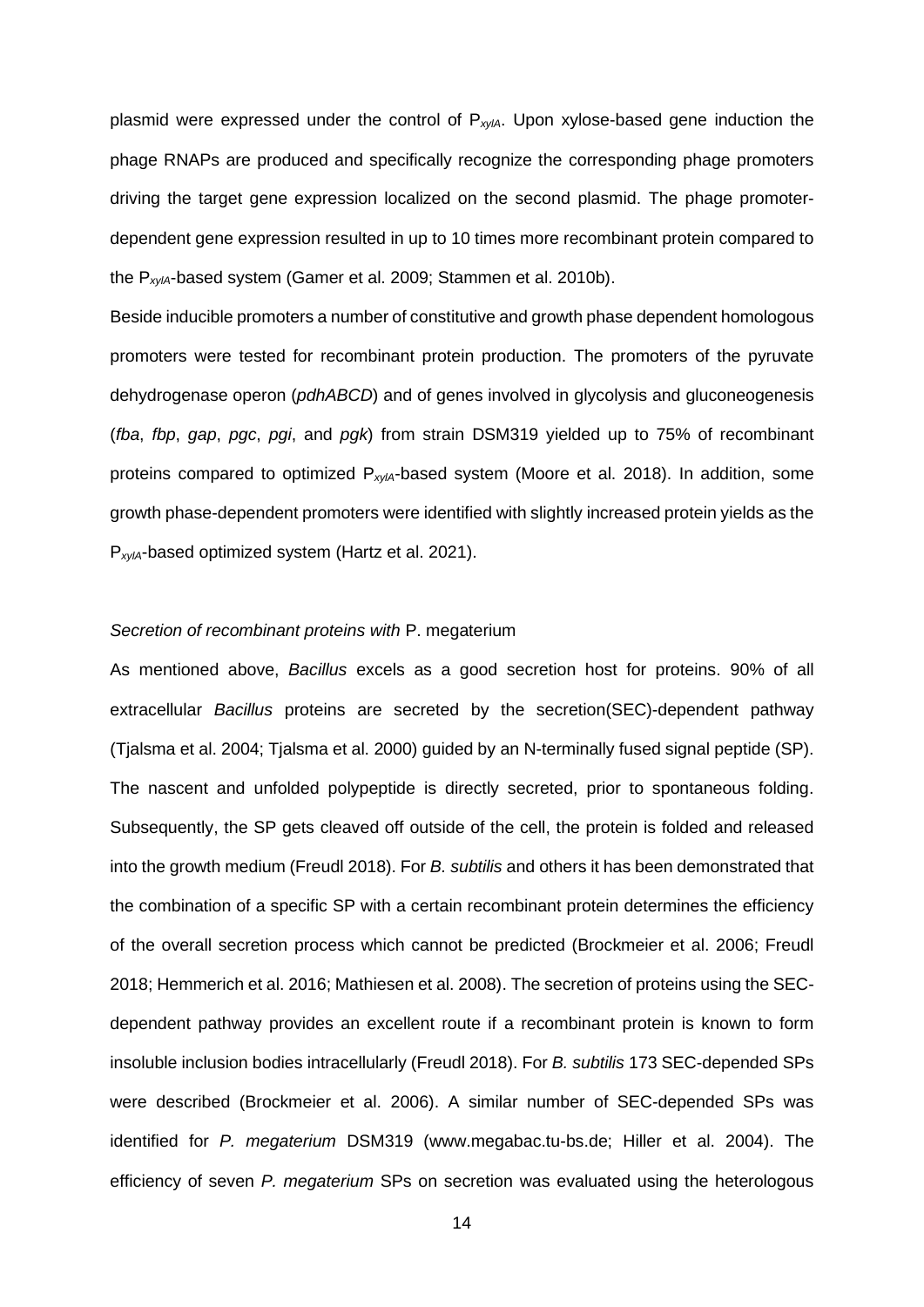*Thermobifida fusca* hydrolase, resulting in highly variable levels of secreted protein (Stammen et al. 2010a) (Fig. 3). A later study found similar effects when looking at the secretion of the endoglucanase EGI1 and the multimodular cellulase Cel9AT with five (for EGI1) and four (for Cel9AT) different SPs, respectively, tested (Kalbarczyk et al. 2018). Furthermore, some studies show secretion of recombinant proteins using their original SP including the dextransucrase DsrS from *Leuconostoc mesenteroides* (Malten et al. 2005a), penicillin G acylases from different *Bacillus* species (Mayer et al. 2019; Yang et al. 2006), and a keratinase from *B. licheniformis* (Radha and Gunasekaran 2007; Radha and Gunasekaran 2008) (Tab. 1). For most secretion experiments the *P. megaterium* strain MS941, a DSM319 variant lacking the gene coding for the extracellular neutral metalloprotease NprM, was used as this strain reveals an reduction of 98.5% of extracellular protease activity (Wittchen and Meinhardt 1995).

## *Further adaptations of the recombinant plasmid system in* P. megaterium

Subsequently, to enable one-step protein purification, various tag-based affinity chromatography methods can be used (Terpe 2003). Thus, the *P. megaterium* plasmid systems were designed to create a plethora of N- and/or C-terminal fusion with  $His_{6}$ - or StrepIIaffinity tags in combination with protease cleavage sites for tag removal (Biedendieck et al. 2007c). When combined with extracellular protein production, affinity tags provide rapid tools for protein purification, especially along with continuous cultivation processes (Gädke et al. 2017a; Gädke et al. 2017b). Moreover, a codon plus system employing the co-expression of genes for tRNAs with rare codons often found in heterologous target genes showed a general positive effect on recombinant protein production by *P. megaterium* (Finger et al. 2015) (Fig. 3). For genomic modifications a plasmid system based on a temperature sensitive promoter was established allowing gene integration and deletion (Biedendieck et al. 2011). Just recently, the group of Hannemann developed a CRISPR-Cas9 system for the genome editing of *P. megaterium* with an efficiency up to 100% (Hartz et al. 2021).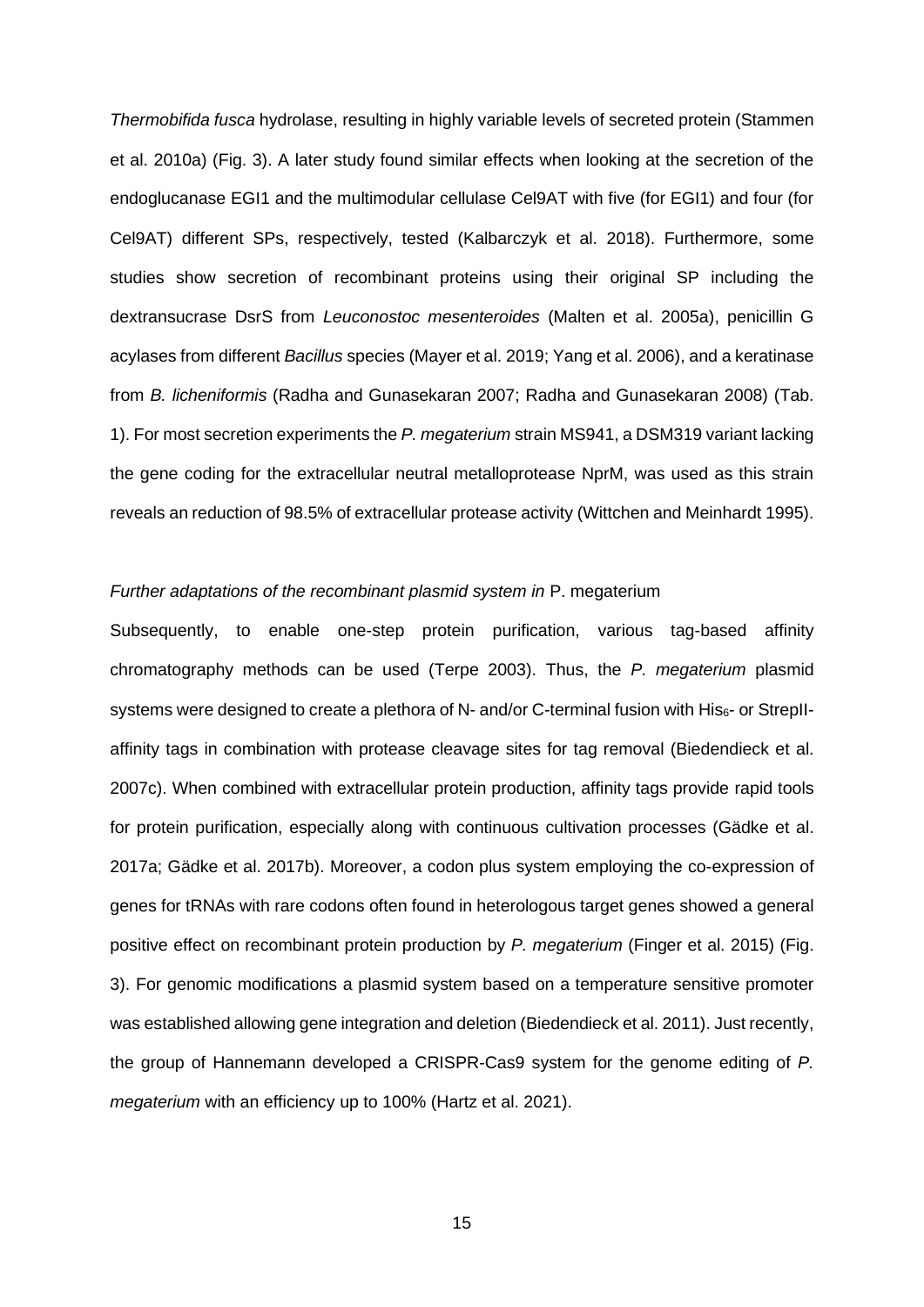## **Production of biotechnological important proteins: multiple cytochrome P450 suitable for whole cell transformations**

P450 enzymes are frequently employed in metabolic reactions to catalyze challenging chemical reactions (Pochapsky 2020). They use a broad range of structurally diverse substrates and form their products with high stereo- and regio-selectivity. Humans carry 57 different P450 (CYP) enzymes involved in the metabolism of steroid hormones, other sterols, vitamin D3, eicosanoids, fatty acids and retinoic acid (Luo and Liu 2020; Rendic and Guengerich 2021; Sarparast et al. 2020). They catalyze almost exclusively monooxygenase reactions through the activation of molecular oxygen using a single electron. The major type of reaction is the hydroxylation of difficult to activate C-H bonds. For this purpose, they contain a heme group as single electron transfer agent. Consequently, catalyzed reactions require electron donors like NADH or NADPH. Flavin or iron-sulfur proteins transfer electrons from NADH or NADPH to the P450-bound heme (Chiliza et al. 2020; Li et al. 2020).

Since most bacterial and fungal P450s are cytosolic and soluble, these variants are better suited for biotechnology applications compared to their membrane-bound plant and mammalian homologs (Distefano et al. 2020; Finnigan et al. 2020; Iizaka et al. 2021; Toplak et al. 2021; Zhang et al. 2021b). In *P. megaterium* a number of different P450 enzymes were found. Seven cytosolic P450s (CYP) from different *P. megaterium* strains have been described. CYP106A2 from strain ATCC13368 (Berg et al. 1976; Schmitz et al. 2018) and the CYP109E1 from strain DSM319 (Jóźwik et al. 2016) rely on a FAD-dependent ferredoxin reductase and a corresponding ferredoxin as electron donor and transfer proteins. The best studied CYP102A1 from strain DSM32, also known as cytochrome P450-BM3, consists of an N-terminal P450 domain followed by a flavodoxin and a reductase domain. Therefore, this *in vitro* system is self-sufficient and channels electrons directly from NADPH, which accelerates monooxygenase rate in comparison to other P450s (Cook et al. 2016; Miura and Fulco 1974; Whitehouse et al. 2012). The remaining four *P. megaterium* P450s all require an external redox partner. These include CYP106A1 from strain DSM32 (He et al. 1989; Lee et al. 2015) and from strain DSM319 (Brill et al. 2014), CYP109A2 from strain DSM319 (Abdulmughni et al.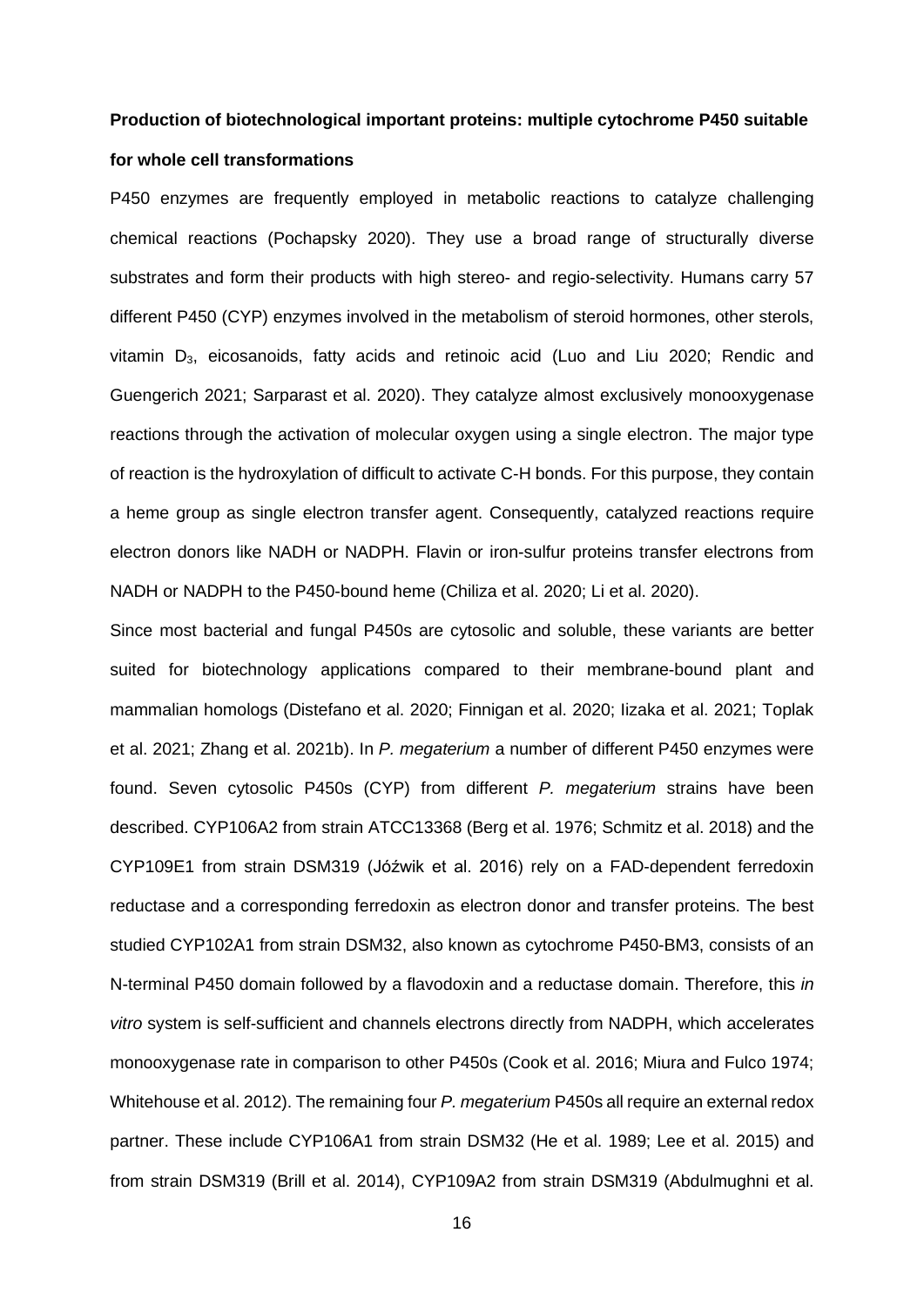2017a), and CYP107DY1 from strain QM B1551. Interestingly, CYP107DY1 is the first plasmid encoded P450 found in *Bacillus* species. Since no CYP107 homologs can be found in the genomes of *P. megaterium* strains, CYP107DY1 may have been obtained by horizontal gene transfer. This observation suggests a possible role of P450s in the adaptation and even evolution of bacteria (Milhim et al. 2016).

#### *Whole cell systems for recombinant production of P450s in* P. megaterium

To study P450s, this is typically performed using *E. coli* recombinant expression and studied *in vitro* with corresponding electron transfer proteins and cofactors. However, *in vitro* substrate conversion rates are often limited, which may constitute a problem for large scale industrial applications. The use of whole cell systems can overcome these *in vitro* limitations, although the import of the substrates and the export of the product might also be limited (Bernhardt and Urlacher 2014). Whole cell systems have been biotechnologically employed for CYP106A1 from *P. megaterium* strain DSM319, CYP106A2 from *P. megaterium* strain ATCC13368 (Bleif et al. 2010; Bleif et al. 2012), CYP109A2 (Abdulmughni et al. 2017a) and CYP109E1 (Abdulmughni et al. 2017b) from strain DSM319, all using *P. megaterium* as a production host (Tab. 1). In addition, *E. coli*-based whole cell systems using CYP107DY1 from *P. megaterium*  strain QM B 1551 (Milhim et al. 2016) and CYP102A1 from strain DSM32 (Chu et al. 2016) have been reported. Finally, membrane-bound mammalian P450 CYP11A1 was recombinantly produced in *P. megaterium* (Stenger et al. 2018).

#### **Production of recombinant proteins: the** *P. megaterium* **cell-free transcription-**

## **translation system**

For future progress with *P. megaterium*, a novel cell-free transcription-transcription tool was recently developed to study fundamental molecular biology and accelerate the testing of gene expression systems (Moore et al. 2018). Within synthetic biology, there has been a renewed interest in cell-free transcription-translation systems (Tinafar et al. 2019; Cole et al. 2020). Cellfree systems requires a cell-extract, energy solution, and plasmid DNA to synthesize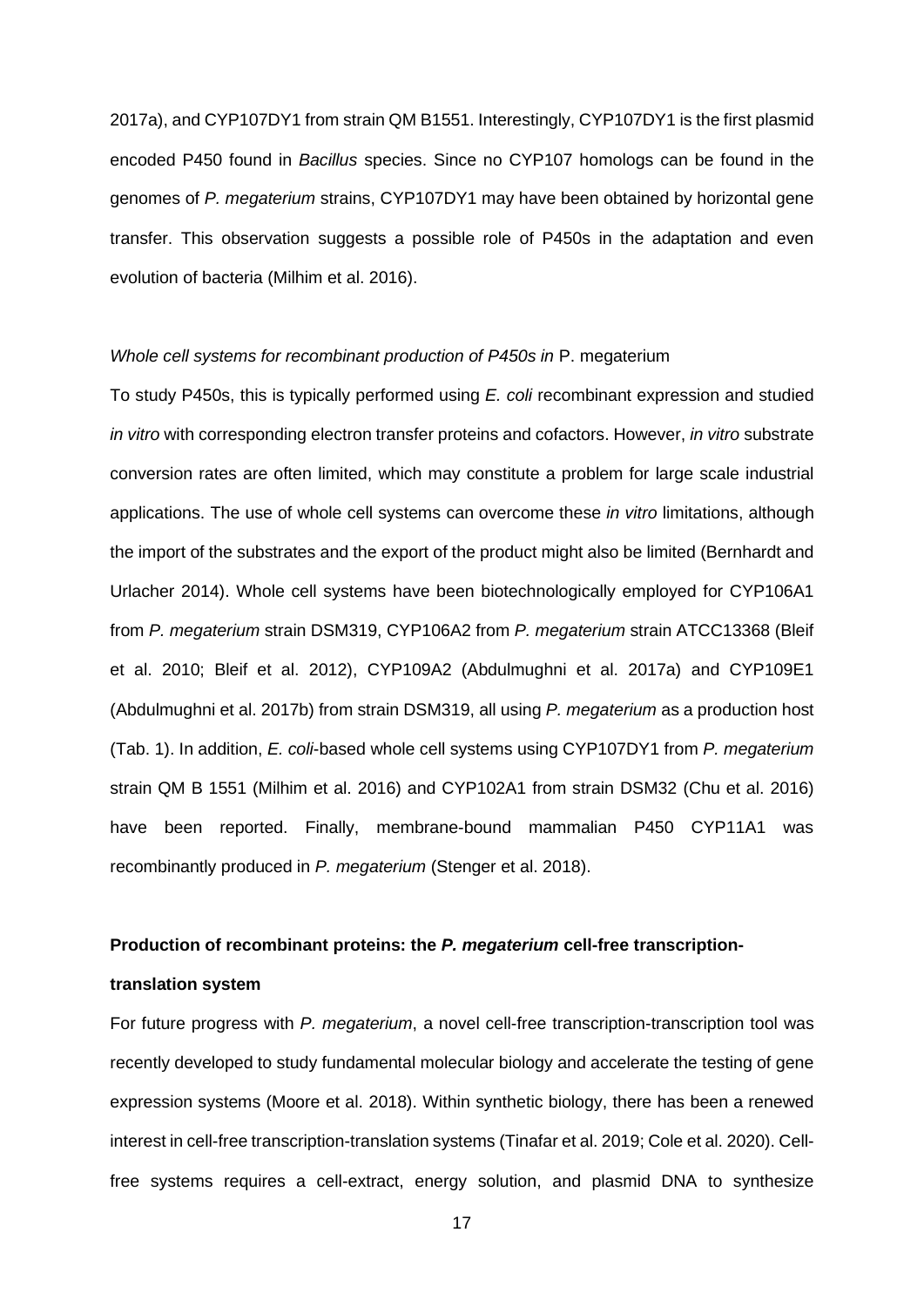recombinant proteins. These reactions can be performed in the microscale range (nL to mL range) either in test-tube reactions, microtiter (96, 384, 1536 well format) plates, or microfluidics (Laohakunakorn et al. 2020). While *E. coli* remains the dominant cell-free system, a range of new cell-free systems have recently been developed from other major prokaryotic expression systems, including *B. subtilis*, *Streptomyces* spp., *Clostridium autoethanogenum*, *Pseudomonas putida* and *Vibrio natriegens* (Gregorio et al. 2019; Cole et al. 2020). In terms of protein yield, although many systems are still in development, cell-free protein production is often monitored with GFP as a standard. For this, P. megaterium (134 ng  $\mu$ L<sup>-1</sup> GFP) compares favorably to other popular Gram-positive hosts such as *B. subtilis* (21.6 ng  $\mu$ L<sup>-1</sup>) and Streptomyces lividans 66 (~100-400 ng µL<sup>-1</sup>) (Cole et al. 2020).

For *P. megaterium* DSM319, an optimized cell-free protocol (also active in DSM509) was recently developed (Moore et al. 2018). One key advantage of cell-free systems is the study of the biological numbers that underpin protein synthesis in combination with computational prediction models (Moore et al. 2018). A key finding of the *P. megaterium* cell-free system was potential rate-limiting steps in protein synthesis. For example, under the conditions studied, maximal translation rates were an order of magnitude slower than *E. coli* cell-free (Garamella et al. 2016).

In addition, the kinetics of the xylose-inducible promoter system (see above) were characterized in detail. For example, the dissociation constant for XylR and operator binding was determined at 12.9-14.2 nM with a Hill coefficient of 1.74-1.8. Finally, as an example of the power and speed of cell-free systems, using a liquid handling robot, up to 500 *P. megaterium* plasmids with varying promoter and RBS regions were rapidly screened for activity within 24 hours. This permits the rapid characterization of DNA plasmid designs for forward engineering in *P. megaterium* cells (Moore et al. 2018). In summary, this recent development provides a high-yield and rapid cell-free tool for the study and engineering of *P. megaterium* for future metabolic engineering and synthetic biology applications.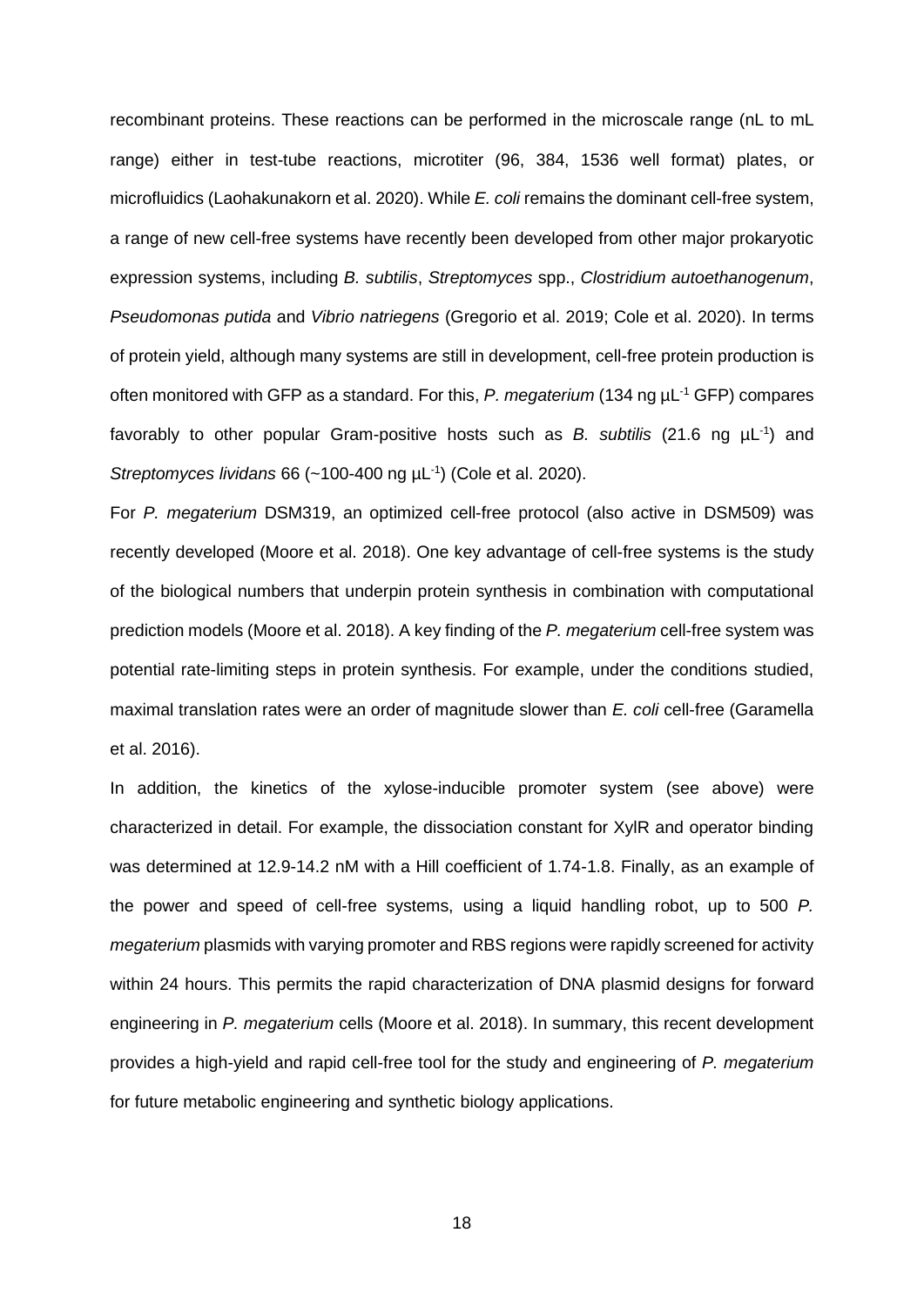#### **Whole cell applications:** *P. megaterium* **as a plant growth promoting bacterium**

Recently, within the last 20 years, scientists have discovered that the plant microbiome is essential for the survival of plants in changing environmental conditions including invasion by pathogenic microorganisms and insects (Berger and Gutjahr 2021; Genre et al. 2020; Haskett et al. 2020; Ortiz and Sansinenea 2021; Prsic and Ongena 2020; Vishwakarma et al. 2020; Zhang et al. 2021a). In conclusion, the health and growth of cultural plants can be influenced by the composition of its root and leave microbiome (Ray et al. 2020). In recent years the beneficial effect of *P. megaterium* on plant-growth has become a growing matter of interest. It has been described for a number of different plants including the model organism *Arabidopsis thaliana* (López-Bucio et al. 2007; Ortíz-Castro et al. 2008), the commercially important plants tomato (*Solanum lycopersicum*) (Ibort et al. 2017; Porcel et al. 2014), tea (*Camellia sinensis*) (Chakraborty et al. 2006), maize (*Zea mays*) (Al-Enazy et al. 2017; Marulanda et al. 2010), mustard (*Brassica juncea L.*) (Kang et al. 2014; Rajkumar and Freitas 2008), rice (*Oryza sativa L.*) (Feng et al. 2017), bean (*Phaseolus vulgaris*) (Korir et al. 2017; Ortíz-Castro et al. 2008), soybean (*Glycine max*) (Zhou et al. 2017), and oilseed rape (*Brassica napus*) (Hu et al. 2013). Three different mechanisms of plant-growth promotion by *P. megaterium* have been described. The first role can be summarized as biofertilizer. Phosphorus is essential for plants growth, however, its bioavailable form is often present in very low amounts (Liu 2021). The transformation of phosphorus in minerals and organic sources to their bioavailable forms occurs through secretion of organic acid in combination with acid phosphatases and phytases (Kang et al. 2014; Martínez-Viveros et al. 2010). *P. megaterium* secrets organic acids providing the main basis of phosphate biofertilization using secreted acid phosphatase and phytases (Hu et al. 2013). In addition, *P. megaterium* can provide reduced nitrogen to plants (Ding et al. 2005; Liu et al. 2006; Singh et al. 2020). Currently, a number of different *P. megaterium* fertilizer preparations often in combination with other bacteria are commercially available by different manufacturers for large scale agricultural applications. These combinations including *P. megaterium* are also subjects of different patents. Wang et al. claim the release of potassium and phosphorus, the fixation of nitrogen, the inhibition of harmful bacteria in the soil and the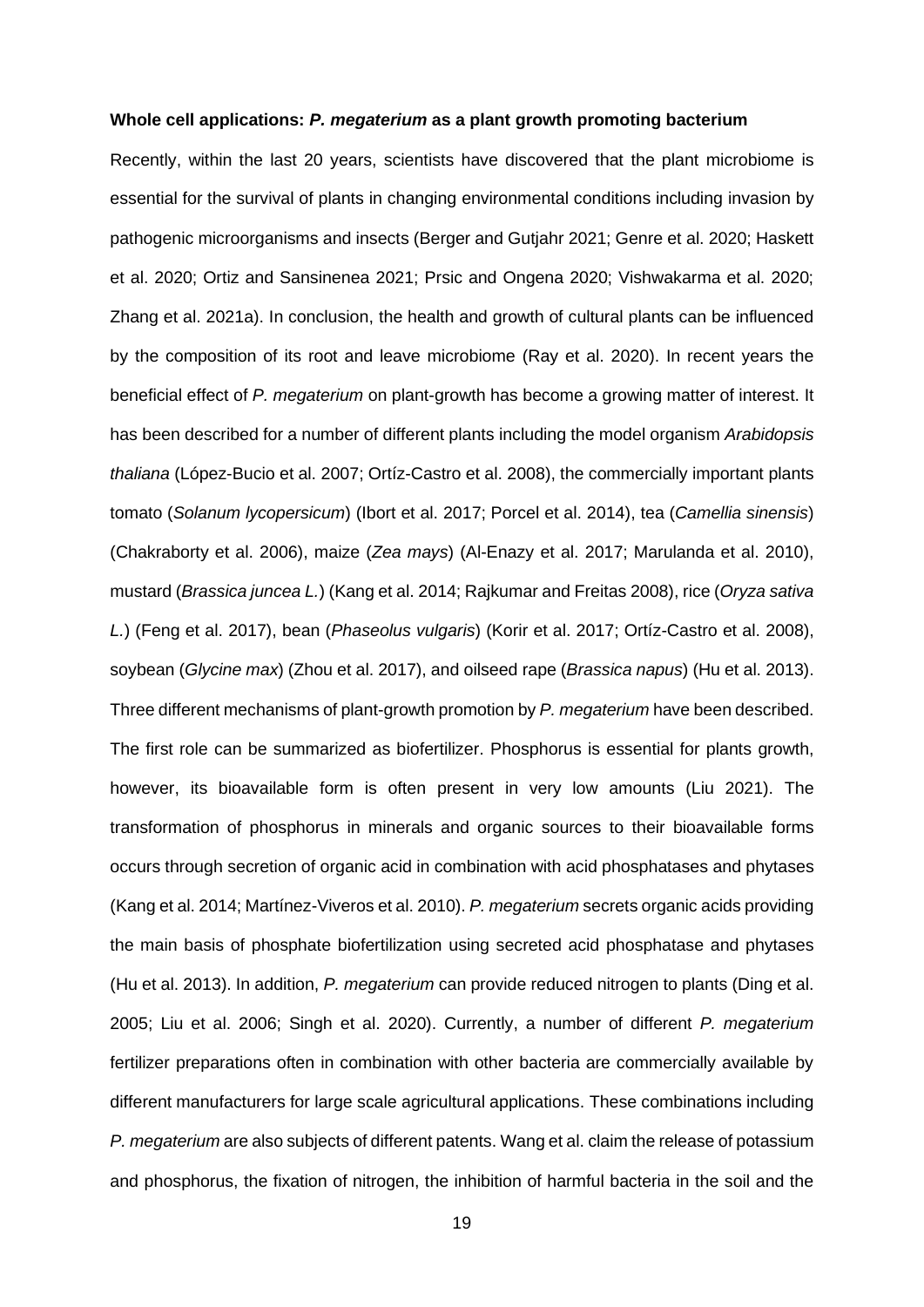prevention of different diseases using a mixture of *P. megaterium*, further *Bacillus* strains and Gram negative bacteria (Wang et al. 2009). Recently a fertilizer and its preparation was patented for the hydrolysis of phosphorus containing only *P. megaterium* but combined with organic matter and ammonium sulfate (Jianzhong 2019).Secondly, plant growth promoting bacterium can also be responsible for changes in environmental concentrations of phytohormones and other regulators of plant-growth. Interestingly, the production of the auxin indole acetic acid (IAA) by *P. megaterium* resulted in a plant growth-promoting effect, as reported repeatedly for different plants (Chakraborty et al. 2006; Feng et al. 2017). Furthermore, the cultivation of *A. thaliana* with *P. megaterium* lead to higher concentrations of the isoprenoid plant hormone abscisic acids (ABA) in plant leaves, thus, improving droughtstress tolerance (Zhou et al. 2016). It was postulated that secretion of the polyamine spermidine by *P. megaterium* was responsible for the upregulation of ABA-associated genes and subsequent production of ABA in the plant. Ortíz-Castro et al. reported that cytokinin signaling plays a central role in the plant-growth promoting effect by *P. megaterium* on *A. thaliana* under defined lab conditions (Ortíz-Castro et al. 2008). In addition to the classical phytohormones, the role of so called volatile compounds as plant-growth promoting substances is recently gaining more interest (Ryu et al. 2003; Sharifi and Ryu 2018). For *P. megaterium* the positive effect of the volatile compound 2-pentylfuran on the growth of *A. thaliana* has been observed (Zou et al. 2010). The mechanism by which this compound promotes plant-growth is still unknown. Finally, acetoin produced by a *P. megaterium* strain promoted the growth of *A. thaliana* (Ryu et al. 2003).

Thirdly, *P. megaterium* can act as a biopesticide or biocontrol agent. The multiple antipathogenic mechanisms of *P. megaterium* are divers. An antifungal activity against the tea pathogen *Fomes lamaoensis*, the cause of brown root rot, is possibly related to the production of iron-chelating siderophores. Additionally, the enhanced secretion of the plant defense related peroxidase, phenylalanine ammonia lyase, chitinase, and β-1,3-glucanase by *P. megaterium* was observed (Chakraborty et al. 2006). These enzymes are postulated to act directly against the fungal cell-wall, thereby protecting the plant. The secretion of chitinase, β-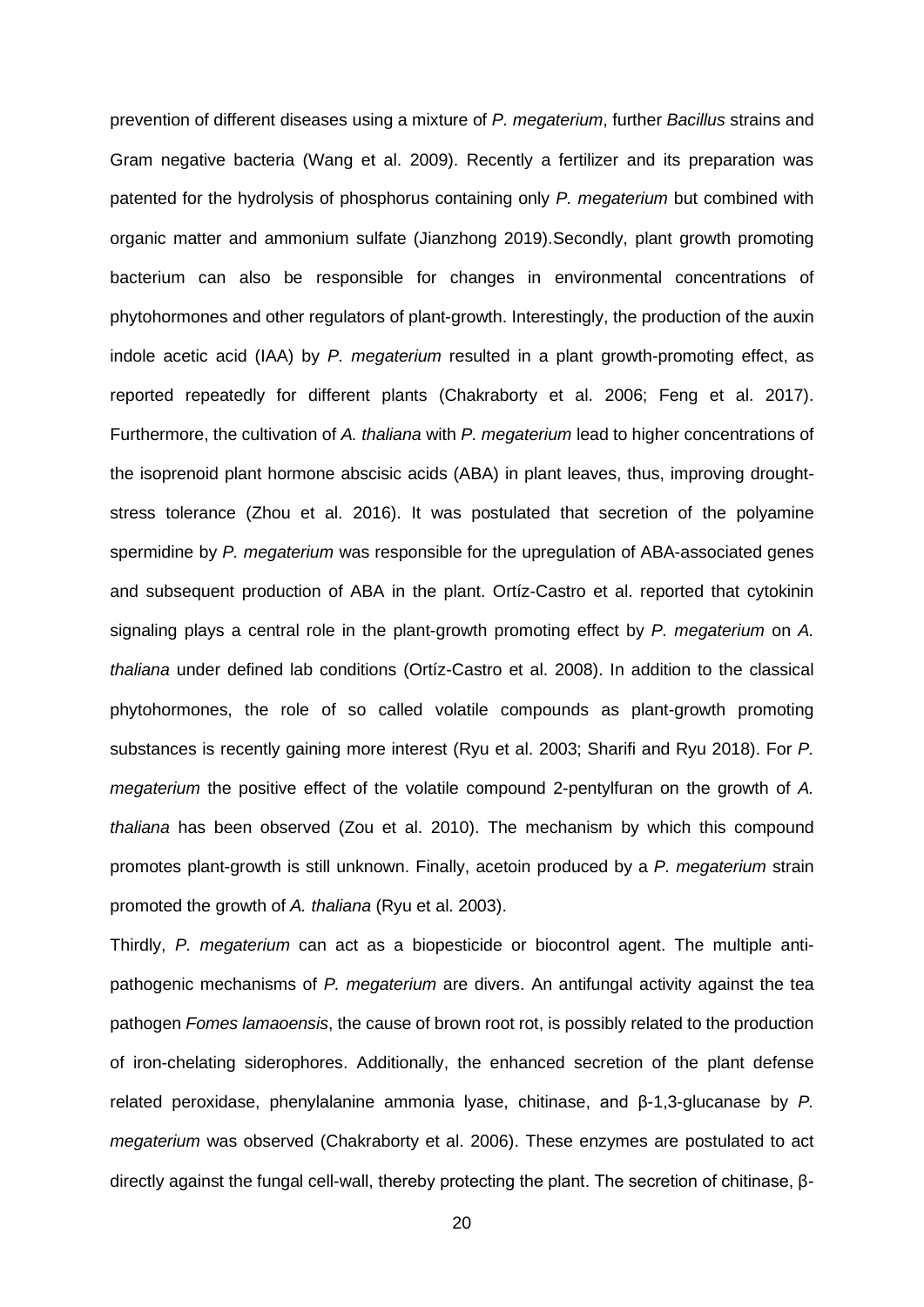1,3-glucanase, and protease by *P. megaterium* also mediated a protective effect against the fungus *Rhizoctonia solani*, the causative agent of "Damping-off", a destructive disease of plant seedlings and against root rot in tomato (*Lycopersicon esculentum* Mill) (Solanki et al. 2012). The treatment of *R. solani* caused diseases with *P. megaterium* strain ATCC55000 was patented in 1995 where its function as a biological control agent was described but lack explanation. Moreover, the additional role of strain ATCC5500 in stimulating growth and yield in soybeans was part of the invention (Liu and Sinclair 1995). Another antifungal property of *P. megaterium* mediated by an unidentified volatile compound was found against the aflatoxin producing *Aspergillus flavus* found on rice grains (Mannaa et al. 2017). A mixture of the three rhizobacterial bacteria *P. megaterium*, (*Peri*)*Bacillus simplex* and *Sinarhizobium fredii* coated on soybean seeds revealed a clear protective effect against the "soybean cyst nematode" (*Heterodera glycines*) (Zhou et al. 2017).

Finally, coming back to the *P. megaterium* P450s, CYP102A1 (P450-BM3) most likely plays an important role in the regulation quorum-sensing by soil bacteria through the inactivation of acyl homoserine lactones (AHLs). These molecules are known signaling molecules in the communication of Gram-negative bacteria (Chowdhary et al. 2007). Interestingly, the ability of *P. megaterium* to degrade AHLs suggests a link of their plant-protective, quorum-quenching activity to the quorum-sensing of plant pathogenic bacteria (Dong et al. 2001). In summary, *P. megaterium* revealed a whole variety of molecular strategies of plant growth promoting effects.

#### **Conclusion and perspectives**

*P. megaterium* is a fast-growing giant cell factory, with past and current industrial applications, and a promising alternative to standard model organisms (Eisenstein 2016). In 1994, Patricia S. Vary wrote "Prime time for *Bacillus megaterium*" (Vary 1994) which was followed 13 years later by the update "*Bacillus megaterium* - from simple soil bacterium to industrial protein production host" (Vary et al. 2007). Now, 14 years later, we have a new name for our well known bacterium, while there are more than 20 fully sequenced genomes, a commercialized recombinant plasmid toolkit for high-yield recombinant protein production to the g per L scale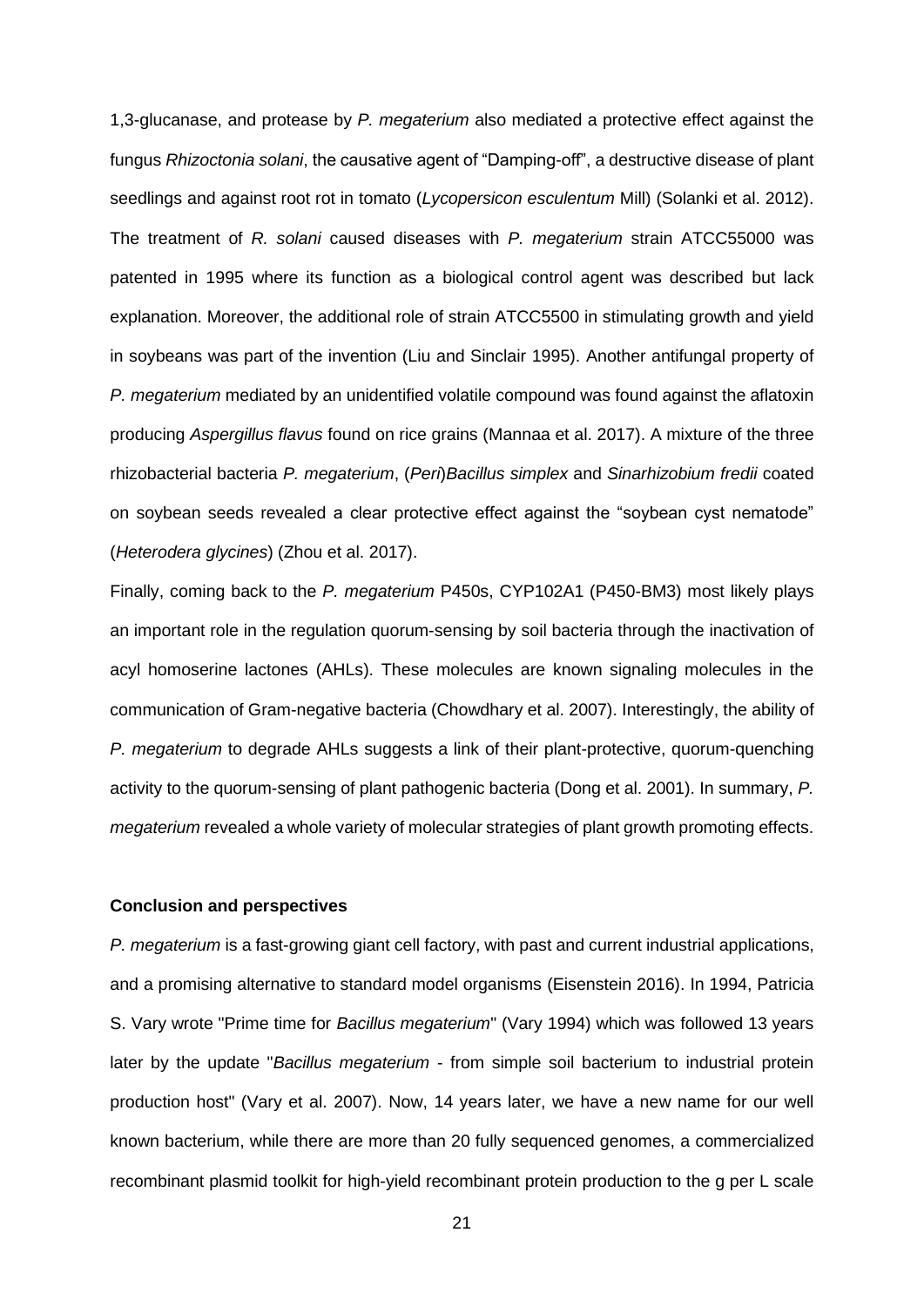and a first cell-free transcription-translation *in vitro* system. In addition, our knowledge of whole-cell systems for the production of important P450 enzymes and also as a plant growthpromoting bacterium, the use in the production of bioplastics, as well as a prominent role in the understanding of  $B_{12}$  biosynthesis increased significantly.

So, what is needed next to develop *P. megaterium* into a competitive biotechnological production host? To support rapid and more straightforward biotechnological research, a complete genome level single gene knock-out library will provide an accurate picture of all nonessential genes, as is available for many model microbes. This is desirable to identify genes that may limit/benefit questions relating to recombinant protein production, metabolic capacity, or self-regulatory processes. Although the transformation of *P. megaterium* protoplasts is completely sufficient for the introduction of single plasmids to test entire gene banks in this organism, a better transformation system is also needed. Since almost all genes necessary for the formation of a natural competence are present in *P. megaterium*, an easier integration of DNA should be possible, which will serve as another important developmental feature. In addition, due to its natural size, *P. megaterium* represents a perfect tool for cell biological studies. Combining time-lapse microscopic studies with corresponding bioinformatic tools and modeling approaches is of interest (Münch et al. 2015).

#### **Acknowledgements**

This work was funded by the German Research Foundation (DFG), within the priority program SPP1617, "Phenotypic heterogeneity and sociobiology of bacterial populations." (TK). We are very grateful to Manfred Rohde (HZI, Braunschweig, Germany) for the wonderful EM images of *P. megaterium* and *E. coli*.

## **Authors' contributions**

RB and TK contributed equally to this work and were involved in the conceptualization, RB, TK, SJM and DJ were involved in literature review and writing, RB, SJM and DJ finalized the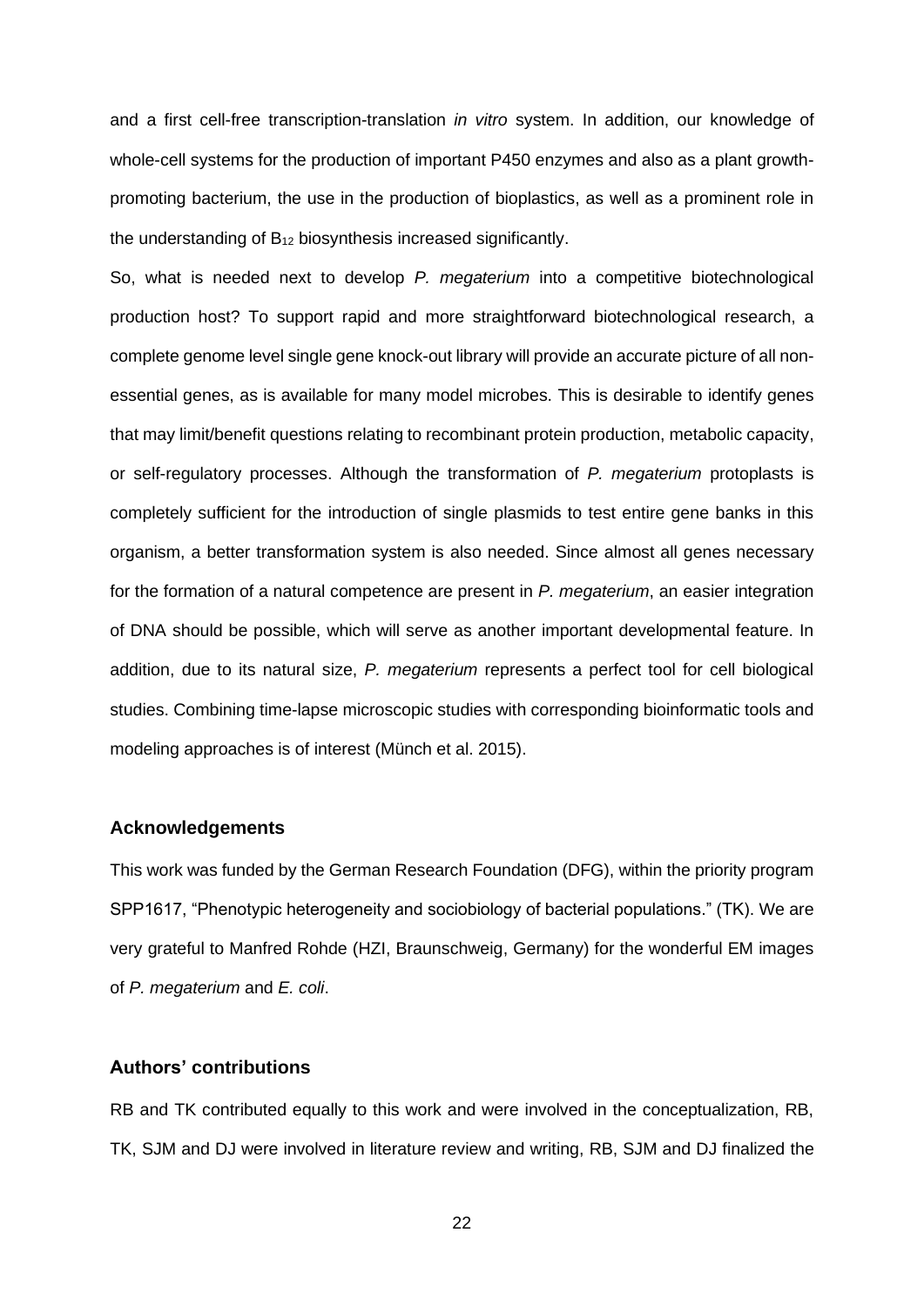manuscript, RB and SJM have designed the figures, all authors read and approved the final manuscript.

## **Compliance with ethical standards**

## **Funding**

This work was funded by the German Research Foundation (DFG) within the priority program

SPP1617 "Phenotypic heterogeneity and sociobiology of bacterial populations".

## **Conflict of interest**

The authors declare that they have no conflict of interest.

## **Ethical approval**

This article does not contain any studies with human participants or animals performed by any of the authors.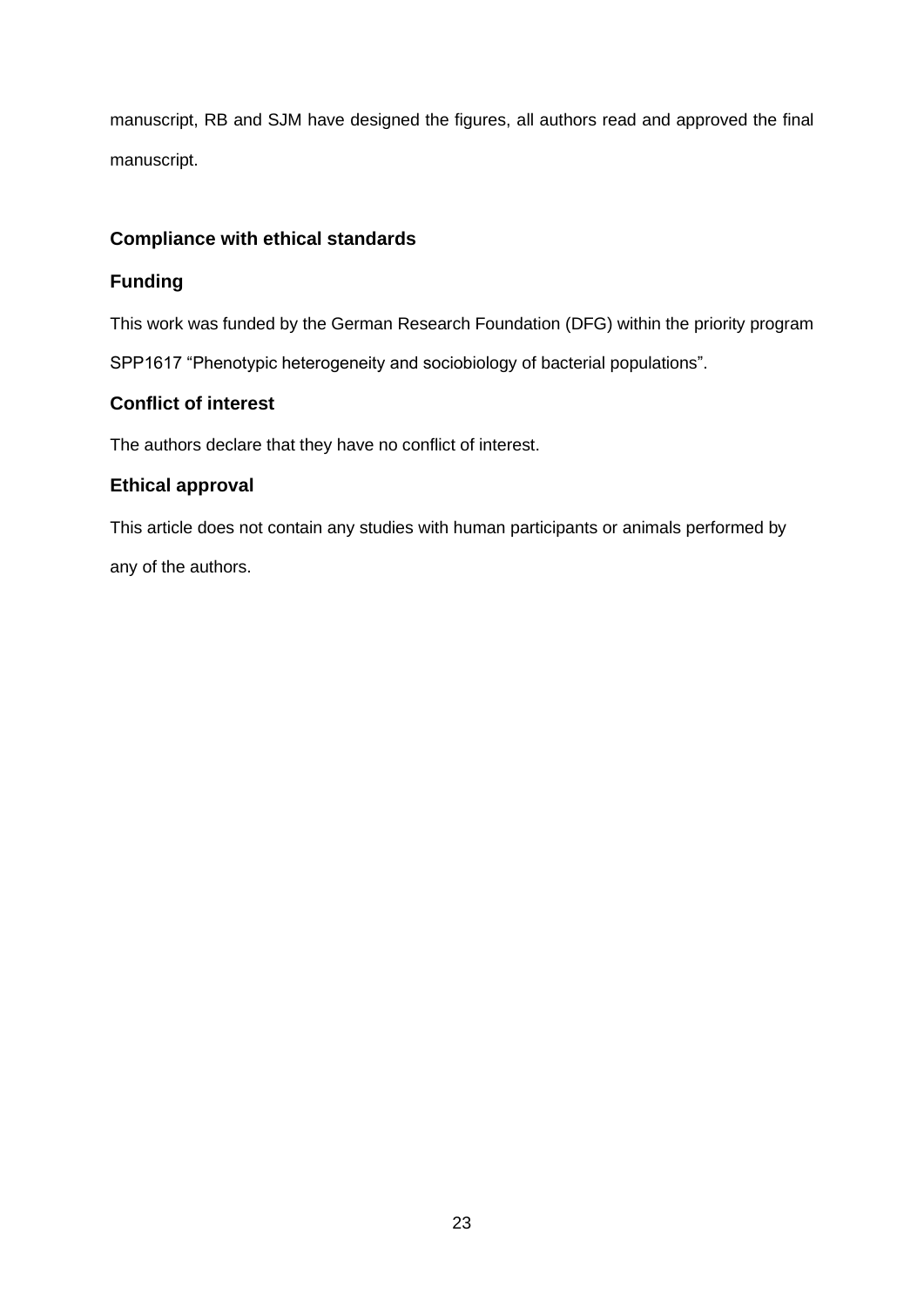## **References**

- Abdulmughni A, Jóźwik IK, Brill E, Hannemann F, Thunnissen A-MWH, Bernhardt R (2017a) Biochemical and structural characterization of CYP109A2, a vitamin  $D_3$  25hydroxylase from *Bacillus megaterium*. FEBS J 284:3881-3894 doi:10.1111/febs.14276
- Abdulmughni A, Jóźwik IK, Putkaradze N, Brill E, Zapp J, Thunnissen A-MWH, Hannemann F, Bernhardt R (2017b) Characterization of cytochrome P450 CYP109E1 from *Bacillus megaterium* as a novel vitamin D<sub>3</sub> hydroxylase. J Biotechnol 243:38-47 doi:10.1016/j.jbiotec.2016.12.023
- Al-Enazy AAR, Al-Oud SS, Al-Barakah FN, Usman ARA (2017) Role of microbial inoculation and industrial by-product phosphogypsum in growth and nutrient uptake of maize (*Zea mays L.*) grown in calcareous soil. J Sci Food Agric 97:3665-3674 doi:10.1002/jsfa.8226
- Al-Thubiani ASA, Maher YA, Fathi A, Abourehab MAS, Alarjah M, Khan MSA, Al-Ghamdi SB (2018) Identification and characterization of a novel antimicrobial peptide compound produced by *Bacillus megaterium* strain isolated from oral microflora. Saudi Pharm J 26:1089-1097 doi:10.1016/J.JSPS.2018.05.019
- Al Bulushi IM, Poole SE, Barlow R, Deeth HC, Dykes GA (2010) Speciation of Gram-positive bacteria in fresh and ambient-stored sub-tropical marine fish. Int J Food Microbiol 138:32-38 doi:10.1016/J.IJFOODMICRO.2009.11.021
- Banerjee R, Ragsdale SW (2003) The many faces of vitamin  $B_{12}$ : catalysis by cobalamindependent enzymes. Annu Rev Biochem 72:209-47 doi:10.1146/annurev.biochem.72.121801.161828
- Battersby AR (2000) Tetrapyrroles: the pigments of life. Nat Prod Rep 17(6):507-26 doi:10.1039/b002635m
- Baumchen C, Roth AH, Biedendieck R, Malten M, Follmann M, Sahm H, Bringer-Meyer S, Jahn D (2007) D-mannitol production by resting state whole cell biotrans-formation of D-fructose by heterologous mannitol and formate dehydrogenase gene expression in *Bacillus megaterium*. Biotechnol J 2(11):1408-16 doi:10.1002/biot.200700055
- Berg A, Gustafsson JA, Ingelman-Sundberg M (1976) Characterization of a cytochrome P-450-dependent steroid hydroxylase system present in *Bacillus megaterium*. J Biol Chem 251:2831-2838
- Berger F, Gutjahr C (2021) Factors affecting plant responsiveness to arbuscular mycorrhiza. Curr Opin Plant Biol 59:101994 doi:10.1016/j.pbi.2020.101994
- Bernhard K, Schrempf H, Goebel W (1978) Bacteriocin and antibiotic resistance plasmids in *Bacillus cereus* and *Bacillus subtilis*. J Bacteriol 133:897-903
- Bernhardt R, Urlacher VB (2014) Cytochromes P450 as promising catalysts for biotechnological application: Chances and limitations. Appl Microbiol Biotechnol 98:6185-6203 doi:10.1007/s00253-014-5767-7
- Biedendieck R, Beine R, Gamer M, Jordan E, Buchholz K, Seibel J, Dijkhuizen L, Malten M, Jahn D (2007a) Export, purification, and activities of affinity tagged *Lactobacillus reuteri* levansucrase produced by *Bacillus megaterium*. Appl Microbiol Biotechnol 74(5):1062-73 doi:10.1007/s00253-006-0756-0
- Biedendieck R, Borgmeier C, Bunk B, Stammen S, Scherling C, Meinhardt F, Wittmann C, Jahn D (2011) Systems biology of recombinant protein production using *Bacillus megaterium*. Methods Enzymol 500:165-95 doi:10.1016/B978-0-12-385118-5.00010- 4
- Biedendieck R, Gamer M, Jaensch L, Meyer S, Rohde M, Deckwer WD, Jahn D (2007b) A sucrose-inducible promoter system for the intra- and extracellular protein production in *Bacillus megaterium*. J Biotechnol 132(4):426-30 doi:10.1016/j.jbiotec.2007.07.494
- Biedendieck R, Malten M, Barg H, Bunk B, Martens JH, Deery E, Leech H, Warren MJ, Jahn D (2010) Metabolic engineering of cobalamin (vitamin B<sub>12</sub>) production in *Bacillus megaterium*. Microb Biotechnol 3(1):24-37 doi:10.1111/j.1751-7915.2009.00125.x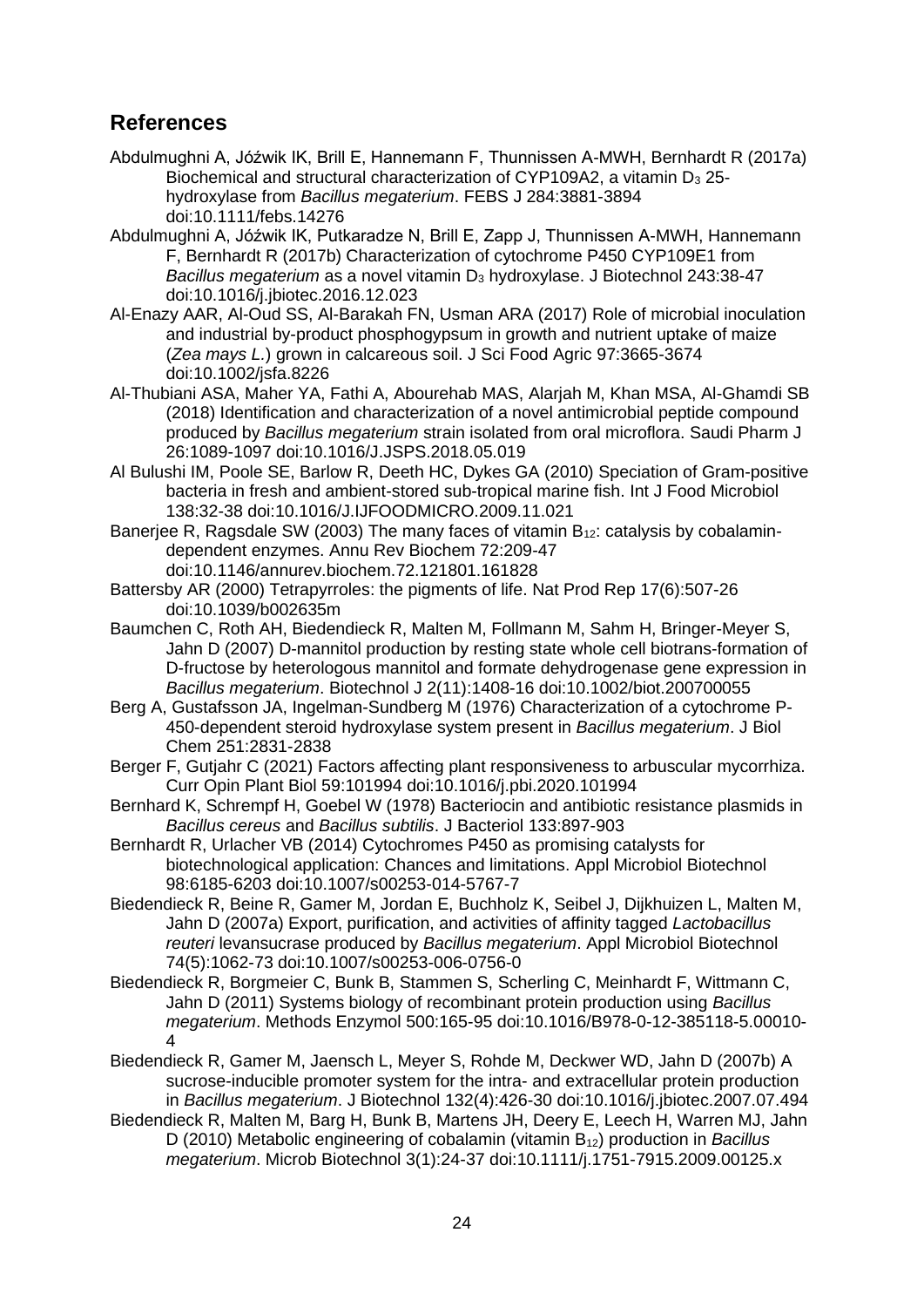- Biedendieck R, Yang Y, Deckwer WD, Malten M, Jahn D (2007c) Plasmid system for the intracellular production and purification of affinity-tagged proteins in *Bacillus megaterium*. Biotechnol Bioeng 96(3):525-37 doi:10.1002/bit.21145
- Bleif S, Hannemann F, Bernhardt R, Lisurek M, Kries JPv, Jauch J, Zapp J (2010) Biokatalysator für die Hydroxylierung von Di- und Triterpenen. Germany Patent DE102009025996,
- Bleif S, Hannemann F, Zapp J, Hartmann D, Jauch J, Bernhardt R (2012) A new *Bacillus megaterium* whole-cell catalyst for the hydroxylation of the pentacyclic triterpene 11 keto-beta-boswellic acid (KBA) based on a recombinant cytochrome P450 system. Appl Microbiol Biotechnol 93(3):1135-46 doi:10.1007/s00253-011-3467-0
- Boock JT, Freedman AJE, Tompsett GA, Muse SK, Allen AJ, Jackson LA, Castro-Dominguez B, Timko MT, Prather KLJ, Thompson JR (2019) Engineered microbial biofuel production and recovery under supercritical carbon dioxide. Nat Commun 10:587 doi:10.1038/s41467-019-08486-6
- Brill E, Hannemann F, Zapp J, Brüning G, Jauch J, Bernhardt R (2014) A new cytochrome P450 system from *Bacillus megaterium* DSM319 for the hydroxylation of 11-keto-βboswellic acid (KBA). Appl Microbiol Biotechnol 98:1703-1717 doi:10.1007/s00253- 013-5029-0
- Brockmeier U, Caspers M, Freudl R, Jockwer A, Noll T, Eggert T (2006) Systematic Screening of All Signal Peptides from *Bacillus subtilis*: A Powerful Strategy in Optimizing Heterologous Protein Secretion in Gram-positive Bacteria. J Mol Biol 362:393-402 doi:10.1016/j.jmb.2006.07.034
- Chakraborty U, Chakraborty B, Basnet M (2006) Plant growth promotion and induction of resistance in Camellia sinensis by *Bacillus megaterium*. J Basic Microbiol 46:186-195 doi:10.1002/jobm.200510050
- Chen GQ (2009) A microbial polyhydroxyalkanoates (PHA) based bio- and materials industry. Chem Soc Rev 38:2434-2446 doi:10.1039/b812677c
- Chiliza ZE, Martinez-Oyanedel J, Syed K (2020) An overview of the factors playing a role in cytochrome P450 monooxygenase and ferredoxin interactions. Biophys Rev 12(5):1217-1222 doi:10.1007/s12551-020-00749-7
- Chowdhary PK, Keshavan N, Nguyen HQ, Peterson JA, González JE, Haines DC (2007) *Bacillus megaterium* CYP102A1 oxidation of acyl homoserine lactones and acyl homoserines. Biochemistry 46:14429-14437 doi:10.1021/bi701945j
- Chu LL, Pandey RP, Jung N, Jung HJ, Kim EH, Sohng JK (2016) Hydroxylation of diverse flavonoids by CYP450 BM3 variants: Biosynthesis of eriodictyol from naringenin in whole cells and its biological activities. Microb Cell Fact 15:135 doi:10.1186/s12934- 016-0533-4
- Cole SD, Miklos AE, Chiao AC, Sun ZZ, Lux MW (2020) Methodologies for preparation of prokaryotic extracts for cell-free expression systems. Synth Syst Biotechnol 5(4):252- 267 doi:10.1016/j.synbio.2020.07.006
- Collins HF, Biedendieck R, Leech HK, Gray M, Escalante-Semerena JC, McLean KJ, Munro AW, Rigby SEJ, Warren MJ, Lawrence AD (2013) *Bacillus megaterium* Has Both a Functional BluB Protein Required for DMB Synthesis and a Related Flavoprotein That Forms a Stable Radical Species. PLoS ONE 8(2):e55708 doi:10.1371/journal.pone.0055708
- Cook DJ, Finnigan JD, Cook K, Black GW, Charnock SJ (2016) Cytochromes P450: History, Classes, Catalytic Mechanism, and Industrial Application. Adv Protein Chem Struct Biol 105:105-126 doi:10.1016/bs.apcsb.2016.07.003
- de Bary AH (1884) Vergleichende Morphologie und Biologie der Pilze, Mycetozoen und Bacterien. Von A. de Bary. Engelmann : Leipzig, 1884. Verlag von Wilhelm Engelmann, Leipzig:558 doi:10.5962/bhl.title.42380
- de Jesus Assis D, Gomes GVP, da Cunha Pascoal DR, Pinho LS, Chaves LBO, Druzian JI (2016) Simultaneous Biosynthesis of Polyhydroxyalkanoates and Extracellular Polymeric Substance (EPS) from Crude Glycerol from Biodiesel Production by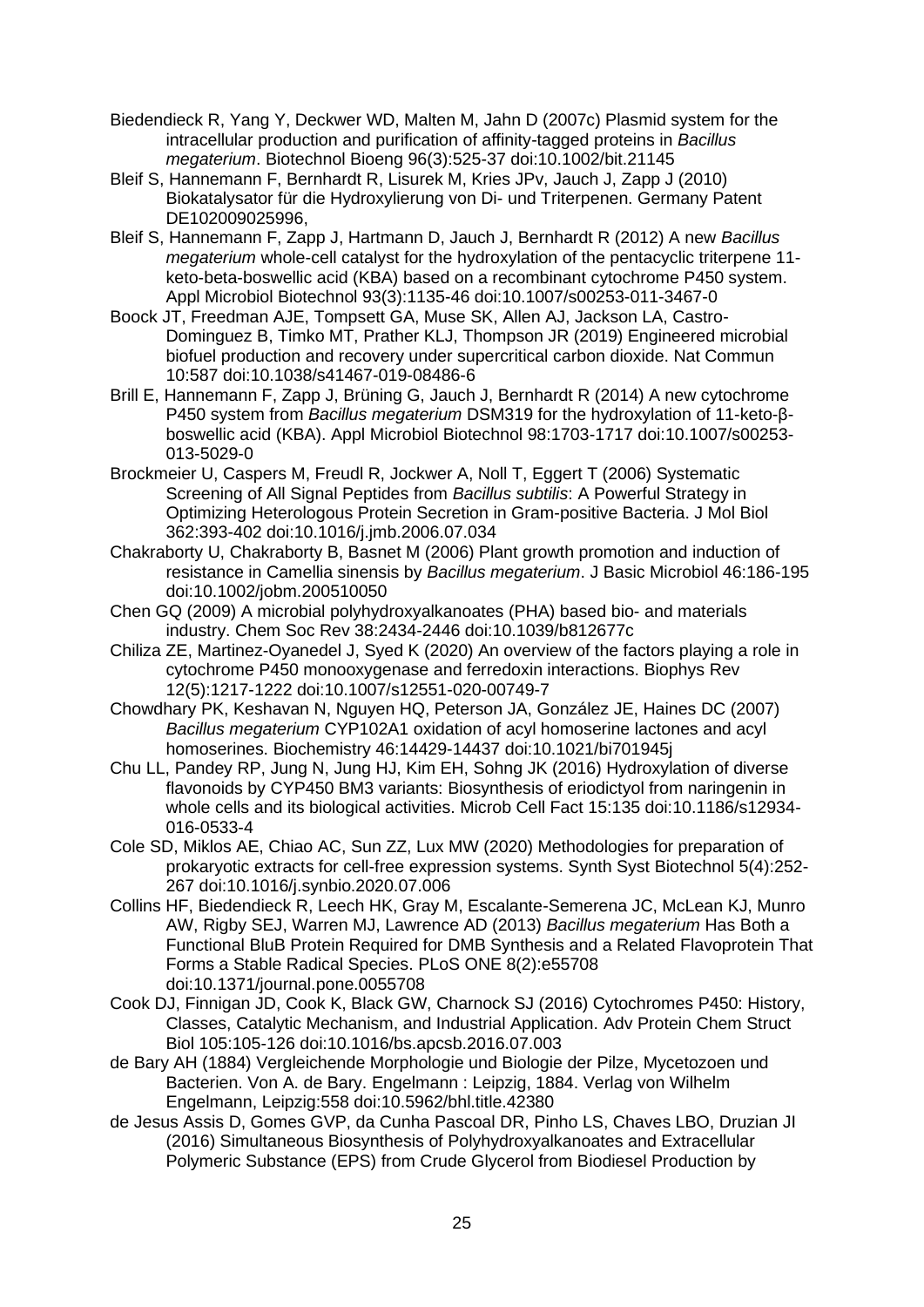Different Bacterial Strains. Appl Biochem Biotechnol 180:1110-1127 doi:10.1007/s12010-016-2155-z

- Ding Y, Wang J, Liu Y, Chen S (2005) Isolation and identification of nitrogen-fixing bacilli from plant rhizospheres in Beijing region. J Appl Microbiol 99(5):1271-81 doi:10.1111/j.1365-2672.2005.02738.x
- Distefano AM, Setzes N, Cascallares M, Fiol DF, Zabaleta E, Pagnussat GC (2021) Roles of cytochromes P450 in plant reproductive development. Int J Dev Biol 65:187-194 doi:10.1387/ijdb.200100gp
- Dobrzanski T, Gravina F, Steckling B, Olchanheski LR, Sprenger RF, Espírito Santo BC, Galvão CW, Reche PM, Prestes RA, Pileggi SAV, Campos FR, Azevedo RA, Sadowsky MJ, Beltrame FL, Pileggi M (2018) *Bacillus megaterium* strains derived from water and soil exhibit differential responses to the herbicide mesotrione. PLoS One 13:e0196166 doi:10.1371/journal.pone.0196166
- Dong Y-H, Wang L-H, Xu J-L, Zhang H-B, Zhang X-F, Zhang L-H (2001) Quenching quorumsensing-dependent bacterial infection by an N-acyl homoserine lactonase. Nature 411:813-817 doi:10.1038/35081101
- Ehrhardt M, Gerber A, Hannemann F, Bernhardt R (2016) Expression of human CYP27A1 in *B. megaterium* for the efficient hydroxylation of cholesterol, vitamin D<sub>3</sub> and 7dehydrocholesterol. J Biotechnol 218:34-40 doi:10.1016/j.jbiotec.2015.11.021
- Eisenstein M (2016) Living factories of the future. Nature 531(7594):401-3 doi:10.1038/531401a
- Eppinger M, Bunk B, Johns MA, Edirisinghe JN, Kutumbaka KK, Koenig SS, Creasy HH, Rosovitz MJ, Riley DR, Daugherty S, Martin M, Elbourne LD, Paulsen I, Biedendieck R, Braun C, Grayburn S, Dhingra S, Lukyanchuk V, Ball B, Ul-Qamar R, Seibel J, Bremer E, Jahn D, Ravel J, Vary PS (2011) Genome sequences of the biotechnologically important *Bacillus megaterium* strains QM B1551 and DSM319. J Bacteriol 193(16):4199-213 doi:10.1128/JB.00449-11
- Escalante-Semerena JC, Roth JR (1987) Regulation of cobalamin biosynthetic operons in *Salmonella typhimurium*. J Bacteriol 169(5):2251-2258 doi:10.1128/jb.169.5.2251- 2258.1987
- Feng F, Ge J, Li Y, He S, Zhong J, Liu X, Yu X (2017) Enhanced degradation of chlorpyrifos in rice (*Oryza sativa* L.) by five strains of endophytic bacteria and their plant growth promotional ability. Chemosphere 184:505-513 doi:10.1016/j.chemosphere.2017.05.178
- Finger C, Gamer M, Klunkelfuß S, Bunk B, Biedendieck R (2015) Impact of rare codons and the functional coproduction of rate-limiting tRNAs on recombinant protein production in *Bacillus megaterium*. Appl Microbiol Biotechnol 99:8999-9010 doi:10.1007/s00253- 015-6744-5
- Finnigan JD, Young C, Cook DJ, Charnock SJ, Black GW (2020) Cytochromes P450 (P450s): A review of the class system with a focus on prokaryotic P450s. Adv Protein Chem Struct Biol 122:289-320 doi:10.1016/bs.apcsb.2020.06.005
- Freedman AJE, Peet KC, Boock JT, Penn K, Prather KLJ, Thompson JR (2018) Isolation, Development, and Genomic Analysis of *Bacillus megaterium* SR7 for Growth and Metabolite Production Under Supercritical Carbon Dioxide. Front Microbiol 9:2152 doi:10.3389/fmicb.2018.02152
- Freudl R (2018) Signal peptides for recombinant protein secretion in bacterial expression systems. Microb Cell Fact 17:1-10 doi:10.1186/s12934-018-0901-3
- Gädke J, Kleinfeldt L, Schubert C, Rohde M, Biedendieck R, Garnweitner G, Krull R (2017a) *In situ* affinity purification of his-tagged protein A from *Bacillus megaterium* cultivation using recyclable superparamagnetic iron oxide nanoparticles. J Biotechnol 242:55-63 doi:10.1016/j.jbiotec.2016.11.018
- Gädke J, Thies JW, Kleinfeldt L, Kalinin A, Starke G, Lakowitz A, Biedendieck R, Garnweitner G, Dietzel A, Krull R (2017b) Integrated *in situ*-purification of recombinant proteins from *Bacillus megaterium* cultivation using SPION in stirred tank reactors. Biochem Eng J 126:58-67 doi:10.1016/j.bej.2017.07.001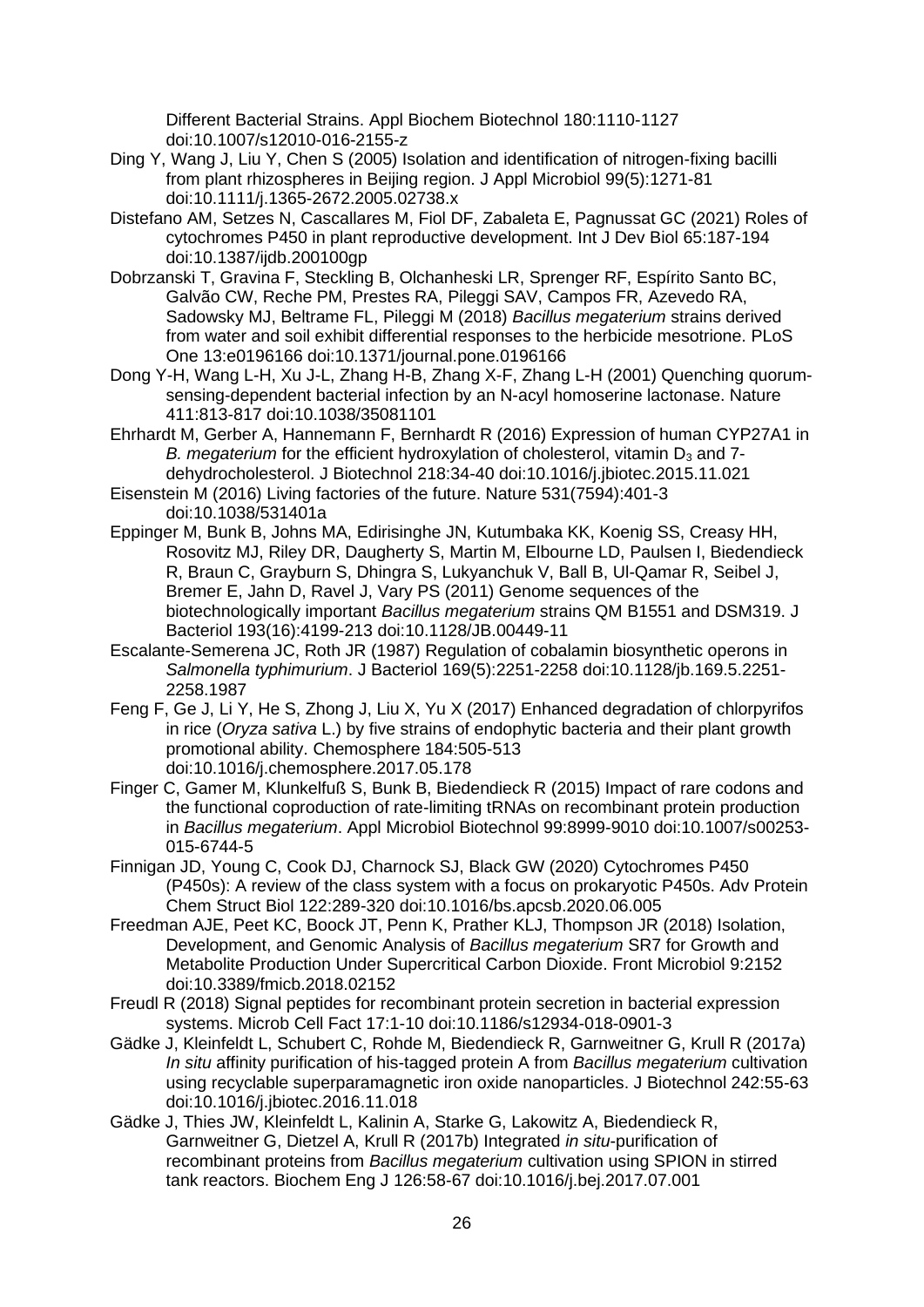- Gamer M, Frode D, Biedendieck R, Stammen S, Jahn D (2009) A T7 RNA polymerasedependent gene expression system for *Bacillus megaterium*. Appl Microbiol Biotechnol 82(6):1195-203 doi:10.1007/s00253-009-1952-5
- Garamella J, Marshall R, Rustad M, Noireaux V (2016) The All *E. coli* TX-TL Toolbox 2.0: A Platform for Cell-Free Synthetic Biology. ACS Synth Biol 5(4):344-55 doi:10.1021/acssynbio.5b00296
- Genre A, Lanfranco L, Perotto S, Bonfante P (2020) Unique and common traits in mycorrhizal symbioses. Nat Rev Microbiol 18(11):649-660 doi:10.1038/s41579-020- 0402-3
- Gerber A, Kleser M, Biedendieck R, Bernhardt R, Hannemann F (2015) Functionalized PHB granules provide the basis for the efficient side-chain cleavage of cholesterol and analogs in recombinant *Bacillus megaterium*. Microb Cell Fact 14:1-13 doi:10.1186/s12934-015-0300-y
- Godard T, Zuhlke D, Richter G, Wall M, Rohde M, Riedel K, Poblete-Castro I, Krull R, Biedendieck R (2020) Metabolic Rearrangements Causing Elevated Proline and Polyhydroxybutyrate Accumulation During the Osmotic Adaptation Response of *Bacillus megaterium*. Front Bioeng Biotechnol 8:47 doi:10.3389/fbioe.2020.00047
- Gouda MK, Swellam AE, Omar SH (2001) Production of PHB by a *Bacillus megaterium* strain using sugarcane molasses and corn steep liquor as sole carbon and nitrogen sources. Microbiol Res 156:201-207 doi:10.1078/0944-5013-00104
- Grage K, McDermott P, Rehm BHA (2017) Engineering *Bacillus megaterium* for production of functional intracellular materials. Microb Cell Fact 16:211 doi:10.1186/s12934-017- 0823-5
- Gregorio NE, Levine MZ, Oza JP (2019) A User's Guide to Cell-Free Protein Synthesis. Methods Protoc 2:24 doi:10.3390/mps2010024
- Gupta RS, Patel S, Saini N, Chen S (2020) Robust demarcation of 17 distinct *Bacillus*  species clades, proposed as novel *Bacillaceae* genera, by phylogenomics and comparative genomic analyses: description of *Robertmurraya kyonggiensis* sp. nov. and proposal for an emended genus *Bacillus* limiting it only to the members of the Subtilis and Cereus clades of species. Int J Syst Evol Microbiol 70(11):5753-5798 doi:10.1099/ijsem.0.004475
- Hansson M, Rutberg L, Schroder I, Hederstedt L (1991) The *Bacillus subtilis hemAXCDBL* gene cluster, which encodes enzymes of the biosynthetic pathway from glutamate to uroporphyrinogen III. J Bacteriol 173(8):2590-9 doi:10.1128/jb.173.8.2590-2599.1991
- Hartz P, Gehl M, Konig L, Bernhardt R, Hannemann F (2021) Development and application of a highly efficient CRISPR-Cas9 system for genome engineering in *Bacillus megaterium*. J Biotechnol 329:170-179 doi:10.1016/j.jbiotec.2021.02.006
- Hartz P, Mattes C, Schad M, Bernhardt R, Hannemann F (2019) Expanding the promoter toolbox of *Bacillus megaterium*. J Biotechnol 294:38-48 doi:10.1016/j.jbiotec.2019.01.018
- Haskett TL, Tkacz A, Poole PS (2020) Engineering rhizobacteria for sustainable agriculture. ISME J 15:949-964 doi:10.1038/s41396-020-00835-4
- He JS, Ruettinger RT, Liu HM, Fulco AJ (1989) Molecular cloning, coding nucleotides and the deduced amino acid sequence of P-450BM-1 from *Bacillus megaterium*. Biochim Biophys Acta 1009:301-303 doi:10.1016/0167-4781(89)90120-6
- Hemmerich J, Rohe P, Kleine B, Jurischka S, Wiechert W, Freudl R, Oldiges M (2016) Use of a Sec signal peptide library from *Bacillus subtilis* for the optimization of cutinase secretion in *Corynebacterium glutamicum*. Microb Cell Fact 15:1-11 doi:10.1186/s12934-016-0604-6
- Hiller K, Grote A, Scheer M, Munch R, Jahn D (2004) PrediSi: prediction of signal peptides and their cleavage positions. Nucleic Acids Res 32(Web Server issue):W375-379 doi:10.1093/nar/gkh378
- Hu X, Roberts DP, Xie L, Maul JE, Yu C, Li Y, Zhang S, Liao X (2013) Development of a biologically based fertilizer, incorporating *Bacillus megaterium* A6, for improved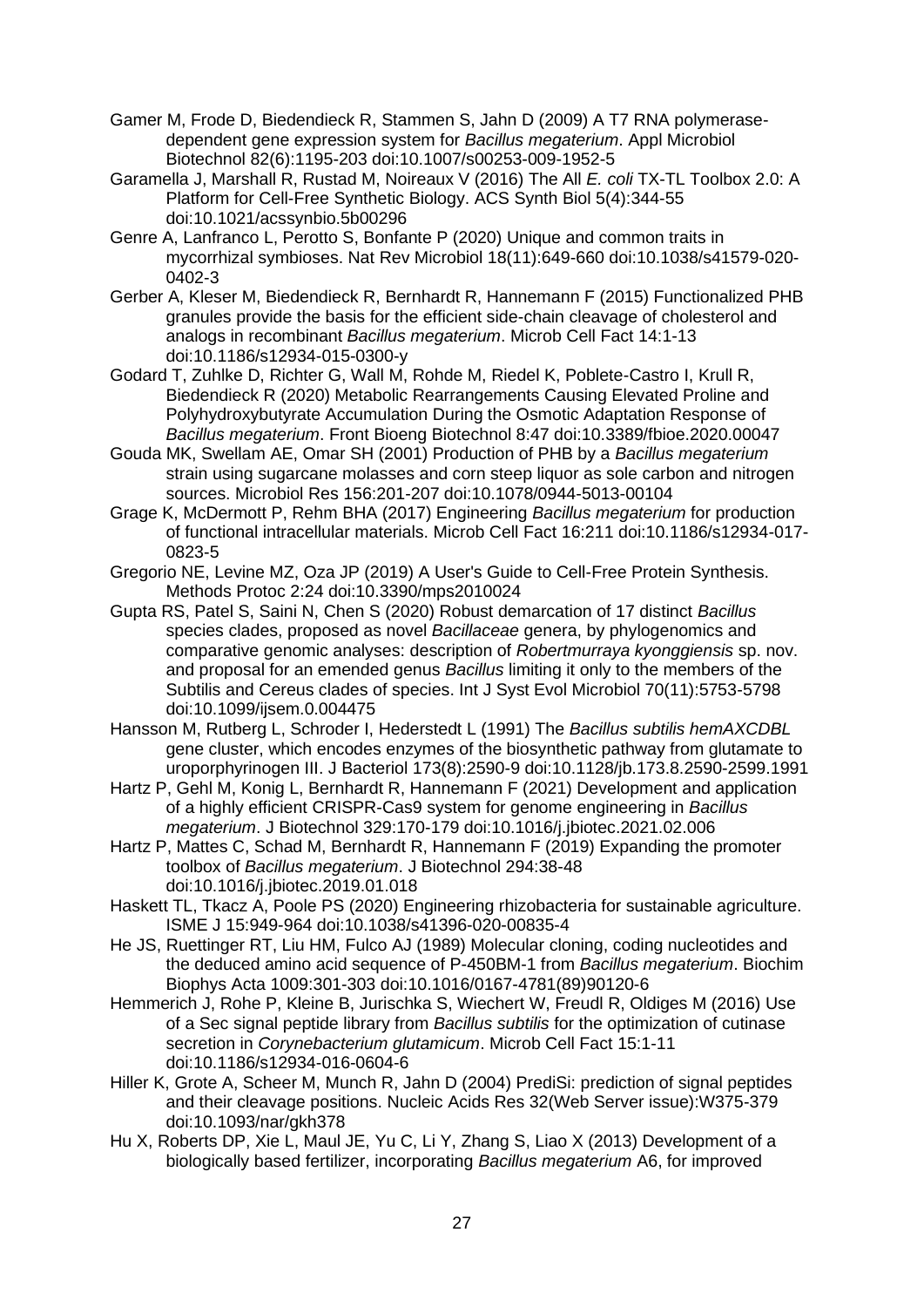phosphorus nutrition of oilseed rape. Can J Microbiol 59:231-236 doi:10.1139/cjm-2012-0579

- Huang F-l, Zhang Y, Zhang L-p, Wang S, Feng Y, Rong N-h (2019) Complete genome sequence of *Bacillus megaterium* JX285 isolated from *Camellia oleifera* rhizosphere. Comput Biol Chem 79:1-5 doi:10.1016/J.COMPBIOLCHEM.2018.12.024
- Ibort P, Molina S, Núñez R, Zamarreño ÁM, García-Mina JM, Ruiz-Lozano JM, Orozco-Mosqueda MDC, Glick BR, Aroca R (2017) Tomato ethylene sensitivity determines interaction with plant growth-promoting bacteria. Ann Bot 120:101-122 doi:10.1093/aob/mcx052
- Iizaka Y, Sherman DH, Anzai Y (2021) An overview of the cytochrome P450 enzymes that catalyze the same-site multistep oxidation reactions in biotechnologically relevant selected actinomycete strains. Appl Microbiol Biotechnol 105:2647-2661 doi:10.1007/s00253-021-11216-y
- Jendrossek D (2009) Polyhydroxyalkanoate granules are complex subcellular organelles (carbonosomes). J Bacteriol 191:3195-3202 doi:10.1128/JB.01723-08
- Jianzhong Q (2019) A kind of bioactivation enzymatic hydrolysis phosphorus agent and preparation method thereof containing *Bacillus megaterium*. China Patent CN109134083
- Jordan E, Al-Halabi L, Schirrmann T, Hust M, Dubel S (2007) Production of single chain Fab (scFab) fragments in *Bacillus megaterium*. Microb Cell Fact 6:38 doi:10.1186/1475- 2859-6-38
- Jóźwik IK, Kiss FM, Gricman Ł, Abdulmughni A, Brill E, Zapp J, Pleiss J, Bernhardt R, Thunnissen AMWH (2016) Structural basis of steroid binding and oxidation by the cytochrome P450 CYP109E1 from *Bacillus megaterium*. FEBS J 283:4128-4148 doi:10.1111/febs.13911
- Jugder BE, Payne KAP, Fisher K, Bohl S, Lebhar H, Manefield M, Lee M, Leys D, Marquis CP (2018) Heterologous Production and Purification of a Functional Chloroform Reductive Dehalogenase. ACS Chem Biol 13(3):548-552 doi:10.1021/acschembio.7b00846
- Kalbarczyk KZ, Mazeau EJ, Rapp KM, Marchand N, Koffas MAG, Collins CH (2018) Engineering *Bacillus megaterium* strains to secrete cellulases for synergistic cellulose degradation in a microbial community. ACS Synth Biol 7:2413-2422 doi:10.1021/acssynbio.8b00186
- Kang SM, Radhakrishnan R, You YH, Joo GJ, Lee IJ, Lee KE, Kim JH (2014) Phosphate Solubilizing *Bacillus megaterium* mj1212 Regulates Endogenous Plant Carbohydrates and Amino Acids Contents to Promote Mustard Plant Growth. Indian J Microbiol 54:427-433 doi:10.1007/s12088-014-0476-6
- Kanjanachumpol P, Kulpreecha S, Tolieng V, Thongchul N (2013) Enhancing polyhydroxybutyrate production from high cell density fed-batch fermentation of *Bacillus megaterium* BA-019. Bioprocess Biosyst Eng 36:1463-1474 doi:10.1007/s00449-013-0885-7
- Knobloch D, Ostermann K, Rodel G (2012) Production, secretion, and cell surface display of recombinant *Sporosarcina ureae* S-layer fusion proteins in *Bacillus megaterium*. Appl Environ Microbiol 78(2):560-7 doi:10.1128/AEM.06127-11
- Komeda H, Kobayashi M, Shimizu S (1997) A novel transporter involved in cobalt uptake. Proc Natl Acad Sci U S A 94(1):36-41 doi:10.1073/pnas.94.1.36
- Korir H, Mungai NW, Thuita M, Hamba Y, Masso C (2017) Co-inoculation Effect of Rhizobia and Plant Growth Promoting Rhizobacteria on Common Bean Growth in a Low Phosphorus Soil. Front Plant Sci 8:141 doi:10.3389/fpls.2017.00141
- Korneli C, Biedendieck R, David F, Jahn D, Wittmann C (2013) High yield production of extracellular recombinant levansucrase by *Bacillus megaterium*. Appl Microbiol Biotechnol 97(8):3343-53 doi:10.1007/s00253-012-4567-1
- Kurniasih SD, Alfi A, Natalia D, Radjasa OK, Nurachman Z (2014) Construction of individual, fused, and co-expressed proteins of endoglucanase and β-glucosidase for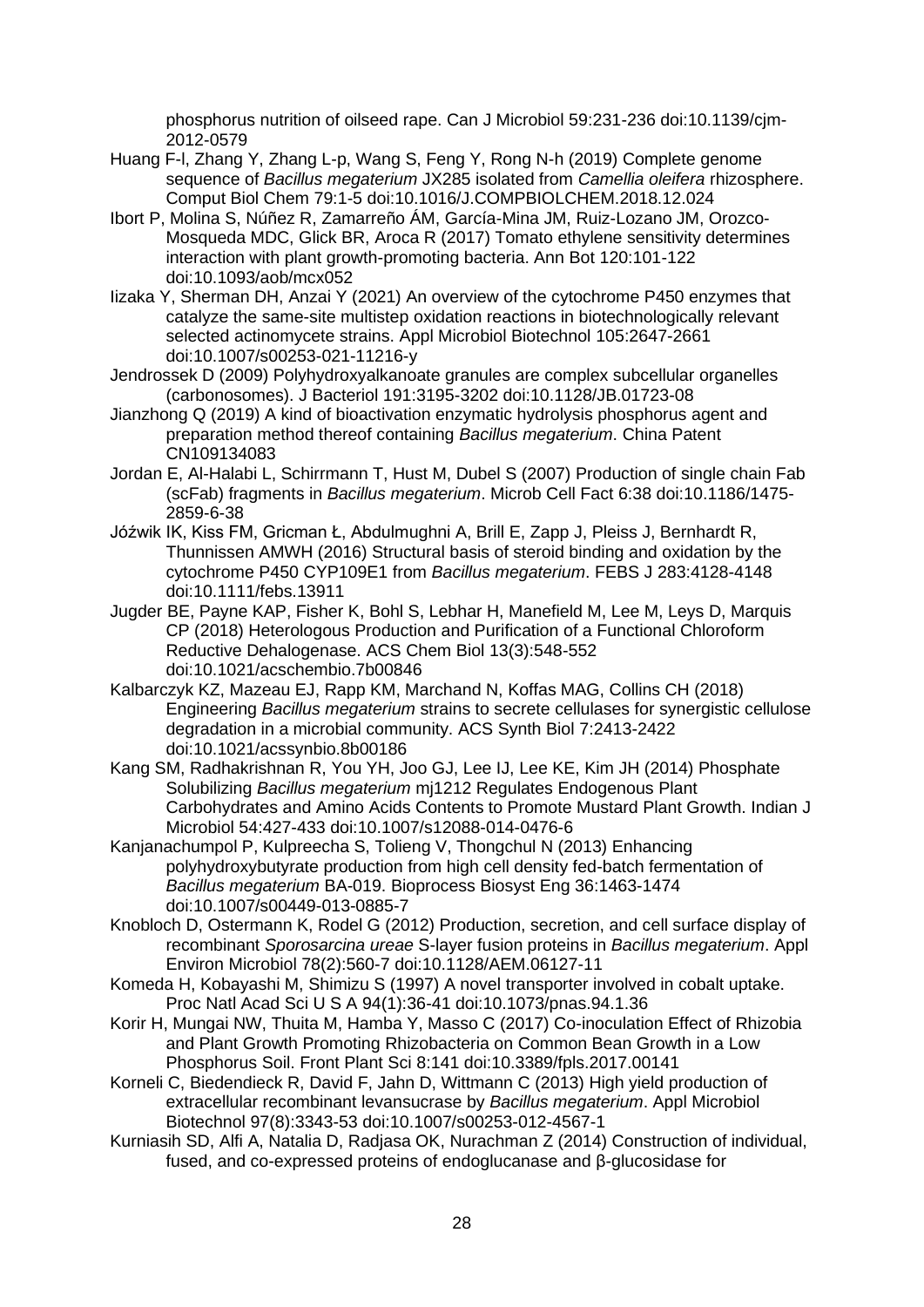hydrolyzing sugarcane bagasse. Microbiol Res 169:725-732 doi:10.1016/J.MICRES.2014.02.002

- Lakowitz A, Godard T, Biedendieck R, Krull R (2018) Mini review: Recombinant production of tailored bio-pharmaceuticals in different *Bacillus* strains and future perspectives. Eur J Pharm Biopharm 126:27-39 doi:10.1016/j.ejpb.2017.06.008
- Lakowitz A, Krull R, Biedendieck R (2017) Recombinant production of the antibody fragment D1.3 scFv with different *Bacillus* strains. Microb Cell Fact 16(1):14 doi:10.1186/s12934-017-0625-9
- Laohakunakorn N, Grasemann L, Lavickova B, Michielin G, Shahein A, Swank Z, Maerkl SJ (2020) Bottom-Up Construction of Complex Biomolecular Systems With Cell-Free Synthetic Biology. Front Bioeng Biotechnol 8:213 doi:10.3389/fbioe.2020.00213
- Larsen O, Bjerga GEK (2018) Development of Versatile Vectors for Heterologous Expression in *Bacillus*. Microorganisms 6(2) doi:10.3390/microorganisms6020051
- Lee GY, Kim DH, Kim D, Ahn T, Yun CH (2015) Functional characterization of steroid hydroxylase CYP106A1 derived from *Bacillus megaterium*. Arch Pharm Res 38:98- 107 doi:10.1007/s12272-014-0366-9
- Lee T-R, Lin J-S, Wang S-S, Shaw G-C (2004) PhaQ, a new class of poly-betahydroxybutyrate (phb)-responsive repressor, regulates phaQ and phaP (phasin) expression in *Bacillus megaterium* through interaction with PHB. J Bacteriol 186:3015-21 doi:10.1128/JB.186.10.3015-3021.2004
- Leech HK, Raux E, McLean KJ, Munro AW, Robinson NJ, Borrelly GP, Malten M, Jahn D, Rigby SE, Heathcote P, Warren MJ (2003) Characterization of the cobaltochelatase CbiXL: evidence for a 4Fe-4S center housed within an MXCXXC motif. J Biol Chem 278(43):41900-7 doi:10.1074/jbc.M306112200
- Lemoigne M (1926) Produit de deshydratation et de polymerisation de l'acide Boxybutyrique. Bull Soc Chim Biol 8:770-782
- Li S, Du L, Bernhardt R (2020) Redox Partners: Function Modulators of Bacterial P450 Enzymes. Trends Microbiol 28(6):445-454 doi:10.1016/j.tim.2020.02.012
- Liu D (2021) Root Developmental Responses to Phosphorus Nutrition. J Integr Plant Biol doi:10.1111/jipb.13090
- Liu L, Li Y, Zhang J, Zou W, Zhou Z, Liu J, Li X, Wang L, Chen J (2011) Complete Genome Sequence of the Industrial Strain *Bacillus megaterium* WSH-002. J Bacteriol 193:6389-6390 doi:10.1128/JB.06066-11
- Liu M, Luo K, Wang Y, Zeng A, Zhou X, Luo F, Bai L (2014) Isolation, identification and characteristics of an endophytic quinclorac degrading bacterium *Bacillus megaterium* Q3. PLoS ONE 9:e108012 doi:10.1371/journal.pone.0108012
- Liu X, Zhao H, Chen S (2006) Colonization of maize and rice plants by strain *Bacillus megaterium* C4. Curr Microbiol 52:186-190 doi:10.1007/s00284-005-0162-3
- Liu ZL, Sinclair JB (1995) *Bacillus megetarium* ATCC 55000 and method of use thereof to control *R. solani* US Patent 5403583
- López-Bucio J, Campos-Cuevas JC, Hernández-Calderón E, Velásquez-Becerra C, Farías-Rodríguez R, Macías-Rodríguez LI, Valencia-Cantero E (2007) *Bacillus megaterium* Rhizobacteria Promote Growth and Alter Root-System Architecture Through an Auxin- and Ethylene-Independent Signaling Mechanism in *Arabidopsis thaliana*. Mol Plant Microbe Interact 20:207-217 doi:10.1094/MPMI-20-2-0207
- López AC, Alippi AM (2009) Diversity of *Bacillus megaterium* isolates cultured from honeys. LWT - Food Sci Technol 42:212 - 219 doi: 10.1016/j.lwt.2008.05.001
- Lu J, Tappel RC, Nomura CT (2009) Mini-Review: Biosynthesis of Poly(hydroxyalkanoates). Polymer Reviews 49:226-248 doi:10.1080/15583720903048243
- Lü S, Wang J, Yao J, Yu Z, Shujuan L, Jun W, Jianming Y, Zengliang Y (2003) Study on the effect of mutated *Bacillus megaterium* in two-stage fermentation of vitamin C. Plasma Sci Technol 5:2011-2016 doi:10.1088/1009-0630/5/5/014
- Luo Y, Liu JY (2020) Pleiotropic Functions of Cytochrome P450 Monooxygenase-Derived Eicosanoids in Cancer. Front Pharmacol 11:580897 doi:10.3389/fphar.2020.580897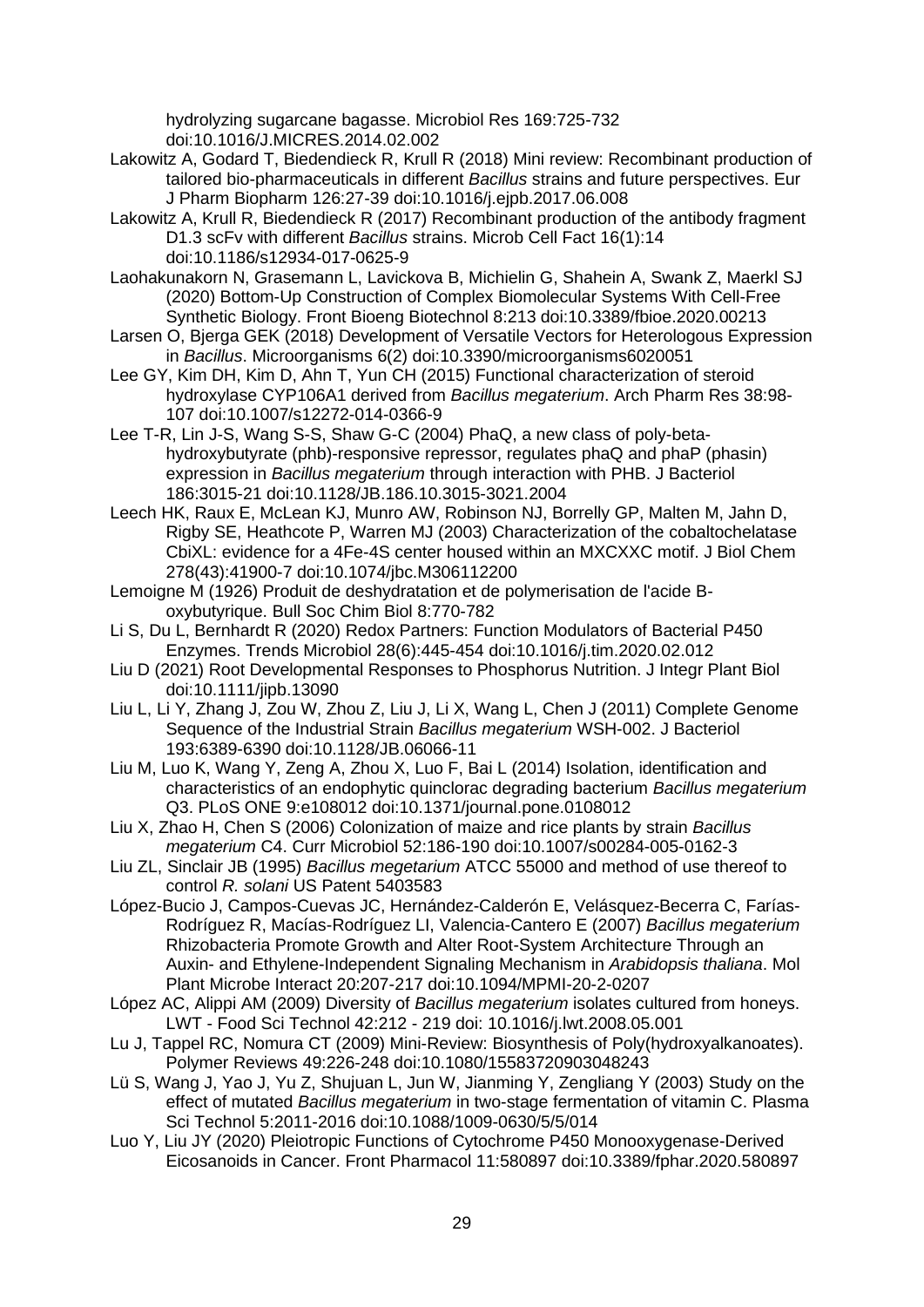- Maggio-Hall LA, Escalante-Semerena JC (1999) In vitro synthesis of the nucleotide loop of cobalamin by *Salmonella typhimurium* enzymes. Proc Natl Acad Sci U S A 96(21):11798-803 doi:10.1073/pnas.96.21.11798
- Malten M, Biedendieck R, Gamer M, Drews AC, Stammen S, Buchholz K, Dijkhuizen L, Jahn D (2006) A Bacillus megaterium plasmid system for the production, export, and onestep purification of affinity-tagged heterologous levansucrase from growth medium. Appl Environ Microbiol 72(2):1677-9 doi:10.1128/AEM.72.2.1677-1679.2006
- Malten M, Hollmann R, Deckwer WD, Jahn D (2005a) Production and secretion of recombinant *Leuconostoc mesenteroides* dextransucrase DsrS in *Bacillus megaterium*. Biotechnol Bioeng 89:206-218 doi:10.1002/bit.20341
- Malten M, Nahrstedt H, Meinhardt F, Jahn D (2005b) Coexpression of the type I signal peptidase gene *sipM* increases recombinant protein production and export in *Bacillus megaterium* MS941. Biotechnol Bioeng 91:616-621 doi:10.1002/bit.20523
- Manetsberger J, Ghosh A, Hall EAH, Christie G (2018) Orthologues of *Bacillus subtilis* spore crust proteins have a structural role in the *Bacillus megaterium* QM B1551 spore exosporium. Appl Environ Microbio 84:e01734-18 doi:10.1128/AEM.01734-18
- Mannaa M, Oh JY, Kim KD (2017) Biocontrol activity of volatile-producing *Bacillus megaterium* and *Pseudomonas protegens* against *Aspergillus flavus* and Aflatoxin production on stored rice grains. Mycobiology 45:213-219 doi:10.5941/MYCO.2017.45.3.213
- Martens JH, Barg H, Warren MJ, Jahn D (2002) Microbial production of vitamin  $B_{12}$ . Appl Microbiol Biotechnol 58(3):275-85 doi:10.1007/s00253-001-0902-7
- Martínez-Viveros O, Jorquera MA, Crowley DE, Gajardo G, Mora ML (2010) Mechanisms and practical considerations involved in plant growth promotion by Rhizobacteria. J Soil Sci Plant Nutr 10:293-319 doi:10.4067/S0718-95162010000100006
- Marulanda A, Azcón R, Chaumont F, Ruiz-Lozano JM, Aroca R (2010) Regulation of plasma membrane aquaporins by inoculation with a *Bacillus megaterium* strain in maize (*Zea mays L*.) plants under unstressed and salt-stressed conditions. Planta 232:533-543 doi:10.1007/s00425-010-1196-8
- Mathiesen G, Sveen A, Piard JC, Axelsson L, Eijsink VGH (2008) Heterologous protein secretion by *Lactobacillus plantarum* using homologous signal peptides. J Appl Microbiol 105:215-226 doi:10.1111/j.1365-2672.2008.03734.x
- Mayer J, Pippel J, Gunther G, Muller C, Lauermann A, Knuuti T, Blankenfeldt W, Jahn D, Biedendieck R (2019) Crystal structures and protein engineering of three different penicillin G acylases from Gram-positive bacteria with different thermostability. Appl Microbiol Biotechnol 103(18):7537-7552 doi:10.1007/s00253-019-09977-8
- McCool GJ, Cannon MC (1999) Polyhydroxyalkanoate inclusion body-associated proteins and coding region in *Bacillus megaterium*. J Bacteriol 181:585-92 doi:10.1128/JB.181.2.585-592.1999
- McCool GJ, Cannon MC (2001) PhaC and PhaR Are Required for Polyhydroxyalkanoic Acid Synthase Activity in *Bacillus megaterium* J Bacteriol 183:4235-4243 doi:10.1128/JB.183.14.4235
- Meinhardt F, Stahl U, Ebeling W (1989) Highly efficient expression of homologous and heterologous genes in *Bacillus megaterium*. Appl Microbiol Biotechnol 30:343-350 doi:10.1007/BF00296622
- Milhim M, Putkaradze N, Abdulmughni A, Kern F, Hartz P, Bernhardt R (2016) Identification of a new plasmid-encoded cytochrome P450 CYP107DY1 from *Bacillus megaterium* with a catalytic activity towards mevastatin. J Biotechnol 240:68-75 doi:10.1016/j.jbiotec.2016.11.002
- Miura Y, Fulco AJ (1974) (Omega -2) hydroxylation of fatty acids by a soluble system from *Bacillus megaterium*. J Biol Chem 249:1880-8
- Mobius K, Arias-Cartin R, Breckau D, Hannig AL, Riedmann K, Biedendieck R, Schroder S, Becher D, Magalon A, Moser J, Jahn M, Jahn D (2010) Heme biosynthesis is coupled to electron transport chains for energy generation. Proc Natl Acad Sci U S A 107(23):10436-41 doi:10.1073/pnas.1000956107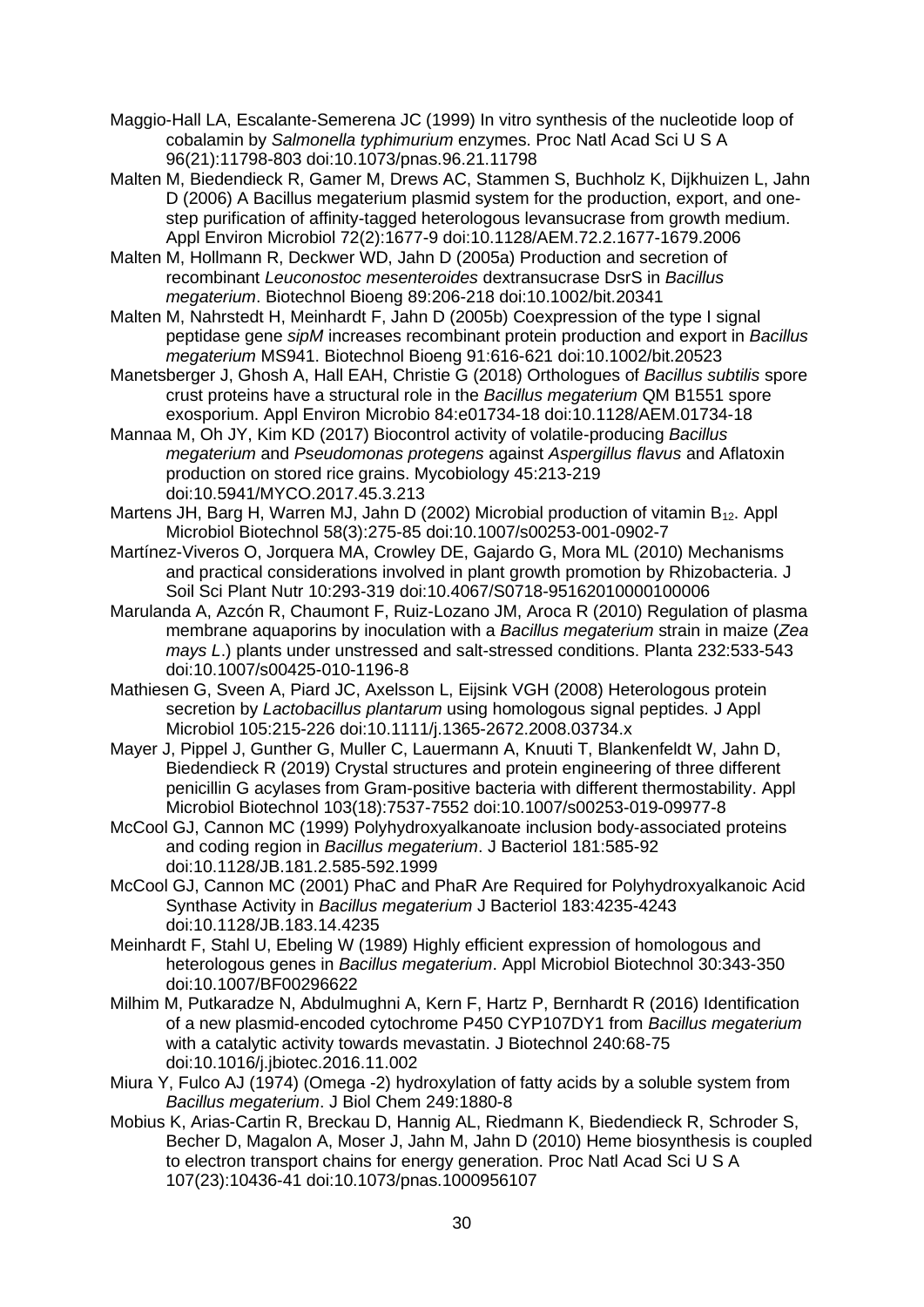- Moore SJ (2011) Elucidation of the Anaerobic Biosynthesis of Vitamin B<sup>12</sup> in *Bacillus megaterium*. Dissertation, University of Kent
- Moore SJ, Biedendieck R, Lawrence AD, Deery E, Howard MJ, Rigby SEJ, Warren MJ (2013a) Characterization of the enzyme CbiH60 involved in anaerobic ring contraction of the cobalamin (vitamin B12) biosynthetic pathway. J Biol Chem 288:297-305 doi:10.1074/jbc.M112.422535
- Moore SJ, Lawrence AD, Biedendieck R, Deery E, Frank S, Howard MJ, Rigby SEJ, Warren MJ (2013b) Elucidation of the anaerobic pathway for the corrin component of cobalamin (vitamin B12). Proc Natl Acad Sci U S A 110:14906-14911 doi:10.1073/pnas.1308098110
- Moore SJ, MacDonald JT, Wienecke S, Ishwarbhai A, Tsipa A, Aw R, Kylilis N, Bell DJ, McClymont DW, Jensen K, Polizzi KM, Biedendieck R, Freemont PS (2018) Rapid acquisition and model-based analysis of cell-free transcription-translation reactions from nonmodel bacteria. Proc Natl Acad Sci U S A 115(19):E4340-E4349 doi:10.1073/pnas.1715806115
- Moore SJ, Mayer MJ, Biedendieck R, Deery E, Warren MJ (2014) Towards a cell factory for vitamin B<sup>12</sup> production in *Bacillus megaterium*: bypassing of the cobalamin riboswitch control elements. N Biotechnol 31(6):553-61 doi:10.1016/j.nbt.2014.03.003
- Moreno P, Yañez C, Cardozo NSM, Escalante H, Combariza MY, Guzman C (2015) Influence of nutritional and physicochemical variables on PHB production from raw glycerol obtained from a Colombian biodiesel plant by a wild-type *Bacillus megaterium* strain. N Biotechnol 32:682-689 doi:10.1016/J.NBT.2015.04.003
- Münch KM, Müller J, Wienecke S, Bergmann S, Heyber S, Biedendieck R, Münch R, Jahn D (2015) Polar Fixation of Plasmids during Recombinant Protein Production in *Bacillus megaterium* Results in Population Heterogeneity. Appl Environ Microbiol 81(17):5976-86 doi:10.1128/AEM.00807-15
- Nahvi A, Barrick JE, Breaker RR (2004) Coenzyme  $B_{12}$  riboswitches are widespread genetic control elements in prokaryotes. Nucleic Acids Res 32(1):143-50 doi:10.1093/nar/gkh167
- Naranjo JM, Posada JA, Higuita JC, Cardona CA (2013) Valorization of glycerol through the production of biopolymers: the PHB case using *Bacillus megaterium*. Bioresour Technol 133:38-44 doi:10.1016/j.biortech.2013.01.129
- Narhi LO, Fulco AJ (1986) Characterization of a catalytically self-sufficient 119,000-dalton cytochrome P-450 monooxygenase induced by barbiturates in *Bacillus megaterium*. J Biol Chem 261 7160-7169
- Ortíz-Castro R, Valencia-Cantero E, López-Bucio J (2008) Plant growth promotion by *Bacillus megaterium* involves cytokinin signaling. Plant Signal Behav 3:263-265 doi:10.4161/psb.3.4.5204
- Ortiz A, Sansinenea E (2021) Recent advancements for microorganisms and their natural compounds useful in agriculture. Appl Microbiol Biotechnol 105(3):891-897 doi:10.1007/s00253-020-11030-y
- Payne KA, Quezada CP, Fisher K, Dunstan MS, Collins FA, Sjuts H, Levy C, Hay S, Rigby SE, Leys D (2015) Reductive dehalogenase structure suggests a mechanism for  $B_{12}$ dependent dehalogenation. Nature 517(7535):513-516 doi:10.1038/nature13901
- Pochapsky TC (2020) A dynamic understanding of cytochrome P450 structure and function through solution NMR. Curr Opin Biotechnol 69:35-42 doi:10.1016/j.copbio.2020.11.007
- Porcel R, Zamarreño ÁM, García-Mina JM, Aroca R (2014) Involvement of plant endogenous ABA in *Bacillus megaterium* PGPR activity in tomato plants. BMC Plant Biol 14:1-12 doi:10.1186/1471-2229-14-36
- Prsic J, Ongena M (2020) Elicitors of Plant Immunity Triggered by Beneficial Bacteria. Front Plant Sci 11:594530 doi:10.3389/fpls.2020.594530
- Radha S, Gunasekaran P (2007) Cloning and expression of keratinase gene in *Bacillus megaterium* and optimization of fermentation conditions for the production of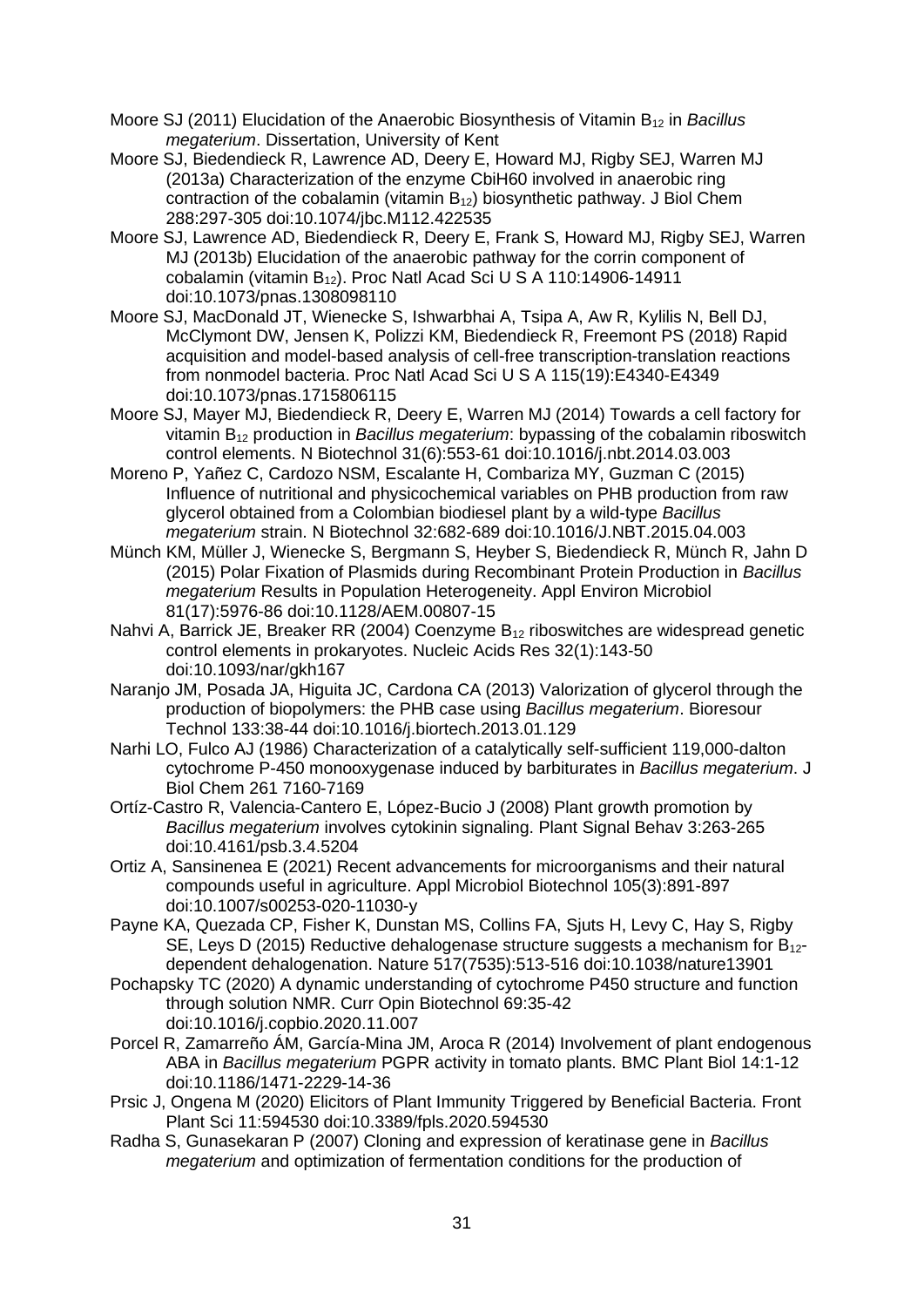keratinase by recombinant strain. J Appl Microbiol 103:1301-1310 doi:10.1111/j.1365- 2672.2007.03372.x

- Radha S, Gunasekaran P (2008) Sustained expression of keratinase gene under P<sub>xylA</sub> and P*amyL* promoters in the recombinant *Bacillus megaterium* MS941. Bioresour Technol 99:5528-5537 doi:10.1016/J.BIORTECH.2007.10.052
- Rajkumar M, Freitas H (2008) Effects of inoculation of plant-growth promoting bacteria on Ni uptake by Indian mustard. Bioresour Technol 99:3491-3498 doi:10.1016/j.biortech.2007.07.046
- Ranquet C, Ollagnier-de-Choudens S, Loiseau L, Barras F, Fontecave M (2007) Cobalt stress in *Escherichia coli*. The effect on the iron-sulfur proteins. J Biol Chem 282(42):30442-51 doi:10.1074/jbc.M702519200
- Raux E, Lanois A, Warren MJ, Rambach A, Thermes C (1998) Cobalamin (vitamin B12) biosynthesis: identification and characterization of a *Bacillus megaterium cobI* operon. Biochem J 335 ( Pt 1):159-66 doi:10.1042/bj3350159
- Ray P, Lakshmanan V, Labbe JL, Craven KD (2020) Microbe to Microbiome: A Paradigm Shift in the Application of Microorganisms for Sustainable Agriculture. Front Microbiol 11:622926 doi:10.3389/fmicb.2020.622926
- Rendic SP, Guengerich FP (2021) Human Family 1-4 cytochrome P450 enzymes involved in the metabolic activation of xenobiotic and physiological chemicals: an update. Arch Toxicol 95(2):395-472 doi:10.1007/s00204-020-02971-4
- Riyami BA, Ghosh A, Rees EJ, Christie G (2019) Novel cortex lytic enzymes in *Bacillus megaterium* QM B1551 spores. FEMS Microbiol Lett 366(12) doi:10.1093/femsle/fnz146
- Rodríguez-Contreras A, Koller M, Miranda-de Sousa Dias M, Calafell-Monfort M, Braunegg G, Marqués-Calvo MS (2013) High production of poly(3-hydroxybutyrate) from a wild *Bacillus megaterium* Bolivian strain. J Appl Microbiol 114:1378-1387 doi:10.1111/jam.12151
- Roof DM, Roth JR (1989) Functions required for vitamin B12-dependent ethanolamine utilization in *Salmonella typhimurium*. J Bacteriol 171(6):3316-23 doi:10.1128/jb.171.6.3316-3323.1989
- Rygus T, Hillen W (1991) Inducible high-level expression of heterologous genes in *Bacillus megaterium* using the regulatory elements of the xylose-utilization operon. Appl Microbiol Biotechnol 35(5):594-9 doi:10.1007/BF00169622
- Rygus T, Scheler A, Allmansberger R, Hillen W (1991) Molecular cloning, structure, promoters and regulatory elements for transcription of the *Bacillus megaterium* encoded regulon for xylose utilization. Arch Microbiol 155:535-542 doi:10.1007/BF00245346
- Ryu C-M, Farag MA, Hu C-h, Reddy MS, Wei H-X, Pare PW, Kloepper JW (2003) Bacterial volatiles promote growth in *Arabidopsis*. Proc Natl Acad Sci U S A 100:4927-4932 doi:10.1073/pnas.0730845100
- Sarparast M, Dattmore D, Alan J, Lee KSS (2020) Cytochrome P450 Metabolism of Polyunsaturated Fatty Acids and Neurodegeneration. Nutrients 12:3523 doi:10.3390/nu12113523
- Schmitz D, Janocha S, Kiss FM, Bernhardt R (2018) CYP106A2 A versatile biocatalyst with high potential for biotechnological production of selectively hydroxylated steroid and terpenoid compounds. Biochim Biophys Acta Proteins Proteom 1866:11-22 doi:10.1016/j.bbapap.2017.07.011
- Schobert M, Jahn D (2002) Regulation of heme biosynthesis in non-phototrophic bacteria. J Mol Microbiol Biotechnol 4(3):287-94
- Scott AI (2001) Reflections on the discovery of nature's pathways to vitamin  $B_{12}$ . Chem Rec 1(3):212-27 doi:10.1002/tcr.1009
- Sharifi R, Ryu CM (2018) Sniffing bacterial volatile compounds for healthier plants. Curr Opin Plant Biol 44:88-97 doi:10.1016/j.pbi.2018.03.004
- Singh RK, Singh P, Li HB, Song QQ, Guo DJ, Solanki MK, Verma KK, Malviya MK, Song XP, Lakshmanan P, Yang LT, Li YR (2020) Diversity of nitrogen-fixing rhizobacteria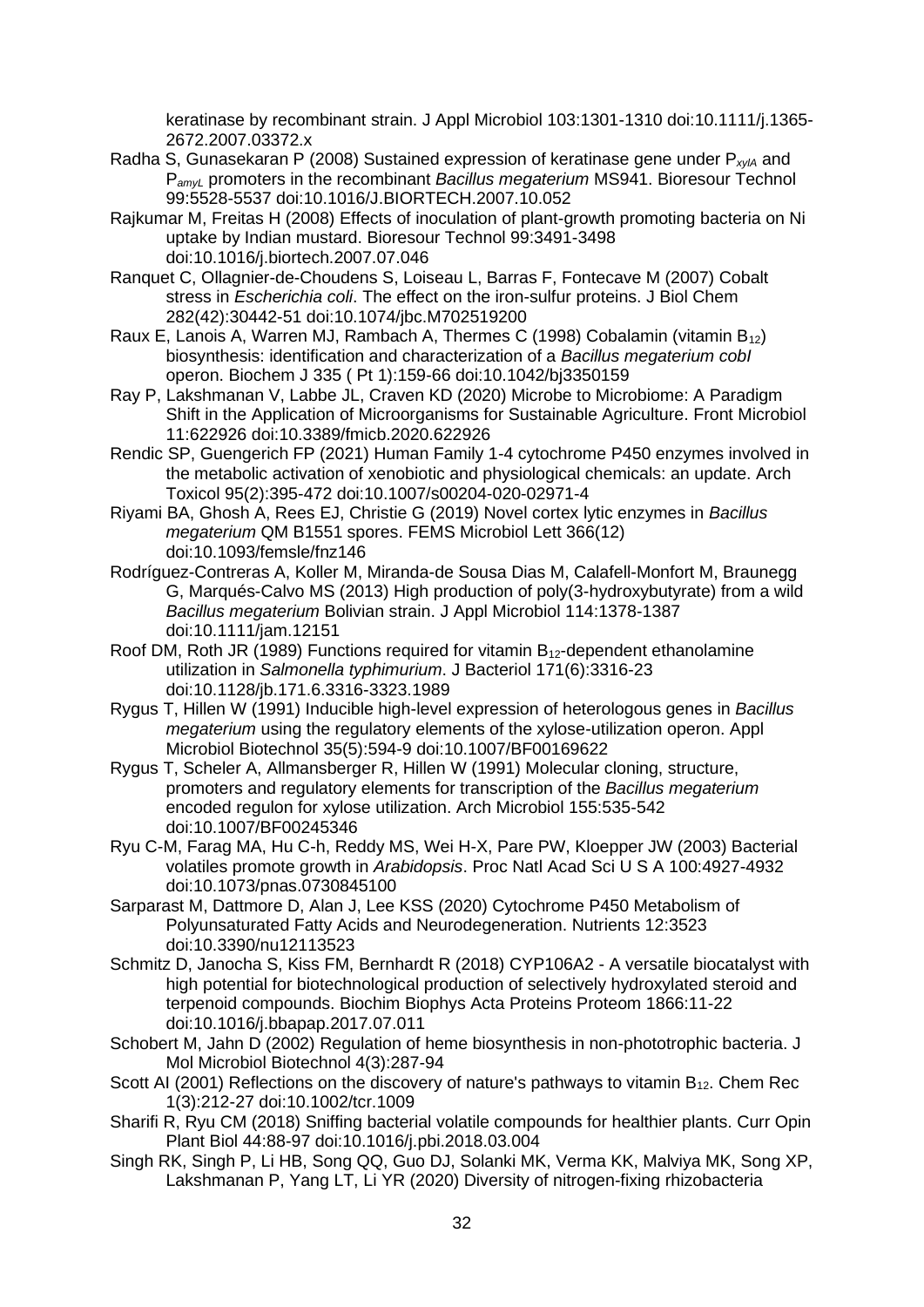associated with sugarcane: a comprehensive study of plant-microbe interactions for growth enhancement in *Saccharum* spp. BMC Plant Biol 20(1):220 doi:10.1186/s12870-020-02400-9

- Solaiman DKY, Ashby RD, Foglia TA, Marmer WN (2006) Conversion of agricultural feedstock and coproducts into poly(hydroxyalkanoates). Appl Microbiol Biotechnol 71:783-789 doi:10.1007/s00253-006-0451-1
- Solanki MK, Robert AS, Singh RK, Kumar S, Pandey AK, Srivastava AK, Arora DK (2012) Characterization of mycolytic enzymes of *Bacillus* strains and their bio-protection role against *Rhizoctonia solani* in tomato. Curr Microbiol 65:330-336 doi:10.1007/s00284- 012-0160-1
- Stahl U, Esser K (1983) Plasmid Heterogeneity in Various Strains of *Bacillus megaterium*. European J Appl Microbiol Biotechnol 17:248-251
- Stammen S, Muller BK, Korneli C, Biedendieck R, Gamer M, Franco-Lara E, Jahn D (2010a) High-yield intra- and extracellular protein production using *Bacillus megaterium*. Appl Environ Microbiol 76(12):4037-46 doi:10.1128/AEM.00431-10
- Stammen S, Schuller F, Dietrich S, Gamer M, Biedendieck R, Jahn D (2010b) Application of *Escherichia coli* phage K1E DNA-dependent RNA polymerase for in vitro RNA synthesis and in vivo protein production in *Bacillus megaterium*. Appl Microbiol Biotechnol 88:529-539 doi:10.1007/s00253-010-2732-y
- Stenger B, Gerber A, Bernhardt R, Hannemann F (2018) Functionalized poly(3 hydroxybutyric acid) bodies as new *in vitro* biocatalysts. Biochim Biophys Acta Proteins Proteom 1866:52-59 doi:10.1016/j.bbapap.2017.08.010
- Stevenson DM, Kunnimalaiyaan M, Müller K, Vary PS (1998) Characterization of a Theta Plasmid Replicon with Homology to All Four Large Plasmids of *Bacillus megaterium* QM B1551. Plasmid 40:175-189 doi:10.1006/PLAS.1998.1359
- Sun MZ, Zheng HC, Meng LC, Sun JS, Song H, Bao YJ, Pei HS, Yan Z, Zhang XQ, Zhang JS, Liu YH, Lu FP (2015) Direct cloning, expression of a thermostable xylanase gene from the metagenomic DNA of cow dung compost and enzymatic production of xylooligosaccharides from corncob. Biotechnol Lett 37(9):1877-86 doi:10.1007/s10529-015-1857-6
- Terpe K (2003) Overview of tag protein fusions: from molecular and biochemical fundamentals to commercial systems. Appl Microbiol Biotechnol 60(5):523-33 doi:10.1007/s00253-002-1158-6
- Terpe K (2006) Overview of bacterial expression systems for heterologous protein production: from molecular and biochemical fundamentals to commercial systems. Appl Microbiol Biotechnol 72:211-222 doi:10.1007/s00253-006-0465-8
- Tinafar A, Jaenes K, Pardee K (2019) Synthetic Biology Goes Cell-Free. BMC Biol 17(1):64 doi:10.1186/s12915-019-0685-x
- Tjalsma H, Antelmann H, Jongbloed JDH, Braun PG, Darmon E, Dorenbos R, Dubois F, Westers H, Zanen G, Quax WJ, Kuipers OP, Bron S, Hecker M, Dubois J-yF, Dijl JMV (2004) Proteomics of Protein Secretion by *Bacillus subtilis*: Separating the "Secrets" of the Secretome. Microbiol Mol Biol Rev 68:207-233 doi:10.1128/MMBR.68.2.207
- Tjalsma H, Bolhuis A, Jongbloed JDH, Bron S, van Dijl JM (2000) Signal Peptide-Dependent Protein Transport in *Bacillus subtilis*: a Genome-Based Survey of the Secretome. Microbiol Mol Biol Rev 64:515-547 doi:10.1128/MMBR.64.3.515-547.2000
- Toplak M, Matthews A, Teufel R (2021) The devil is in the details: The chemical basis and mechanistic versatility of flavoprotein monooxygenases. Arch Biochem Biophys 698:108732 doi:10.1016/j.abb.2020.108732
- Tsuge T, Hyakutake M, Mizuno K (2015) Class IV polyhydroxyalkanoate (PHA) synthases and PHA-producing *Bacillus*. Appl Microbiol Biotechnol 99:6231-6240 doi:10.1007/s00253-015-6777-9
- Vary PS (1992) Development of genetic engineering in *Bacillus megaterium*. Biotechnology 22:251-310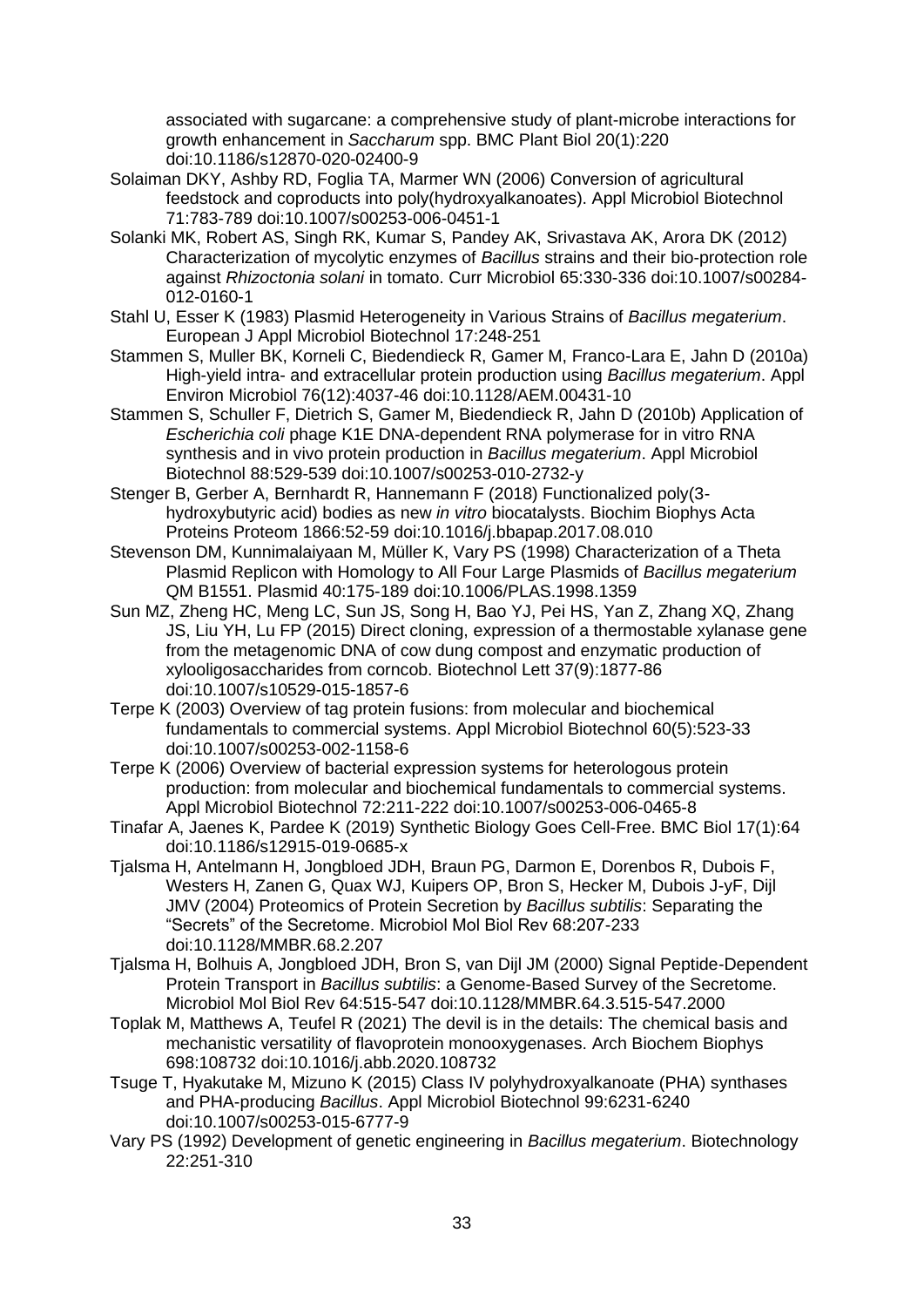- Vary PS (1994) Prime time for *Bacillus megaterium*. Microbiology 140:1001-1013 doi:10.1099/13500872-140-5-1001
- Vary PS, Biedendieck R, Fuerch T, Meinhardt F, Rohde M, Deckwer WD, Jahn D (2007) *Bacillus megaterium*-from simple soil bacterium to industrial protein production host. Appl Microbiol Biotechnol 76:957-967 doi:10.1007/s00253-007-1089-3
- Vílchez JI, Tang Q, Kaushal R, Wang W, Lv S, He D, Chu Z, Zhang H, Liu R, Zhang H (2018a) Complete Genome Sequence of *Bacillus* megaterium Strain TG1-E1, a Plant Drought Tolerance-Enhancing Bacterium. Microbiol Resour Announc 7:e00842-18 doi:10.1128/MRA.00842-18
- Vílchez JI, Tang Q, Kaushal R, Wang W, Lv S, He D, Chu Z, Zhang H, Liu R, Zhang H (2018b) Genome Sequence of *Bacillus megaterium* Strain YC4-R4, a Plant Growth-Promoting Rhizobacterium Isolated from a High-Salinity Environment. Genome Announc 6:4-5 doi:10.1128/genomeA.00527-18
- Vishwakarma K, Kumar N, Shandilya C, Mohapatra S, Bhayana S, Varma A (2020) Revisiting Plant-Microbe Interactions and Microbial Consortia Application for Enhancing Sustainable Agriculture: A Review. Front Microbiol 11:560406 doi:10.3389/fmicb.2020.560406
- von Cosmos NH, Watson BA, Fellman JK, Mattinson DS, Edwards CG (2017) Characterization of *Bacillus megaterium*, *Bacillus pumilus*, and *Paenibacillus polymyxa* isolated from a Pinot noir wine from Western Washington State. Food Microbiol 67:11-16 doi:10.1016/J.FM.2017.05.003
- Wang B, Zhang D, Chu S, Zhi Y, Liu X, Zhou P (2020) Genomic Analysis of *Bacillus megaterium* NCT-2 Reveals Its Genetic Basis for the Bioremediation of Secondary Salinization Soil. Int J Genomics 2020:4109186 doi:10.1155/2020/4109186
- Wang S, Lan B, Yuan J, Qu Y (2009) Microbial fertilizer and preparation thereof China Patent CN-101372425-A
- Wang S, Wang Y, Cai Y, Kelly CP, Sun X (2018) Novel Chimeric Protein Vaccines Against *Clostridium difficile* Infection. Front Immunol 9:2440 doi:10.3389/fimmu.2018.02440
- Warren MJ, Raux E, Schubert HL, Escalante-Semerena JC (2002) The biosynthesis of adenosylcobalamin (vitamin  $B_{12}$ ). Nat Prod Rep 19(4):390-412
- Whitehouse CJC, Bell SG, Wong L-l (2012) P450 BM3 (CYP102A1): connecting the dots. Chem Soc Rev 41:1218-1260 doi:10.1039/C1CS15192D
- Wittchen KD, Meinhardt F (1995) Inactivation of the major extracellular protease from *Bacillus megaterium* DSM319 by gene replacement. Appl Microbiol Biotechnol 42:871-877 doi:10.1007/BF00191184
- Wolf JB, Brey RN (1986) Isolation and genetic characterizations of *Bacillus megaterium* cobalamin biosynthesis-deficient mutants. J Bacteriol 166(1):51-8 doi:10.1128/jb.166.1.51-58.1986
- Xu H, Qin Y, Huang Z, Liu Z (2014) Characterization and site-directed mutagenesis of an αgalactosidase from the deep-sea bacterium *Bacillus megaterium*. Enzyme Microb Technol 56:46-52 doi:10.1016/J.ENZMICTEC.2014.01.004
- Yang G, Zhou B, Wang J, He X, Sun X, Nie W, Tzipori S, Feng H (2008) Expression of recombinant Clostridium difficile toxin A and B in *Bacillus megaterium*. BMC Microbiology 8:192 doi:10.1186/1471-2180-8-192
- Yang Y, Biedendieck R, Wang W, Gamer M, Malten M, Jahn D, Deckwer W-D (2006) High yield recombinant penicillin G amidase production and export into the growth medium using *Bacillus megaterium*. Microb Cell Fact 5:36 doi:10.1186/1475-2859-5-36
- Youngster T, Wushensky JA, Aristilde L (2017) Profiling glucose-induced selective inhibition of disaccharide catabolism in *Bacillus megaterium* QM B1551 by stable isotope labelling. Microbiology 163:1509-1514 doi:10.1099/mic.0.000540
- Yucel N, Aslim B, Özdoğan H (2009) *In vitro* antimicrobial effect of *Satureja wiedemanniana* against *Bacillus* species isolated from raw meat samples. J Med Food 12:919-923 doi:10.1089/jmf.2008.0144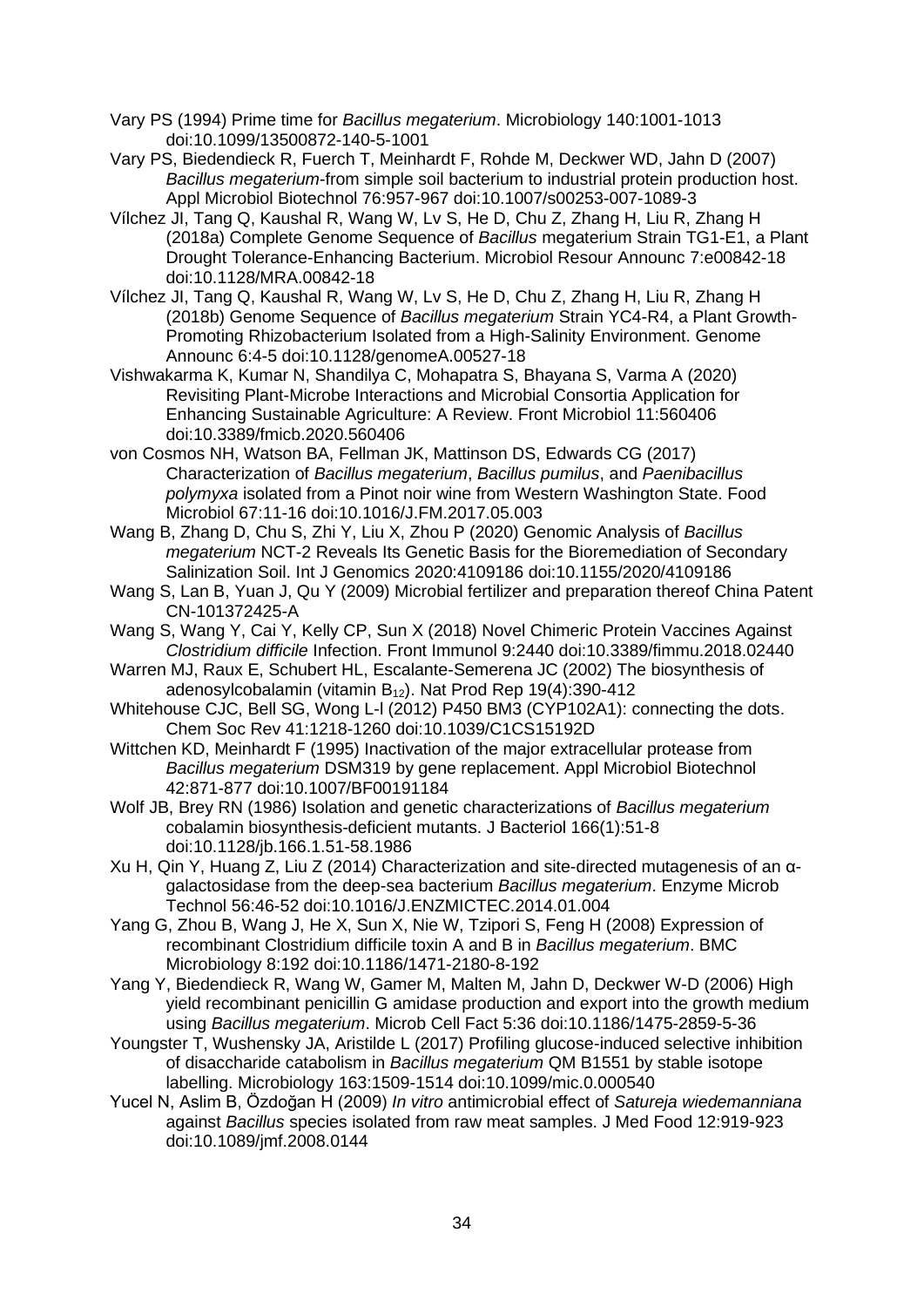- Zhang J, Cook J, Nearing JT, Zhang J, Raudonis R, Glick BR, Langille MGI, Cheng Z (2021a) Harnessing the plant microbiome to promote the growth of agricultural crops. Microbiol Res 245:126690 doi:10.1016/j.micres.2020.126690
- Zhang J, Liu J, Shi Z, Liu L, Chen J (2010) Manipulation of *B. megaterium* growth for efficient 2-KLG production by *K. vulgare*. Process Biochem 45:602-606 doi:10.1016/j.procbio.2009.11.016
- Zhang X, Guo J, Cheng F, Li S (2021b) Cytochrome P450 enzymes in fungal natural product biosynthesis. Nat Prod Rep doi:10.1039/d1np00004g
- Zheng H, Liu Y, Liu X, Han Y, Wang J, Lu F (2012) Overexpression of a *Paenibacillus campinasensis* xylanase in *Bacillus megaterium* and its applications to biobleaching of cotton stalk pulp and saccharification of recycled paper sludge. Bioresour Technol 125:182-7 doi:10.1016/j.biortech.2012.08.101
- Zhou C, Ma Z, Zhu L, Xiao X, Xie Y, Zhu J, Wang J (2016) Rhizobacterial strain *Bacillus megaterium* BOFC15 induces cellular polyamine changes that improve plant growth and drought resistance. Int J Mol Sci 17(6):976 doi:10.3390/ijms17060976
- Zhou J, Liu H, Du G, Li J, Chen J (2012) Production of alpha-cyclodextrin glycosyltransferase in *Bacillus megaterium* MS941 by systematic codon usage optimization. J Agric Food Chem 60(41):10285-92 doi:10.1021/jf302819h
- Zhou Y, Wang Y, Zhu X, Liu R, Xiang P, Chen J, Liu X, Duan Y, Chen L (2017) Management of the soybean cyst nematode *Heterodera glycines* with combinations of different rhizobacterial strains on soybean. PLoS ONE 12:e0182654 doi:10.1371/journal.pone.0182654
- Zou C, Li Z, Yu D (2010) *Bacillus megaterium* strain XTBG34 promotes plant growth by producing 2-pentylfuran. J Microbiol 48:460-466 doi:10.1007/s12275-010-0068-z